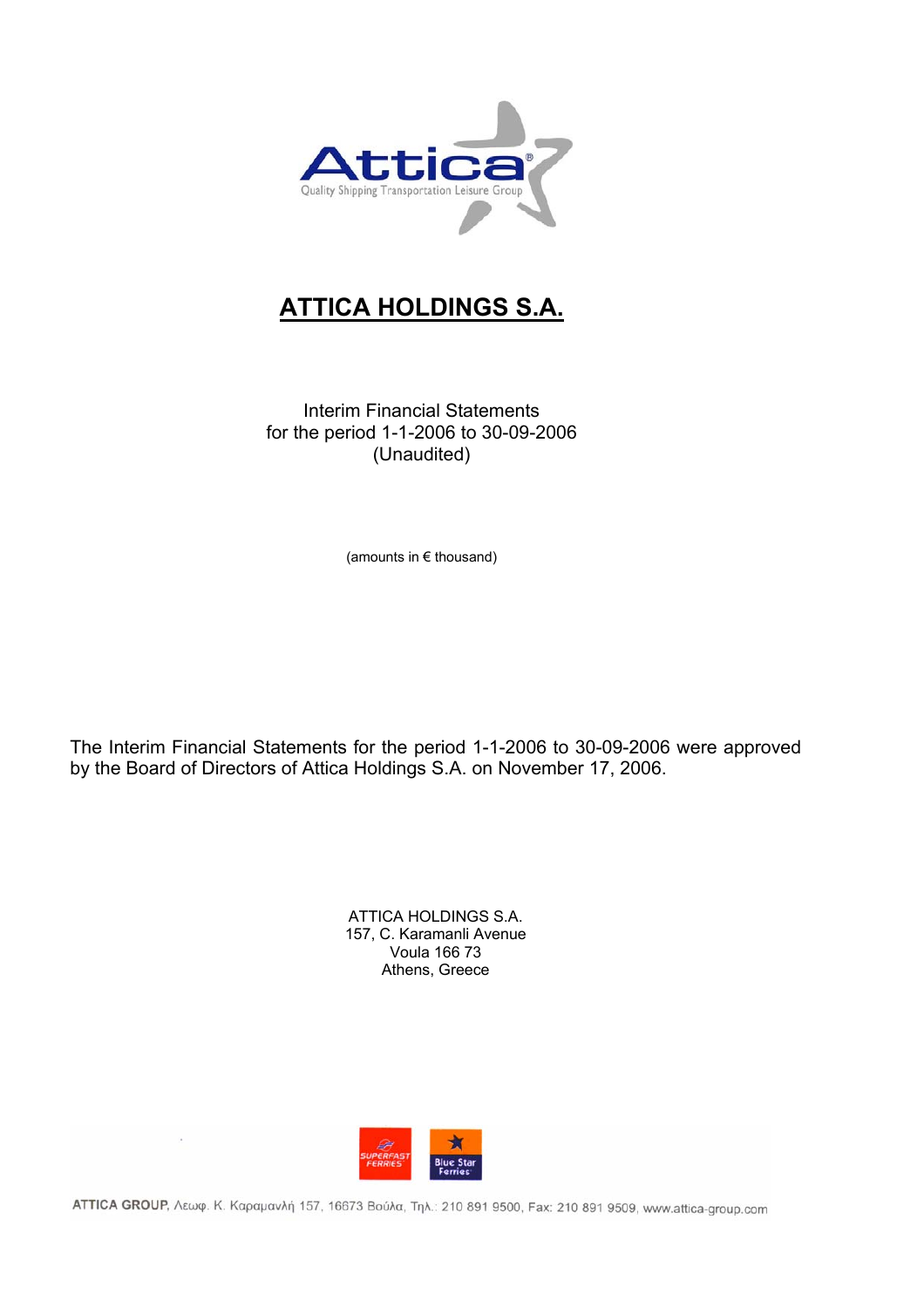| Attica |
|--------|
|        |
|        |

 **CONTENTS Page Review of Financial Results for the period Ending 30<sup>th</sup> September 2006** 3-7 **Interim Financial Statements 8 Income Statement of the Group (period 1/1 to 30/09/06) 9 Income Statement of the Group (period 1/1 to 30/09/05)** 10 **Income Statement of the Company 11 and 11 and 12 and 12 and 12 and 13 and 14 and 14 and 14 and 14 and 14 and 14 and 14 and 14 and 14 and 14 and 14 and 14 and 14 and 14 and 14 and 15 and 16 and 16 and 16 and 16 and 16 and Balance Sheet 12 Balance Sheet** 12 **Statement of Changes in Equity (period 1/1 to 30/09/06) 13 Statement of Changes in Equity (period 1/1 to 30/09/05) 14 Cash Flow Statement 15 and 15 and 16 and 16 and 16 and 16 and 16 and 16 and 16 and 16 and 16 and 16 and 16 and 16 and 16 and 16 and 16 and 16 and 16 and 16 and 16 and 16 and 16 and 16 and 16 and 16 and 16 and 16 and 16 an Notes to the Interim Financial Statements 16 1. General Information 16 2. Significant Group accounting policies 16-17 3. Consolidation 17-18 4. Related party disclosures 18**  4.1. Intercompany transactions 18-25 4.2. Participation of the members of the Board of Directors to the Board of Directors of other companies 25-26 4.3. Board of Directors and Executive Directors' Fees 26 **5. Financial Statements Analysis 26**  5.1. Revenue analysis and geographical segment reporting 26-29 5.2. Cost of sales 30 5.3. Other Operating Income 30 5.4. Administrative Expenses 31 5.5. Distribution Expenses 31 5.6. Depreciation 32 5.6.1. Reclassified items – Change in Presentation 32-33 5.7. Financial Results 33-35 5.8. Profit / (Loss) from vessels' disposal 35 5.9. Income taxes 36-37 5.10. Tangible assets 37-40 5.11. Intangible assets 41-42 5.12. Investments in subsidiaries - associated companies 43 5.13. Other Financial Assets 43 5.14. Non-current receivables 43 5.15. Inventories 43 5.16. Trade receivables and prepayments 44 5.17. Tax receivables 45 5.18. Other receivables 45 5.19 Financial assets held for trading 46 5.20. Cash and cash equivalents 46 5.21. Deferred expenses - accrued income 46-47 5.22. Non-current assets classified as held for sale 47 5.23. Share capital - Reserves 47-48 5.24. Secured loans 48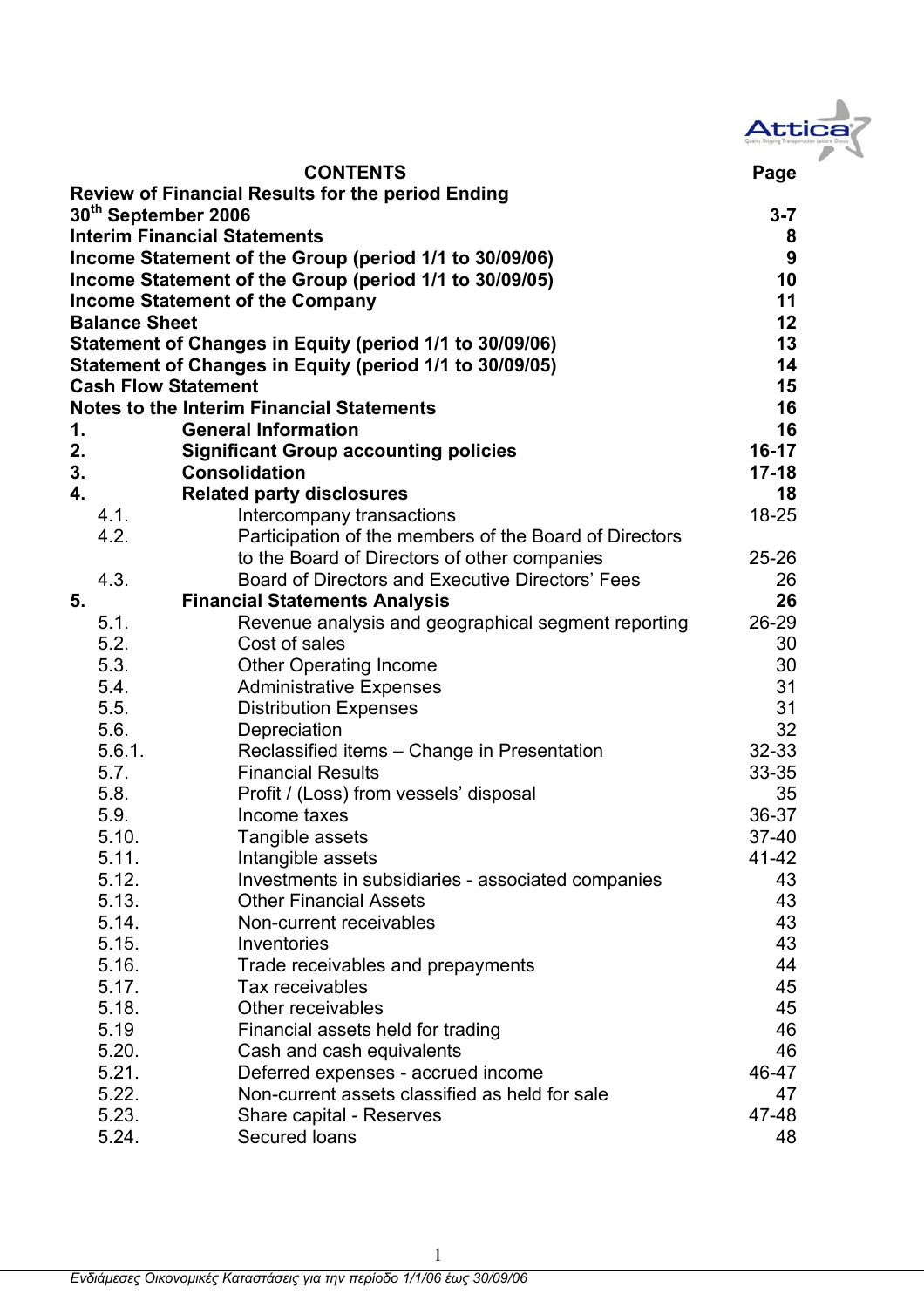

| 5.25. | <b>Unsecured loans</b>                                  | 49    |
|-------|---------------------------------------------------------|-------|
| 5.26. | <b>Finance Leases</b>                                   | 49    |
| 5.27. | Deferred tax liabilities                                | 49    |
| 5.28. | Retirement benefit provisions                           | 49-50 |
| 5.29. | <b>Provisions</b>                                       | 50    |
| 5.30. | Bank loans and overdrafts                               | 50    |
| 5.31. | Trade and other payables                                | 51    |
| 5.32. | <b>Tax liabilities</b>                                  | 52    |
| 5.33. | Deferred Income - Accrued expenses                      | 53    |
| 5.34. | Liabilities directly associated with non current assets |       |
|       | classified as held for sale                             | 53    |
| 6.    | Events after the balance sheet date                     | 53    |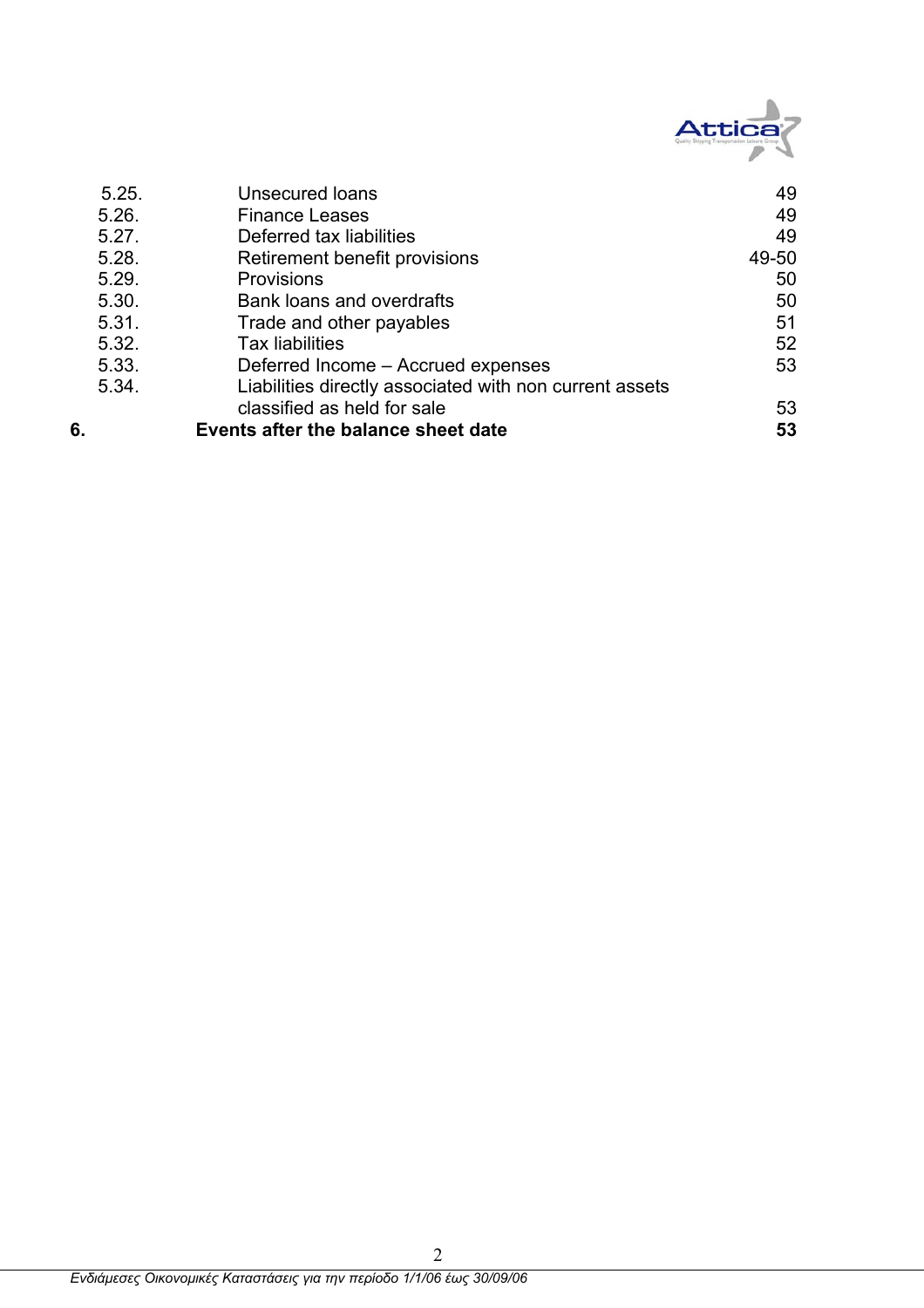

## **ATTICA HOLDINGS S.A.**

# **Review of the Financial Results for the period ending 30<sup>th</sup> September, 2006**

### Development of financial results

Total revenue from continuing operations for the Group for the nine months to  $30<sup>th</sup>$ September, 2006 stood at Euro 244.7 mln, against Euro 253.9 mln in the nine months to  $30<sup>th</sup>$  September, 2005, posting a decrease of 3.6% which is primarily due to the decrease in the number of sailings carried out compared to same period in 2005. Earnings before taxes, investing and financial results, depreciation and amortization (EBITDA) from continuing operations stood at Euro 64.7 mln against Euro 74.1 mln in the nine months to  $30<sup>th</sup>$  September, 2005.

Total revenue for the Group for the nine month period including revenue from the operation of the three Superfast vessels (Superfast VII, Superfast VIII and Superfast IX) which operated until their sale, in April 2006, in the Baltic Sea stood at Euro 262.8 mln.

Net Profit after Tax and Minority Interests for the Group stood at Euro 27.9 mln against Euro 32.3 mln in the same period in 2005.

In detail, revenue per geographic segment evolved as follows:

Superfast Ferries

- Adriatic Sea: revenue decreased by 4.7% following a 5.9% decrease in the number of sailings.

- Baltic Sea: revenue decreased by 65.6% following a 51.6% decrease in the number of sailings.

- North Sea: revenue decreased by 30.8% following a 47.8% decrease in the number of sailings.

### Blue Star Ferries

- Adriatic Sea: revenue remained stable following a 12.9% increase in the number of sailings.

- Greek Domestic Market: revenue increased by 6.3% following a 20.4% decrease in the number of sailings.

It must be noted that year-on-year comparison of the Baltic and North Sea operations of the Superfast Group is not possible due to:

- In April 2006, the Group sold vessels Superfast VII, Superfast VIII and Superfast IX which were employed in the Baltic Sea. Therefore the financial performance of these vessels until their sale is presented in a distinct section in the Income Statement under the heading "Discontinued Operations". Following the sale of these vessels, the Group remains active in the Baltic Sea with RoRo vessels m/v Nordia and m/v Marin.

This business decision was guided primarily by the very good price offered for the vessels as well as the perception that competition will become sharper in the Baltic Sea and especially in the Germany-Finland and Finland-Estonia routes, with the advent in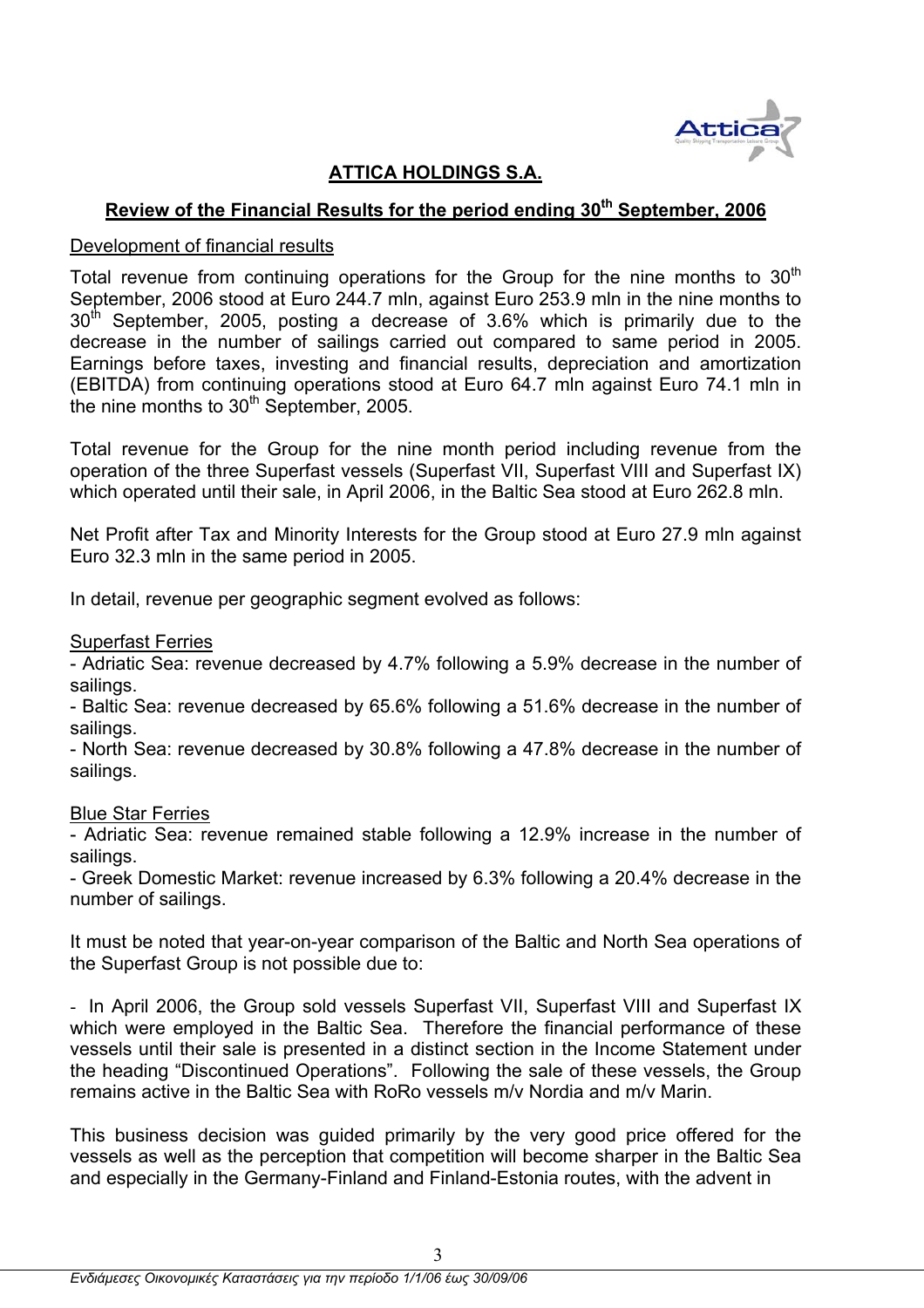

the near future of new tonnage from our competitors (two new vessels have already been delivered), whose scheduling and size coupled with high price of fuel oil would inevitably put pressure on our operations in that market.

- In the North Sea, the Group was active with one Superfast vessel, Superfast X, on the Rosyth, Scotland – Zeebrugge, Belgium route compared to two vessels, Superfast IX and Superfast X, in the same period in 2005.

The decrease in operational profitability (EBITDA) for the Group's continuing operations is derived from the Adriatic Sea market and is primarily due to the considerable increase in the vessels' operational expenses owing to the increase in the price of fuel oil and the pressure put on profit margins due to increasing competition. Total fuel and lubricants expenses for the Group's continuing operations grew from Euro 60.6 mln in the nine months to  $30<sup>th</sup>$  September, 2005 to Euro 71.6 mln in the nine months to  $30<sup>th</sup>$  September, 2006, an increase of 18.2%, while much fewer sailings were performed. This expense category represents 51% of the vessels operating expenses.

Profit after Tax and before Minority Interests for the Group were positively affected a) by Euro 7.0 mln following the liquidation of Attica's participation in the share capital of Hellenic Seaways S.Α. (Euro 6.5 mln profit) and the sale of other investments, b) by approximately Euro 12 mln from the sale of three Superfast vessels (Superfast VII, Superfast VIII and Superfast IX) and c) by approximately Euro 1.3 mln from the sale of vessels Seajet 2, Patmos and Rodos.

Profit after Tax for the Company increased due to the dividends received from Superfast Ferries Maritime S.A. (Euro 13.5 mln) and Blue Star Maritime S.Α. (Euro 3.6 mln).

Cash and cash equivalents at the end of the period for the Group and the Company stood at above Euro 123 mln and Euro 23 mln respectively, despite the Euro 70.8 mln paid out by the parent Company in the form of a share capital return and dividend payments to shareholders.

In analyzing the results of the nine months to  $30<sup>th</sup>$  September, 2006, it should be noted that the Group operates in a highly seasonal sector particularly in the passenger and private vehicle traffic segments, which exhibit a peak between July and September and a slowdown from November to February. Freight traffic exhibits much less seasonality and follows a much more even pattern throughout the year.

### Developments in the sector

The sharp increase in the price of fuel oil, the liberalization of fares in the majority of the Greek domestic routes and the abolition of the age limit applying to vessels employed in the Greek domestic market, are the most important developments in the sector. Specifically:

The increase in the average price of heavy fuel oil (Cst 380) in the course of the nine months to  $30<sup>th</sup>$  September, 2006, was approximately 33% compared to the same period in 2005. This negative development affected all companies in the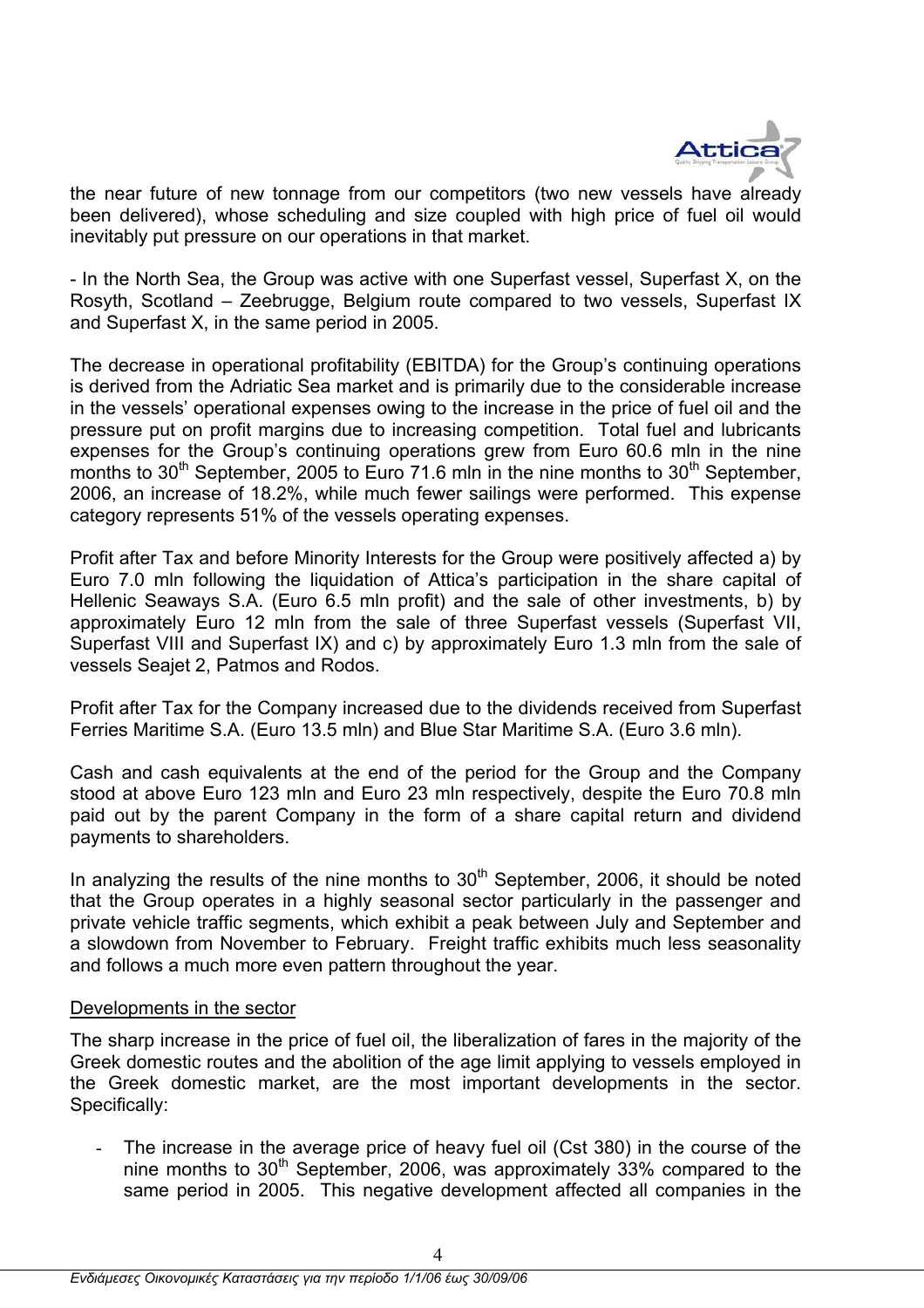sector.



- The decision of the Greek government to liberalize fares on the busiest routes of the Greek domestic market is a step closer towards the harmonization of the Greek regulatory framework with European Regulation 3577/92 on maritime transport within Member States, although there are still many issues to be resolved until a fully liberalized environment of operation is in place.
- The recent abolition of the age limit applying to vessels employed in the Greek domestic market subject that they conform to high safety standards is one more step closer to the harmonization of the Greek regulatory framework with the international shipping standards.

### Developments in the Group

The most important developments for the Group in the current period are:

- In November 2006, the regular tax audit for the parent Company for years 2002, 2003 and 2004, was completed. Total taxes charged amounted to Euro 469,531. The Group had already made a tax provision for Euro 344,000 and therefore the additional amount of Euro 125,531 will be posted in the results of the fourth quarter of 2006.
- In August 2006, the Group contracted to sell to Veolia Transport its ice-class carpassenger vessel Superfast X trading between Scotland and Belgium for a total cash consideration of Euro 112 mln. The delivery of Superfast X and final payment will take place at the beginning of 2007. The expected capital gains of approximately Euro 14 mln will appear in the reporting period in which the sale will be concluded. Attica Group intends to replace Superfast X on the Rosyth-Zeebrugge service.
- In July and August 2006, the regular tax audit of Group companies was completed. The tax audit specifically regarded:
- a) the un-audited fiscal years of the companies of the Blue Star Maritime S.A. Group up to and including fiscal year 2005. Total taxes due amounted to Euro 304.0 thousand. The Blue Star Group had made a provision for the un-audited fiscal years (20 fiscal years) for Euro 186.4 thousand and therefore only the additional amount was posted in the financial results.
- b) the un-audited fiscal years 2001 2005 of 100% subsidiary company Attica Premium S.A. Total taxes due amounted to Euro 68.5 thousand. The total amount was posted in the company's financial results.

 The tax audit of the Superfast Group of Companies for years 2004-2005 is currently under way.

- In July 2006, the Group's subsidiary company, Blue Star Maritime S.Α., acquired

5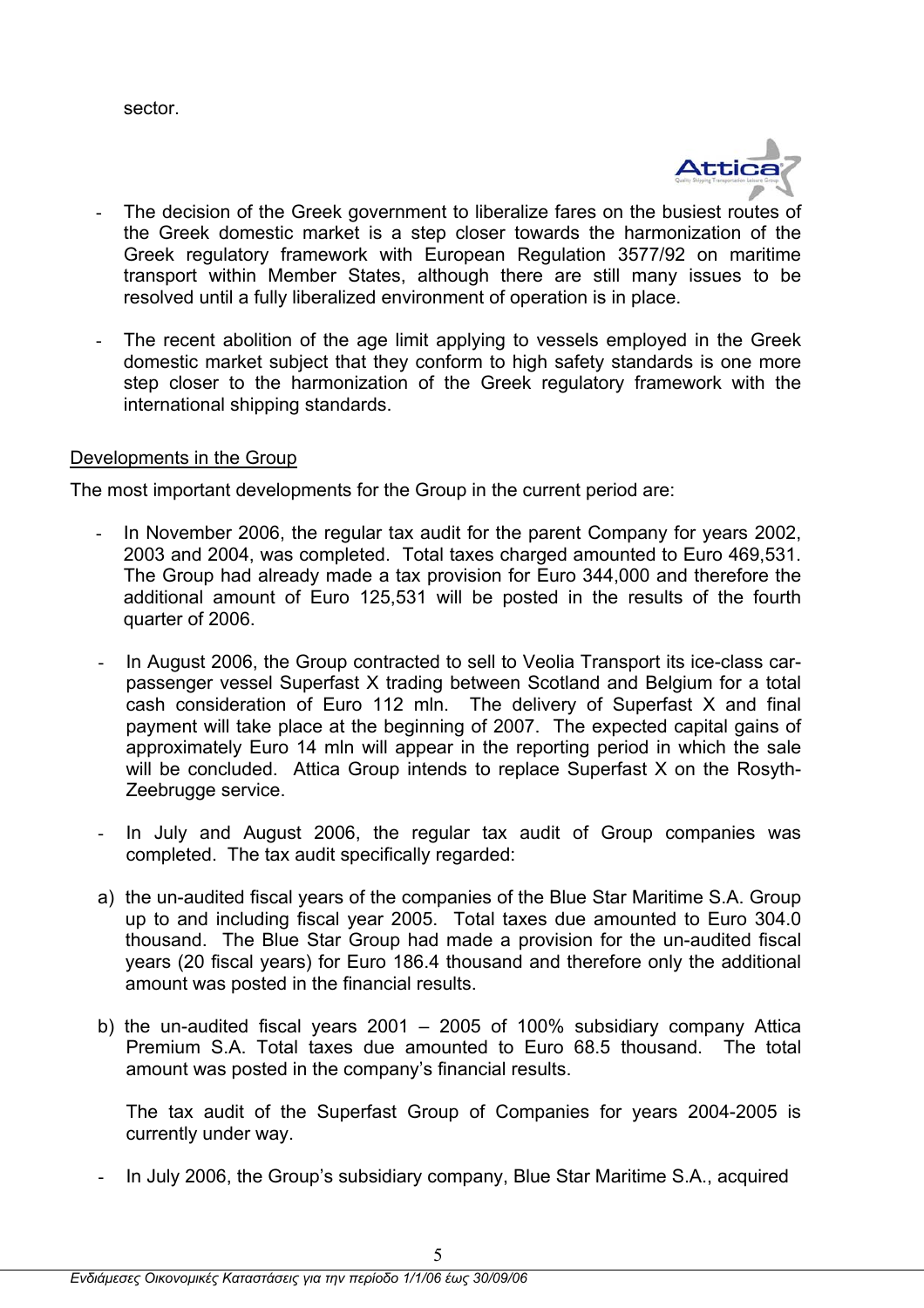

through an auction the total assets of DΑΝΕ Sea Line and specifically, carpassenger ferries Diagoras, Patmos and Rodos and certain items of real estate in the town of Rhodes. The total acquisition cost stood at Euro 19.9 mln. Vessels Patmos and Rodos were sold in September 2006. The profit booked from the sale was approximately Euro 300 thousand.

Part of the acquisition cost of the newly acquired M/V Diagoras was financed through the issuance by Blue Star Maritime S.A. of a new Euro 10 mln secured bond loan, in August 2006.

 Car-passenger ferry Diagoras, following the completion of the necessary maintenance and repair works, was deployed on  $12<sup>th</sup>$  August to the Dodecanese Islands' routes.

- In May 2006, the Annual General Meeting of Shareholders decided among other matters on:
- The share capital return at Euro 0.60 per share;
- The payment of dividend at Euro 0.08 per share:
- The election of a new Board of Directors with a two-year term, with no change in composition from the outgoing Board.

The share capital return and the dividend payment began on 10<sup>th</sup> July, 2006.

- In April 2006, the Group sold vessels Superfast VII, Superfast VIII and Superfast IX to AS Tallink Grupp for a total of Euro 310 mln. The sale generated for Attica Group additional cash of approximately Euro 102 mln and capital gains of approximately Euro 12 mln.
- In February 2006, Attica Group sold its participation in the share capital of Hellenic Seaways S.Α. booking a profit of approximately Euro 6.5 mln.

### Traffic and markets' analysis

### Αdriatic Sea

On the Greece-Italy routes, Superfast V, Superfast VI, Superfast XI and Superfast XII, carried in the nine months to  $30<sup>th</sup>$  September, 2006, 436,617 passengers, 88,192 private vehicles and 66,700 freight units. Compared to same period in the previous year, total volumes carried decreased by 3.3% in passengers, 9.2% in private vehicles and 11.9% in freight units. The decrease in the traffic volumes of Superfast Ferries on the Greece-Italy routes is primarily due to a 5.9% reduction in the number of sailings of the Superfast vessels on these routes compared to nine months to  $30<sup>th</sup>$  September, 2006 as well as the strengthening of competition in this market.

The Blue Star Group was present in the Adriatic Sea with two vessels, Blue Star 1 and Blue Horizon. Total carryings for the Blue Star vessels for the nine months to  $30<sup>th</sup>$  September, 2006, stood at 207,423 passengers (7.1% decrease compared to the nine months to  $30<sup>th</sup>$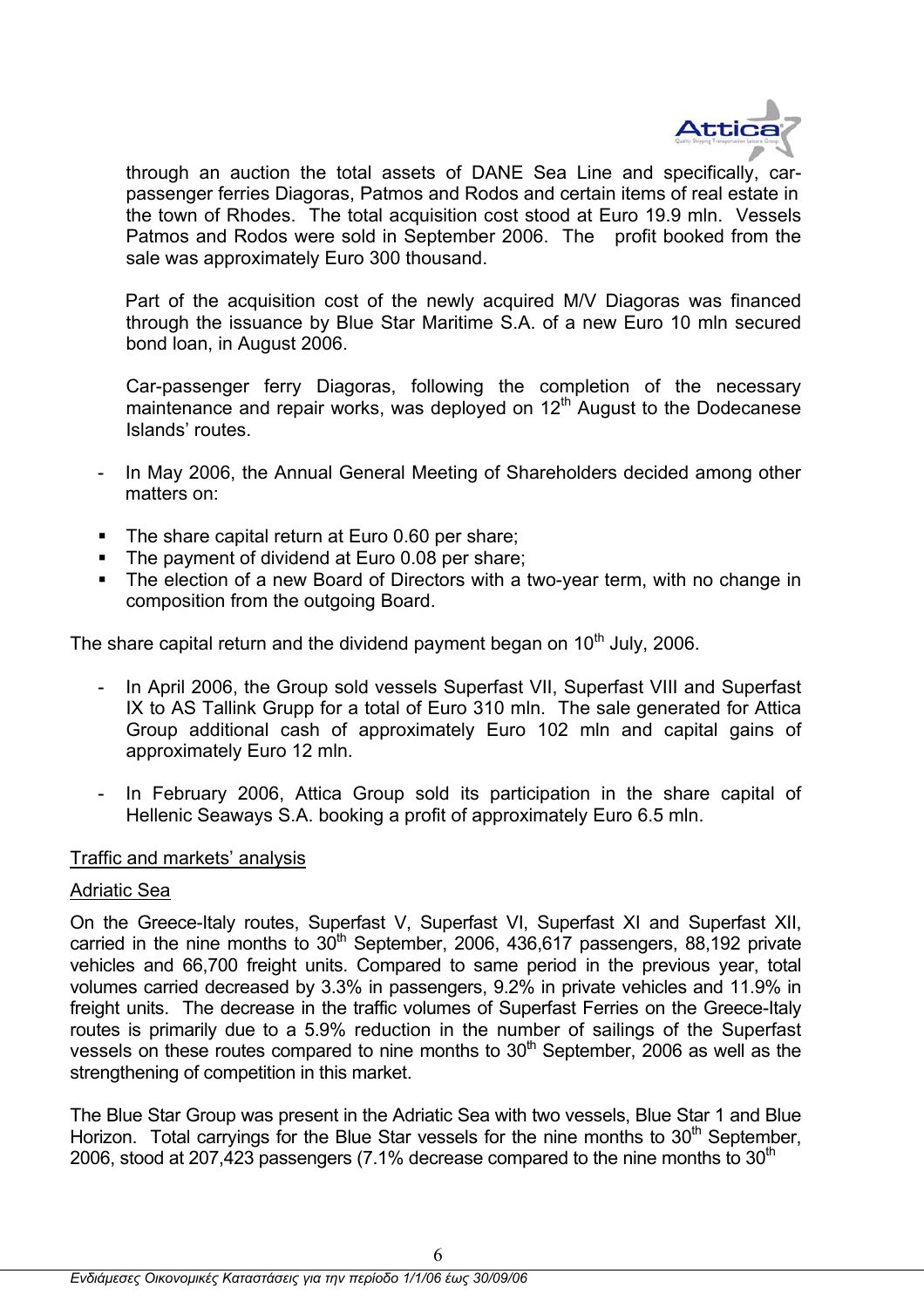

September, 2005), 27,943 private vehicles (15.9% decrease) and 32,291 freight units (11.2% increase). It should be noted that the above traffic figures were attained despite the introduction of additional tonnage in the market.

On the Greece-Italy routes, the Superfast Group attained market shares of 23.2% in passengers (against 24.3% in the same period in 2005), 20.9% in private vehicles (against 22.3%) and 19.8% in freight units (against 23.3%). The corresponding market shares for the Blue Star Group are 10.7% in passengers (against 11.5%), 5.7% in private vehicles (against 6.7%) and 9.9% in freight units (against 8.9%).

Market shares are derived from the data of the Greek port authorities of Patras and Igoumenitsa.

### Βaltic Sea

The Attica Group was present in this market until mid-April 2006 with three Superfast vessels (Superfast VII, Superfast VIII, Superfast IX), which were sold. The financial results of the operation of these vessels until their sale are presented in the distinct section "Discontinued Operations". Freight-only RoRo vessels, m/v Nordia and m/v Marin were also active in the Baltic Sea. Total carryings for the two RoRo vessels increased by 21.5% while sailings increases by 8.1% compared to nine months to  $30<sup>th</sup>$ September, 2005.

### North Sea

In the North Sea, the Group operated with one Superfast vessel (Superfast X) on the Rosyth, Scotland-Zeebrugge, Belgium route, against two vessels (Superfast IX and Superfast X) in the nine months to  $30<sup>th</sup>$  September, 2005. In the nine months to  $30<sup>th</sup>$ September, 2006 total sailings decreased by 47.8% compared to the same period in 2005. Total carryings stood at 88,954 passengers, 29,966 private vehicles and 20,785 freight units.

### The Greek Domestic Market

In the Greek domestic market, subsidiary Blue Star Group in 20.4% fewer sailings in the nine months to  $30<sup>th</sup>$  September, 2006, following the sale of Seajet 2, carried 2,651,706 passengers against 2,799,754 in the same period in 2005 (5.3% decrease), 336,308 private vehicles against 332,177 (1.2% increase) and 73,814 freight units against 64,310 (14.8% increase).

Voula, 15<sup>th</sup> November, 2006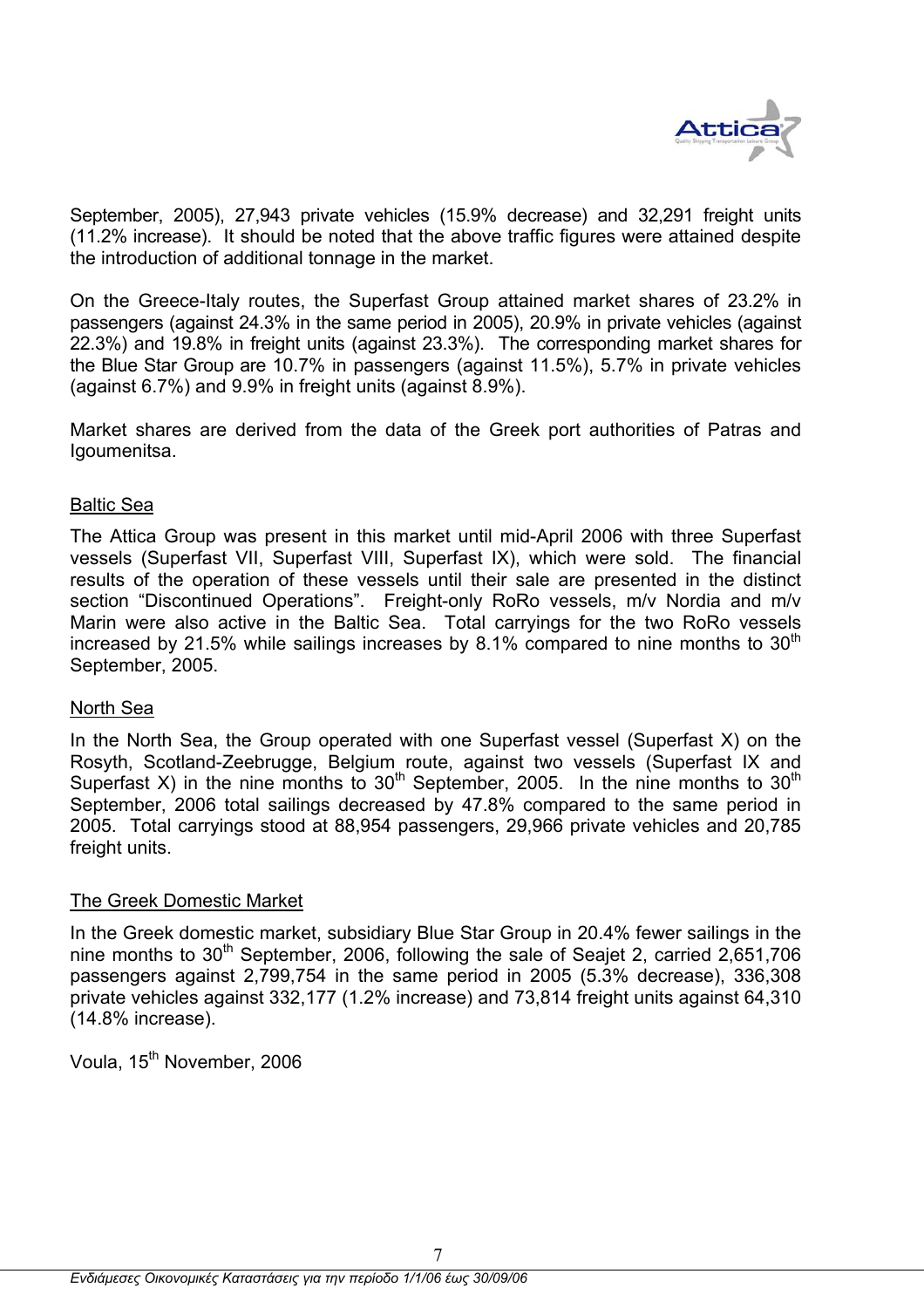

## **INTERIM FINANCIAL STATEMENTS**

8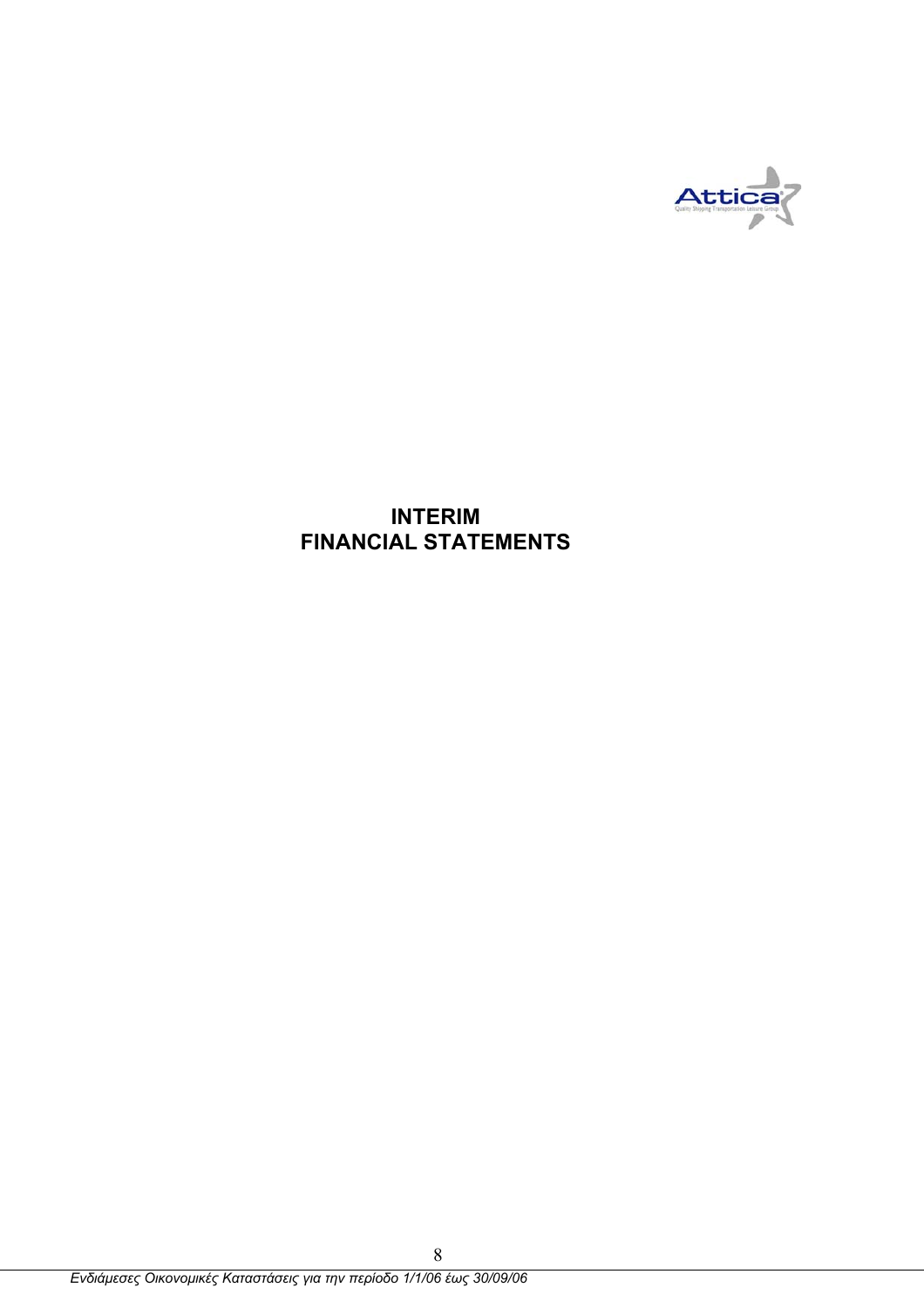#### **INCOME STATEMENT**

For the period ending at September 30, 2006 and for the quarterly period 1/7 - 30/9/2006

|                                                         |              |            | <b>GROUP</b> |           | <b>GROUP</b> |              |                 |  |
|---------------------------------------------------------|--------------|------------|--------------|-----------|--------------|--------------|-----------------|--|
|                                                         | <b>Notes</b> |            | 1/1-30/09/06 |           |              | 1/7-30/09/06 |                 |  |
|                                                         |              | Continuing | Discontinued |           | Continuing   | Discontinued |                 |  |
|                                                         |              | operations | operations   | Total     | operations   | operations   | Total           |  |
| Revenue                                                 | (5.1)        | 244.762    | 18.060       | 262.822   | 111.690      |              | 111.690         |  |
| Cost of sales                                           | (5.2)        | (161.343)  | (19.396)     | (180.739) | (57.839)     | 5            | (57.834)        |  |
| <b>Gross Profit/(loss)</b>                              |              | 83.419     | (1.336)      | 82.083    | 53.851       | 5            | 53.856          |  |
| Other operating income                                  | (5.3)        | 628        | 258          | 886       | 93           | 5            | 98              |  |
| Administrative expenses                                 | (5.4)        | (17.675)   | (2.133)      | (19.808)  | (4.679)      | (531)        | (5.210)         |  |
| Distribution expenses                                   | (5.5)        | (22.781)   | (2.803)      | (25.584)  | (13.666)     | (9)          | (13.675)        |  |
| Earnings before taxes, investing and financial results  |              | 43.591     | (6.014)      | 37.577    | 35.599       | (530)        | 35.069          |  |
| Profit from sale of investments                         | (5.7)        | 7.094      |              | 7.094     | 28           |              | $\overline{28}$ |  |
| Interest & other similar income                         | (5.7)        | 1.716      | 464          | 2.180     | 362          | 122          | 484             |  |
| Interest and other financial expenses                   | (5.7)        | (18.187)   | (1.908)      | (20.095)  | (6.466)      |              | (6.459)         |  |
| Income/expense (net)                                    | (5.7)        |            |              |           |              |              |                 |  |
| Foreign exchange differences                            | (5.7)        | 265        | 12           | 277       | 68           | 33           | 101             |  |
| <b>Financial results</b>                                |              | (9.112)    | (1.432)      | (10.544)  | (6.008)      | 162          | (5.846)         |  |
| Profit/(loss) from vessels' disposal                    | (5.8)        | 1.329      | 11.961       | 13.290    | 307          |              | 307             |  |
| Profit/(loss) before taxes                              |              | 35.808     | 4.515        | 40.323    | 29.898       | (368)        | 29.530          |  |
| <b>Taxes</b>                                            | (5.9)        | (859)      | (28)         | (887)     | (11)         |              | (11)            |  |
| Profit/(loss) after taxes                               |              | 34.949     | 4.487        | 39.436    | 29.887       | (368)        | 29.519          |  |
| Attributable as follows:                                |              |            |              |           |              |              |                 |  |
| Company shareholders                                    |              | 23.473     | 4.487        | 27.960    | 21.604       | (368)        | 21.236          |  |
| Minority interests in subsidiaries                      |              | 11.476     | 0            | 11.476    | 8.283        |              | 8.283           |  |
| Earnings after taxes Per Share - basic (in $\epsilon$ ) |              | 0,23       | 0,04         | 0,27      | 0,21         | (0,00)       | 0,20            |  |

The discontinued operations concern the Group's ro-pax service in the Baltic Sea, which after the sale of SUPERFAST VII, SUPERFAST VIII and SUPERFAST IX was terminated. Group's activity in the North Sea is included in the continuing operations, because despite the fact that the Group agreed to sell the vessel SUPERFAST X, intends to continue its operation in the North Sea.

The Notes on pages 17 to 54 are an integral part of these Interim Financial Statements.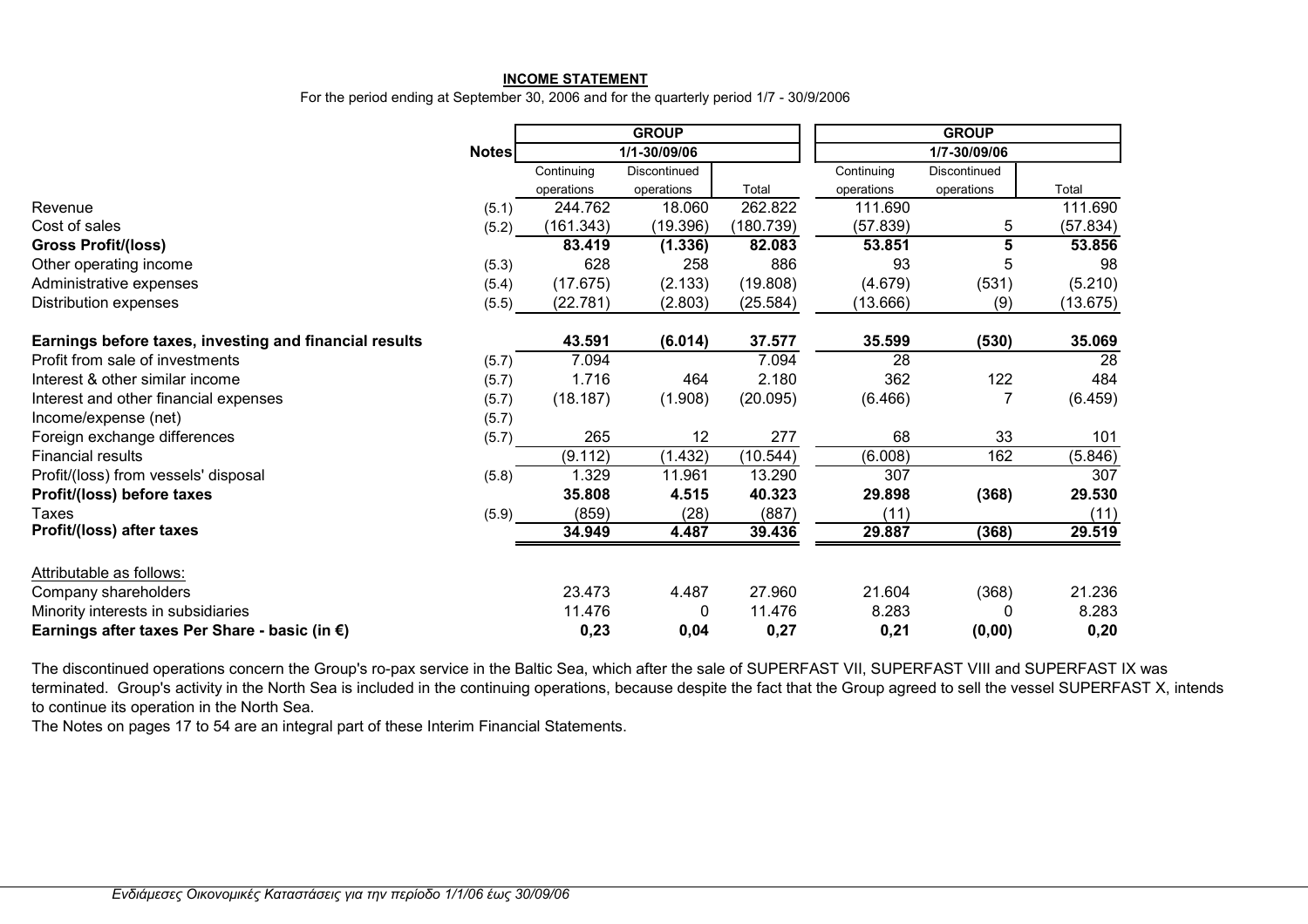#### **INCOME STATEMENT**

For the period ending at September 30, 2005 and for the quarterly period 1/7 - 30/9/2005

|                                                        |       |            | <b>GROUP</b> |           |            | <b>GROUP</b> |          |  |
|--------------------------------------------------------|-------|------------|--------------|-----------|------------|--------------|----------|--|
|                                                        | Notes |            | 1/1-30/09/05 |           |            | 1/7-30/09/05 |          |  |
|                                                        |       | Continuing | Discontinued |           | Continuing | Discontinued |          |  |
|                                                        |       | operations | operations   | Total     | operations | operations   | Total    |  |
| Revenue                                                | (5.1) | 253.949    | 52.575       | 306.524   | 119.153    | 22.350       | 141.503  |  |
| Cost of sales                                          | (5.2) | (167.113)  | (33.223)     | (200.336) | (64.111)   | (11.815)     | (75.926) |  |
| <b>Gross Profit/(loss)</b>                             |       | 86.836     | 19.352       | 106.188   | 55.042     | 10.535       | 65.577   |  |
| Other operating income                                 | (5.3) | 2.226      | 296          | 2.522     | 761        | 206          | 967      |  |
| Administrative expenses                                | (5.4) | (18.101)   | (1.754)      | (19.855)  | (6.017)    | (522)        | (6.539)  |  |
| Distribution expenses                                  | (5.5) | (20.336)   | (6.911)      | (27.247)  | (9.984)    | (2.677)      | (12.661) |  |
| Earnings before taxes, investing and financial results |       | 50.625     | 10.983       | 61.608    | 39.802     | 7.542        | 47.344   |  |
| Profit from sale of investments                        | (5.7) | 450        |              | 450       |            |              |          |  |
| Interest & other similar income                        | (5.7) | 1.705      | 8            | 1.713     | 164        | 3            | 167      |  |
| Interest and other financial expenses                  | (5.7) | (19.256)   | (2.874)      | (22.130)  | (6.530)    | (925)        | (7.455)  |  |
| Income/expense (net)                                   | (5.7) | 1.295      |              | 1.295     | (748)      |              | (748)    |  |
| Foreign exchange differences                           | (5.7) |            |              |           |            |              |          |  |
| <b>Financial results</b>                               |       | (15.806)   | (2.866)      | (18.672)  | (7.114)    | (922)        | (8.036)  |  |
| Profit/(loss) from vessels' disposal                   | (5.8) |            |              |           |            |              |          |  |
| Profit/(loss) before taxes                             |       | 34.819     | 8.117        | 42.936    | 32.688     | 6.620        | 39.308   |  |
| <b>Taxes</b>                                           | (5.9) | (732)      | (30)         | (762)     | (64)       |              | (64)     |  |
| Profit/(loss) after taxes                              |       | 34.087     | 8.087        | 42.174    | 32.624     | 6.620        | 39.244   |  |
| Attributable as follows:                               |       |            |              |           |            |              |          |  |
| Company shareholders                                   |       | 24.235     | 8.087        | 32.322    | 23.361     | 6.620        | 29.981   |  |
| Minority interests in subsidiaries                     |       | 9.852      | 0            | 9.852     | 9.263      | $\Omega$     | 9.263    |  |
| Earnings after taxes Per Share - basic (in €)          |       | 0,23       | 0,08         | 0,31      | 0,22       | 0,06         | 0,29     |  |

The Notes on pages 17 to 54 are an integral part of these Interim Financial Statements.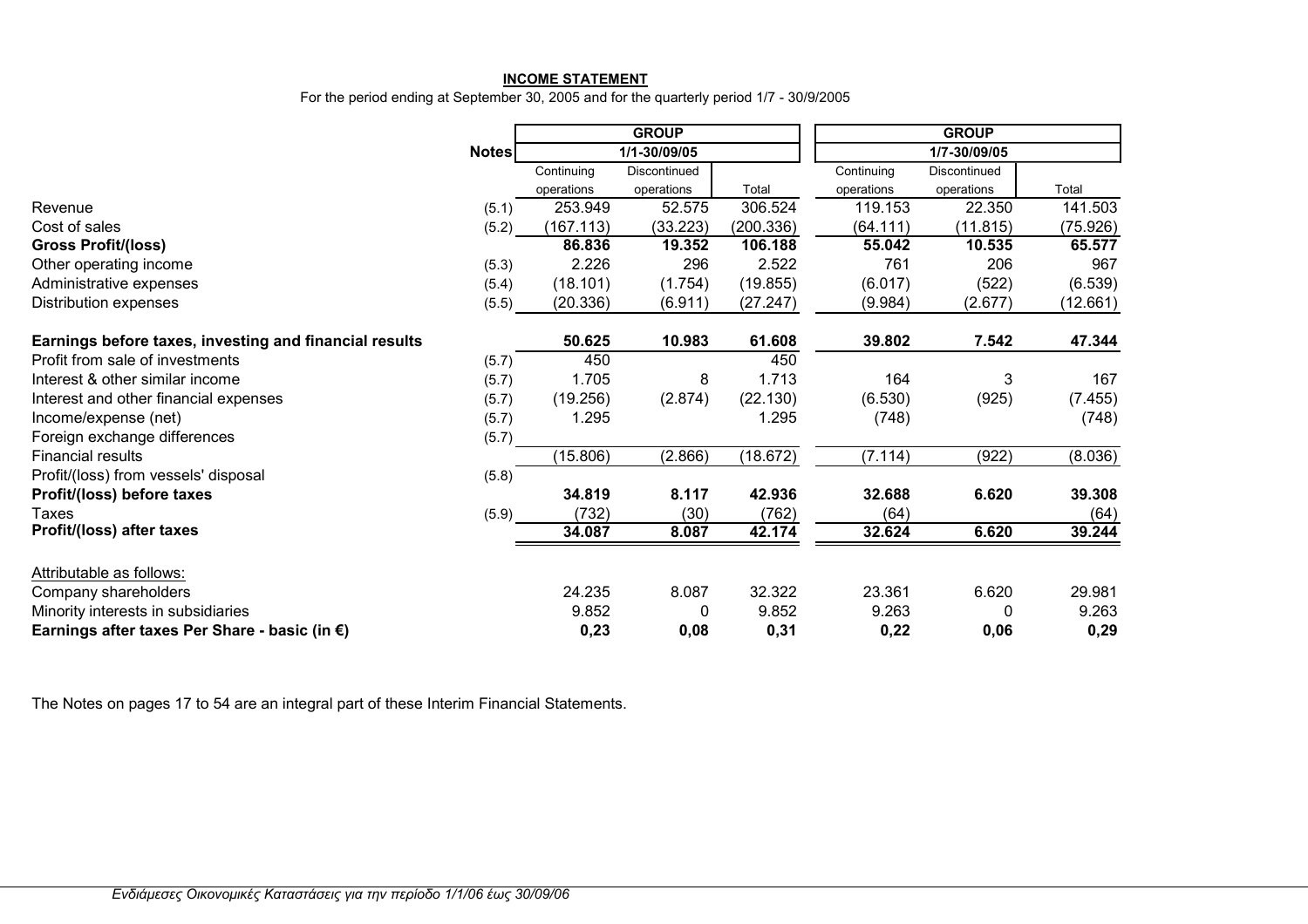

### **INCOME STATEMENT**

For the period ending at September 30 2006 & 2005 and for the quarterly period 1/7 - 30/9 2006 & 2005

|                                               |       |                    | <b>COMPANY</b> |                           |        |
|-----------------------------------------------|-------|--------------------|----------------|---------------------------|--------|
|                                               |       | Notes 1/1-30/09/06 | 1/1-30/09/05   | 1/7-30/09/06 1/7-30/09/05 |        |
| Revenue                                       |       |                    |                |                           |        |
| Cost of sales                                 |       |                    |                |                           |        |
| <b>Gross Profit/(loss)</b>                    |       |                    |                |                           |        |
| Other operating income                        |       |                    |                |                           |        |
| Administrative expenses                       | (5.4) | (998)              | (603)          | (259)                     | (208)  |
| Distribution expenses                         |       |                    | (6)            |                           | (6)    |
| Earnings before taxes,                        |       |                    |                |                           |        |
| investing and financial results               |       | (998)              | (609)          | (259)                     | (214)  |
| Profit from sale of investments               | (5.7) | 24.218             | 14.139         | 28                        | 14.139 |
| Interest & other similar income               | (5.7) | 647                | 498            | 122                       | 5      |
| Interest and other financial expenses         | (5.7) | (1.439)            | (1.913)        | (509)                     | (504)  |
| Foreign exchange differences                  |       |                    |                |                           |        |
| <b>Financial results</b>                      |       | 23.426             | 12.724         | (359)                     | 13.640 |
| Profit/(loss) from vessels' disposal          |       |                    |                |                           |        |
| Profit/(loss) before taxes                    |       | 22.428             | 12.115         | (618)                     | 13.426 |
| Taxes                                         | (5.9) | (344)              |                |                           |        |
| Profit/(loss) after taxes                     |       | 22.084             | 12.115         | (618)                     | 13.426 |
| Attributable as follows:                      |       |                    |                |                           |        |
| Company shareholders                          |       | 22.084             | 12.115         | (618)                     | 13.426 |
| Minority interests in subsidiaries            |       |                    |                |                           |        |
| Earnings after taxes Per Share - basic (in €) |       | 0,21               | 0,12           | (0, 01)                   | 0,13   |

The Notes on pages 17 to 54 are an integral part of these Interim Financial Statements.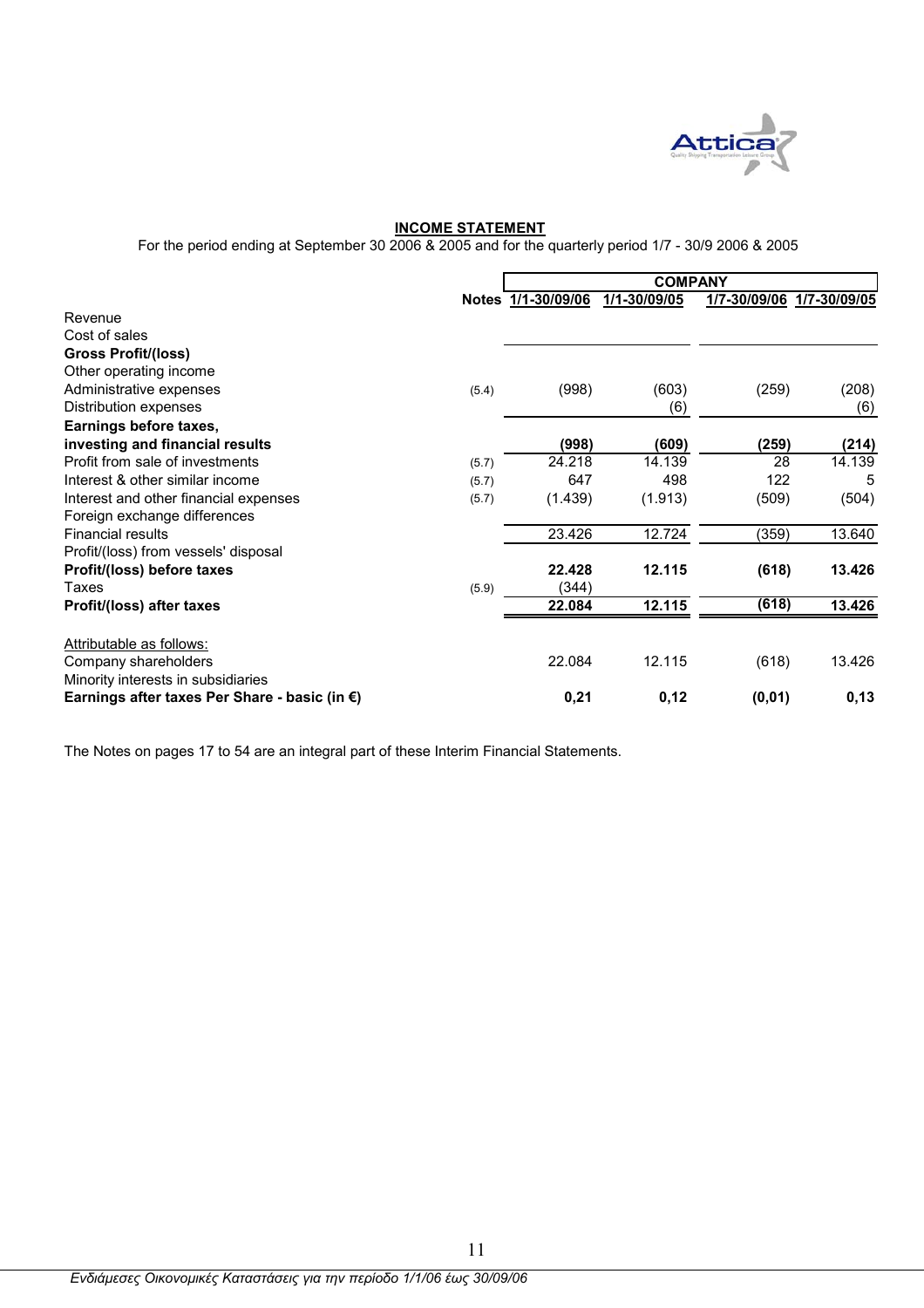

### **BALANCE SHEET**

| As at September 30, 2006 and at December 31, 2005                  |        |                  |            |                |            |
|--------------------------------------------------------------------|--------|------------------|------------|----------------|------------|
|                                                                    |        | <b>GROUP</b>     |            | <b>COMPANY</b> |            |
|                                                                    |        | Notes 30/09/2006 | 31/12/2005 | 30/09/2006     | 31/12/2005 |
| <b>ASSETS</b>                                                      |        |                  |            |                |            |
| Non-current assets                                                 |        |                  |            |                |            |
| Tangible assets                                                    | (5.10) | 725.608          | 1.116.915  | 1              |            |
| Intangible assets                                                  | (5.11) | 2.863            | 3.240      | 86             | 86         |
| Investments in subsidiaries-associated companies                   | (5.12) |                  |            | 115.505        | 168.434    |
| Other financial assets                                             | (5.13) | 26.643           | 26.643     | 26.643         | 26.643     |
| Non-current Receivables                                            | (5.14) | 165              | 135        |                |            |
|                                                                    |        | 755.279          | 1.146.933  | 142.235        | 195.163    |
| <b>Current assets</b>                                              |        |                  |            |                |            |
| Inventories                                                        | (5.15) | 3.985            | 4.194      |                |            |
| Trade receivables and prepayments                                  | (5.16) | 70.397           | 60.224     |                |            |
| Tax receivables                                                    | (5.17) | 2.272            | 1.496      | 1.093          | 581        |
| Receivables from subsidiaries-associated companies                 |        |                  |            |                |            |
| Other receivables                                                  | (5.18) | 4.082            | 6.449      | 51             | 219        |
| Financial assets held for trading                                  | (5.19) | 588              | 16.545     | 588            | 16.517     |
| Cash and cash equivalents                                          | (5.20) | 123.379          | 92.558     | 23.139         | 3.251      |
| Deferred expenses                                                  | (5.21) | 4.999            | 5.079      |                |            |
| Accrued income                                                     | (5.21) | 24               | 1.218      |                | 2          |
|                                                                    |        | 209.726          | 187.763    | 24.871         | 20.570     |
| Non-current assets classified as held for sale                     | (5.22) | 99.240           |            |                |            |
| <b>Total assets</b>                                                |        | 1.064.245        | 1.334.696  | 167.106        | 215.733    |
|                                                                    |        |                  |            |                |            |
| <b>EQUITY AND LIABILITIES</b>                                      |        |                  |            |                |            |
| <b>Equity</b>                                                      |        |                  |            |                |            |
| Share capital                                                      | (5.23) | 62.504           | 93.756     | 62.504         | 93.756     |
| Reserves                                                           | (5.23) | 258.015          | 289.644    | 43.716         | 75.293     |
| <b>Retained Earnings</b>                                           | (5.23) | 25.307           | 5.680      | 24.670         | 10.939     |
| <b>Total Sharholders equity</b>                                    |        | 345.826          | 389.080    | 130.890        | 179.988    |
| Minority interests in subsidiaries                                 |        | 110.439          | 102.726    |                |            |
| <b>Total equity</b>                                                |        | 456.265          | 491.806    | 130.890        | 179.988    |
|                                                                    |        |                  |            |                |            |
| <b>Non-current liabilities</b>                                     |        |                  |            |                |            |
| Secured loans                                                      | (5.24) | 412.197          | 677.965    |                |            |
| Unsecured loans                                                    | (5.25) | 25.000           | 25.000     | 25.000         | 25.000     |
| Finance leases                                                     | (5.26) | 657              | 202        |                |            |
| Deferred tax liabilities                                           | (5.27) | 313              | 295        | 267            | 267        |
| Retirement benefit provisions                                      | (5.28) | 1.109            | 1.017      | 54             | 54         |
| Provisions                                                         | (5.29) | 355              | 2.482      |                |            |
|                                                                    |        | 439.631          | 706.961    | 25.321         | 25.321     |
| <b>Current liabilities</b>                                         |        |                  |            |                |            |
| Bank loans and overdrafts                                          | (5.30) | 9.931            | 12.150     | 9.931          | 9.931      |
| Current portion of long term liabilities                           |        | 38.661           | 69.924     |                |            |
| Trade and other payables                                           | (5.31) | 35.964           | 35.722     | 85             | 81         |
| Payables to subsidiaries-associated companies                      |        |                  |            |                |            |
| <b>Tax liabilities</b>                                             | (5.32) | 2.726            | 3.908      | 57             |            |
| Deferred income                                                    | (5.33) | 2.475            | 2.864      |                |            |
| Accrued expenses                                                   | (5.33) | 13.429           | 11.361     | 822            | 412        |
|                                                                    |        | 103.186          | 135.929    | 10.895         | 10.424     |
| Liabilities directly associated with non current assets classified |        |                  |            |                |            |
| as held for sale                                                   | (5.34) | 65.163           |            |                |            |
| <b>Total equity and liabilities</b>                                |        | 1.064.245        | 1.334.696  | 167.106        | 215.733    |
|                                                                    |        |                  |            |                |            |

The Notes on pages 17 to 54 are an integral part of these Financial Statements.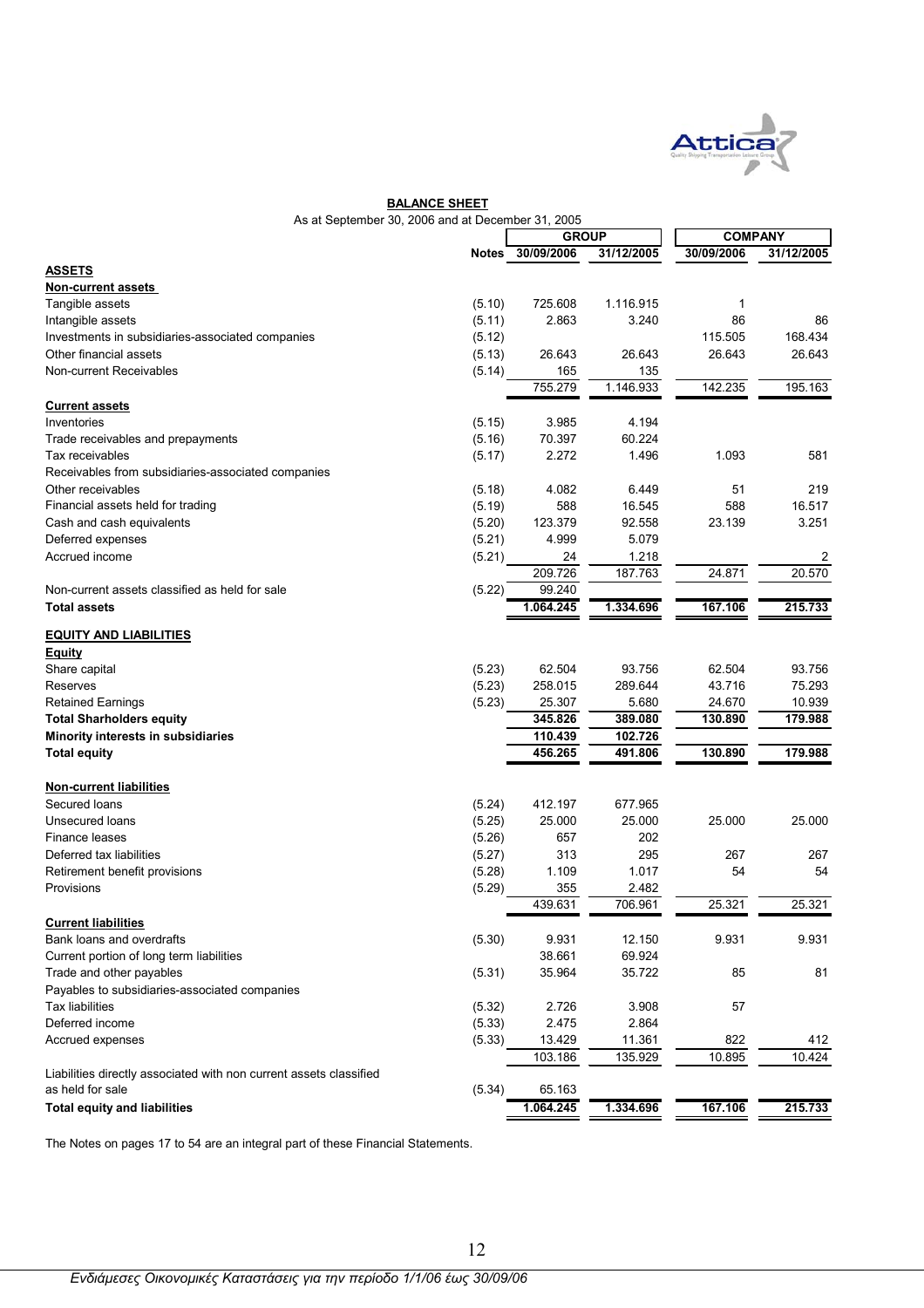#### **Statement of Changes in Equity**

For the Period 1/1-30/09/2006

#### **GROUP**

|                                             | Share<br>Capital | Share<br>Premium | Other<br>Reserves | Impairments | Retained<br>Earnings | <b>IFRS</b><br>Adiustment<br>Reserves | Total<br><b>Shareholders</b><br>Equity | Minority<br>interests in<br>subsidiaries | Total<br>Equity |
|---------------------------------------------|------------------|------------------|-------------------|-------------|----------------------|---------------------------------------|----------------------------------------|------------------------------------------|-----------------|
| <b>Balance at 1 Jannuary 2006</b>           | 93.756           | 239.244          | 46.832            | (6.601)     | 5.680                | 10.169                                | 389.080                                | 102.726                                  | 491.806         |
| Increase of Share Capital                   | 31.252           |                  |                   |             |                      |                                       | 31.252                                 |                                          | 31.252          |
| Decrease of Share Capital                   | (62.504)         | (31.252)         |                   |             |                      |                                       | (93.756)                               |                                          | (93.756)        |
| Expenses related to share capital increase  |                  | (344)            |                   |             |                      |                                       | (344)                                  |                                          | (344)           |
| Exchange differences on translating foreign |                  |                  |                   |             |                      |                                       |                                        |                                          |                 |
| operations                                  |                  |                  | (32)              |             |                      |                                       | (32)                                   |                                          | (32)            |
| Net Profit for the Period 1/1-30/09/2006    |                  |                  |                   |             | 27.960               |                                       | 27.960                                 | 11.476                                   | 39.436          |
| <b>Dividends</b>                            |                  |                  |                   |             | (8.334)              |                                       | (8.334)                                | (3.763)                                  | (12.097)        |
| <b>Balance at 30 September 2006</b>         | 62.504           | 207.648          | 46.800            | (6.601)     | 25.306               | 10.169                                | 345.826                                | 110.439                                  | 456.265         |
|                                             |                  |                  |                   |             |                      |                                       |                                        |                                          |                 |

#### **COMPANY**

| Share<br>Capital | Share<br>Premium | Other<br>Reserves | Impairments | Retained<br>Earnings | <b>IFRS</b><br>Adiustment<br>Reserves | Total<br><b>Shareholders</b><br>Equity | Minority<br>interests in<br>subsidiaries | Total<br>Equity |
|------------------|------------------|-------------------|-------------|----------------------|---------------------------------------|----------------------------------------|------------------------------------------|-----------------|
| 93.756           | 225.936          | (4.362)           | (154.234)   | 10.919               | 7.973                                 | 179.988                                |                                          | 179.988         |
| 31.252           |                  |                   |             |                      |                                       | 31.252                                 |                                          | 31.252          |
| (62.504)         | (31.252)         |                   |             |                      |                                       | (93.756)                               |                                          | (93.756)        |
|                  | (344)            |                   |             |                      |                                       | (344)                                  |                                          | (344)           |
|                  |                  |                   |             | 22.084               |                                       | 22.084                                 |                                          | 22.084          |
|                  |                  |                   |             | (8.334)              |                                       | (8.334)                                |                                          | (8.334)         |
| 62.504           | 194.340          | (4.362)           | (154.234)   | 24.669               | 7.973                                 | 130.890                                |                                          | 130.890         |
|                  |                  |                   |             |                      |                                       |                                        |                                          |                 |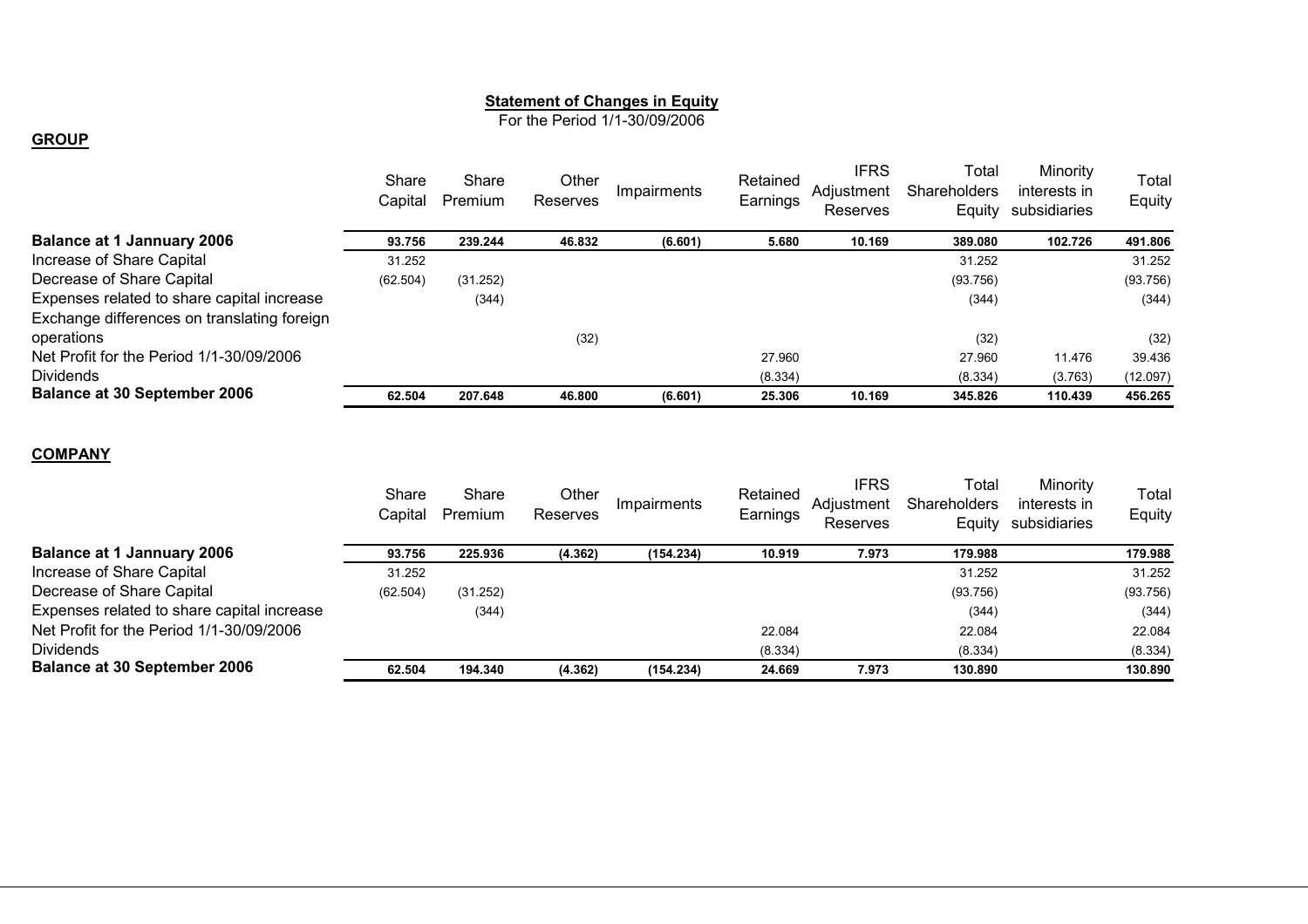#### **Statement of Changes in Equity**

For the Period 1/1-30/09/2005

#### **GROUP**

|                                                 | Share<br>Capital | Share<br>Premium | Other<br>Reserves        | Impairments | Retained<br>Earnings | <b>IFRS</b><br>Reserves | Total<br>Adjustment Shareholders<br>Equity | Minority<br>interests in<br>subsidiaries | Total<br>Equity |
|-------------------------------------------------|------------------|------------------|--------------------------|-------------|----------------------|-------------------------|--------------------------------------------|------------------------------------------|-----------------|
| <b>Balance at 1 Jannuary 2005</b>               | 93.756           | 239.244          | 32.562                   | (6.355)     | 3.428                | 10.169                  | 372.804                                    | 94.084                                   | 466.888         |
| Changes in Equity for the Period 1/1-30/09/2005 |                  |                  |                          |             | (821)                |                         | (821)                                      |                                          | (821)           |
| Net Profit for the Period 1/1-30/09/2005        |                  |                  |                          |             | 32.322               |                         | 32.322                                     | 9.852                                    | 42.174          |
| <b>Dividends</b>                                |                  |                  |                          |             | (11.559)             |                         | (11.559)                                   |                                          | (11.559)        |
| <b>Balance at 30 September 2005</b>             | 93.756           | 239.244          | 32.562                   | (6.355)     | 23.370               | 10.169                  | 392.746                                    | 103.936                                  | 496.682         |
| <b>COMPANY</b>                                  | Share<br>Capital | Share<br>Premium | Other<br><b>Reserves</b> | Impairments | Retained<br>Earnings | <b>IFRS</b><br>Reserves | Total<br>Adjustment Shareholders<br>Equity | Minority<br>interests in<br>subsidiaries | Total<br>Equity |
| <b>Balance at 1 Jannuary 2005</b>               | 93.756           | 225.936          | 3.972                    | (156.957)   |                      | 7.973                   | 174.680                                    |                                          | 174.680         |
| Changes in Equity for the Period 1/1-30/09/2005 |                  |                  |                          |             | 27                   |                         | 27                                         |                                          | 27              |
| Net Profit for the Period 1/1-30/09/2005        |                  |                  |                          |             | 12.115               |                         | 12.115                                     |                                          | 12.115          |
| <b>Dividends</b>                                |                  |                  |                          |             | (8.334)              |                         | (8.334)                                    |                                          | (8.334)         |
| <b>Balance at 30 September 2005</b>             | 93.756           | 225.936          | 3.972                    | (156.957)   | 3.808                | 7.973                   | 178.488                                    |                                          | 178.488         |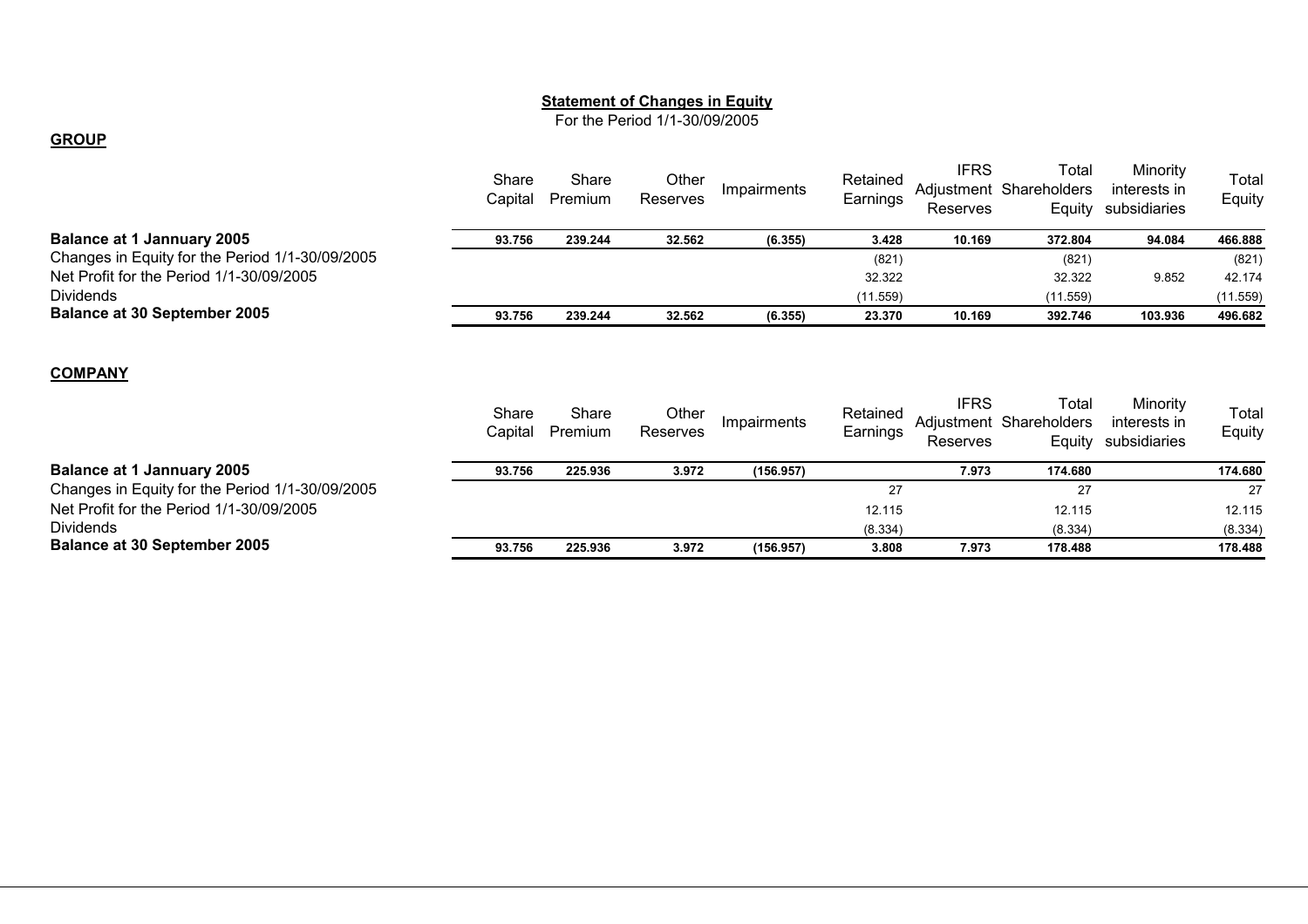

### **CASH FLOW STATEMENT**

For the period 1/1 - 30/09 2006 & 2005

|                                                           |                        | <b>GROUP</b>   |                | <b>COMPANY</b> |                |
|-----------------------------------------------------------|------------------------|----------------|----------------|----------------|----------------|
|                                                           | <b>Notes</b>           | 1/1-30/09/2006 | 1/1-30/09/2005 | 1/1-30/09/2006 | 1/1-30/09/2005 |
| <b>Cash flow from Operating Activities</b>                |                        |                |                |                |                |
| <b>Profit Before Taxes</b>                                |                        | 40.323         | 42.936         | 22.428         | 12.115         |
| <b>Adjustments for:</b>                                   |                        |                |                |                |                |
| Depreciation & amortization                               | (5.6)                  | 23.759         | 28.103         | 6              | 16             |
| Deferred tax expense                                      |                        |                |                |                |                |
| Net (profit)/Loss from investing activities               |                        | (22.577)       | (1.573)        | (24.864)       | (14.637)       |
| Provisions                                                |                        | 910            | 2.831          |                |                |
| Foreign exchange differences                              | (5.7)                  | (277)          | (1.886)        |                |                |
| Interest and other financial expenses                     | (5.7)                  | 20.094         | 22.152         | 1.439          | 1.914          |
| Plus or minus for Working Capital changes :               |                        |                |                |                |                |
| Decrease/(increase) in Inventories                        |                        | 209            | (1.288)        |                |                |
| Decrease/(increase) in Receivables                        |                        | 12.215         | 4.531          | 159            | 1.117          |
| (Decrease)/increase in Payables (excluding banks)         |                        | (20.926)       | (6.439)        | 57             | (306)          |
| Less:                                                     |                        |                |                |                |                |
| Interest and other financial expenses paid                |                        | (19.537)       | (26.078)       | (1.372)        | (1.896)        |
| Taxes paid                                                |                        | (1.401)        | (418)          | (845)          |                |
| Total cash inflow/(outflow) from operating activities (a) |                        | 32.792         | 62.871         | (2.992)        | (1.677)        |
| <b>Cash flow from Investing Activities</b>                |                        |                |                |                |                |
| Acquisition of subsidiaries, associated companies, joint  |                        |                |                |                |                |
| ventures and other investments                            |                        |                | (41.080)       |                | (22.871)       |
| Purchase of tangible and intangible assets                | $(5.10)+(5.11)+(5.22)$ | (24.000)       | (16.574)       | (5)            | (4)            |
| Proceeds from sale of tangible and intangible assets      | $(5.8)+(5.12)$         | 328.919        |                | 75.925         |                |
| Interest received                                         | (5.7)                  | 2.180          | 2.119          | 647            | 498            |
| Dividends received                                        |                        | 28             | 791            | 17.151         | 9.865          |
| Total cash inflow/(outflow) from investing activities (b) | $(4.1)+(5.7)$          | 307.127        |                | 93.718         |                |
|                                                           |                        |                | (54.744)       |                | (12.512)       |
| <b>Cash flow from Financing Activities</b>                |                        |                |                |                |                |
| Proceeds from issue of Share Capital                      |                        |                |                |                |                |
| Proceeds from Borrowings                                  | (5.24)                 | 9.895          | 210.050        |                | 2.500          |
| Payments of Borrowings                                    | (5.20)                 | (243.982)      | (247.567)      |                |                |
| Payments of finance lease liabilities                     | (5.20)                 | (410)          | (497)          |                |                |
| Dividends paid                                            | (5.31)                 | (12.097)       | (11.658)       | (8.334)        | (8.343)        |
| Equity return to shareholders                             | (5.23)                 | (62.504)       |                | (62.504)       |                |
| Total cash inflow/(outflow) from financing activities (c) |                        | (309.098)      | (49.672)       | (70.838)       | (5.843)        |
| Net increase/(decrease) in cash and cash equivalents      |                        |                |                |                |                |
| $(a)+(b)+(c)$                                             |                        | 30.821         | (41.545)       | 19.888         | (20.032)       |
| Cash and cash equivalents at beginning of period          |                        | 92.558         | 143.008        | 3.251          | 22.181         |
| Cash and cash equivalents at end of period                |                        | 123.379        | 101.463        | 23.139         | 2.149          |
|                                                           |                        |                |                |                |                |

The method used for the preparation of the above Cash Flow Statement is the Indirect Method.

Cash and cash equivalents analysis is presented in paragraph 5.20.

The Notes on pages 17 to 54 are an integral part of these Financial Stetements.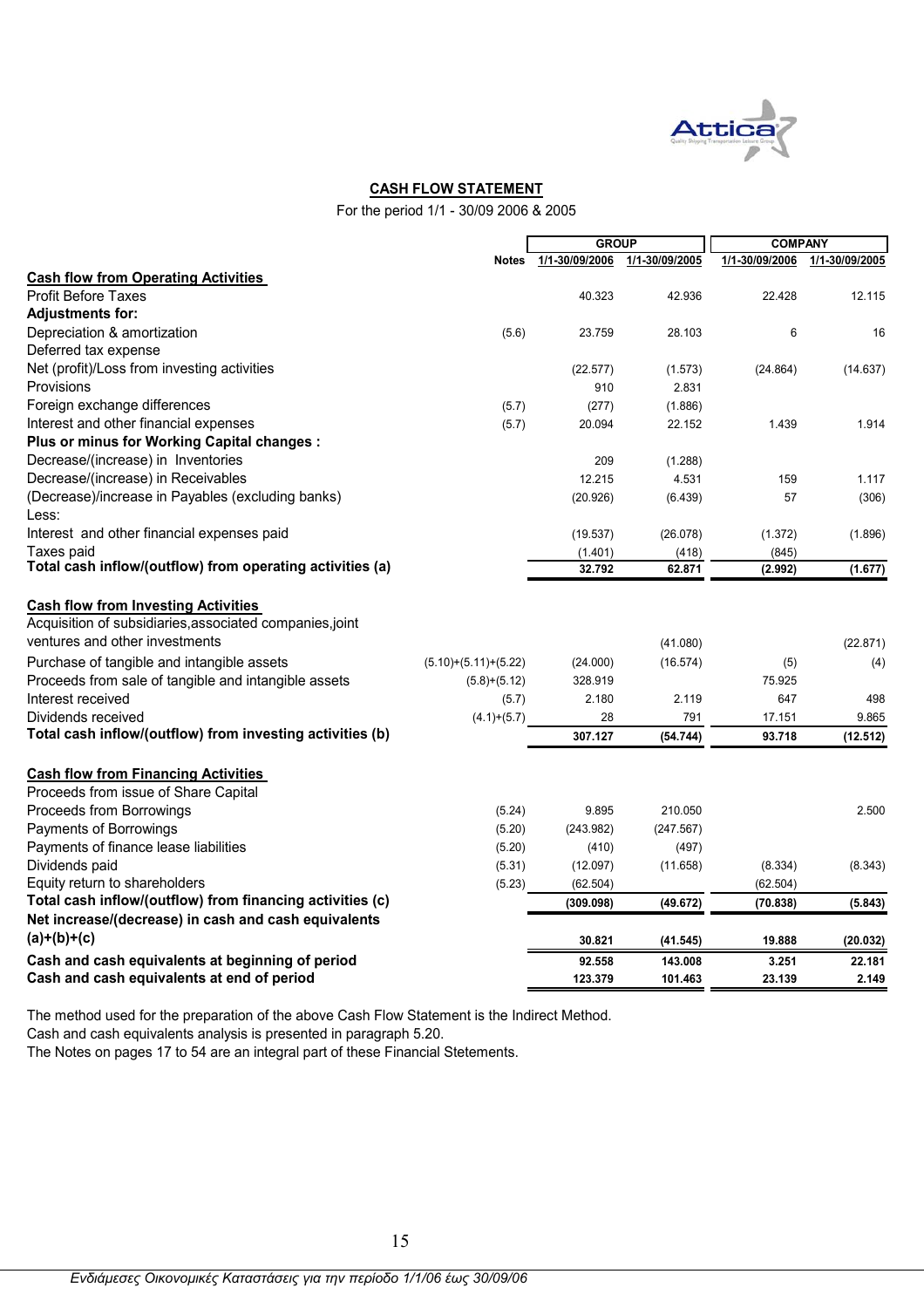

## **NOTES TO THE INTERIM FINANCIAL STATEMENTS**

### **1. General information**

ATTICA HOLDINGS S.A. ("ATTICA GROUP") is a Holding Company and as such does not have trading activities of its own. The Company, through its subsidiaries, operates in passenger shipping and in travel agency services.

The headquarters of the Company are in Athens, Greece, C. Karamanli Avenue 157, 16673 Voula.

At period end, the number of employees was 9 for the parent Company and 1.425 for the Group, while in the previous year was 9 and 1.598 respectively.

ATTICA HOLDINGS S.A. shares are listed in the Athens Stock Exchange under the ticker ATTICA.

The corresponding tickers for Bloomberg is ATTEN GA and for Reuters is EPA.AT.

The total number of common bearer shares outstanding as at 30 September 2006 was 104.173.680. Each share carries one voting right. The total market capitalization amounted to approximately  $\epsilon$  425 million.

The interim financial statements of the Company and the Group for the period ending 30 September 2006 were approved by the Board of Directors on November 17, 2006.

*Due to rounding there may be minor differences in some amounts.* 

### **2. Significant Group accounting policies**

The accounting policies used by the Group for the preparation of the financial statements for the period 1/1-30/09/2006 are the same with those used for the preparation of the financial statements for the fiscal year 2005.

The financial statements have been prepared in accordance with the International Financial Reporting Standards (IFRS) which have been issued by the International Accounting Standards Board (IASB) and the interpretations which have been issued by the International Financial Reporting Interpretations Committee as adopted by the European Union. More specifically, for the preparation of the current period's Financial Statements the Group has applied IAS 34 "Interim Financial Reporting".

In addition, the Group has prepared the financial statements in compliance with the historical cost principle, the going concern principle, the accrual basis principle, the consistency principle and the materiality principle.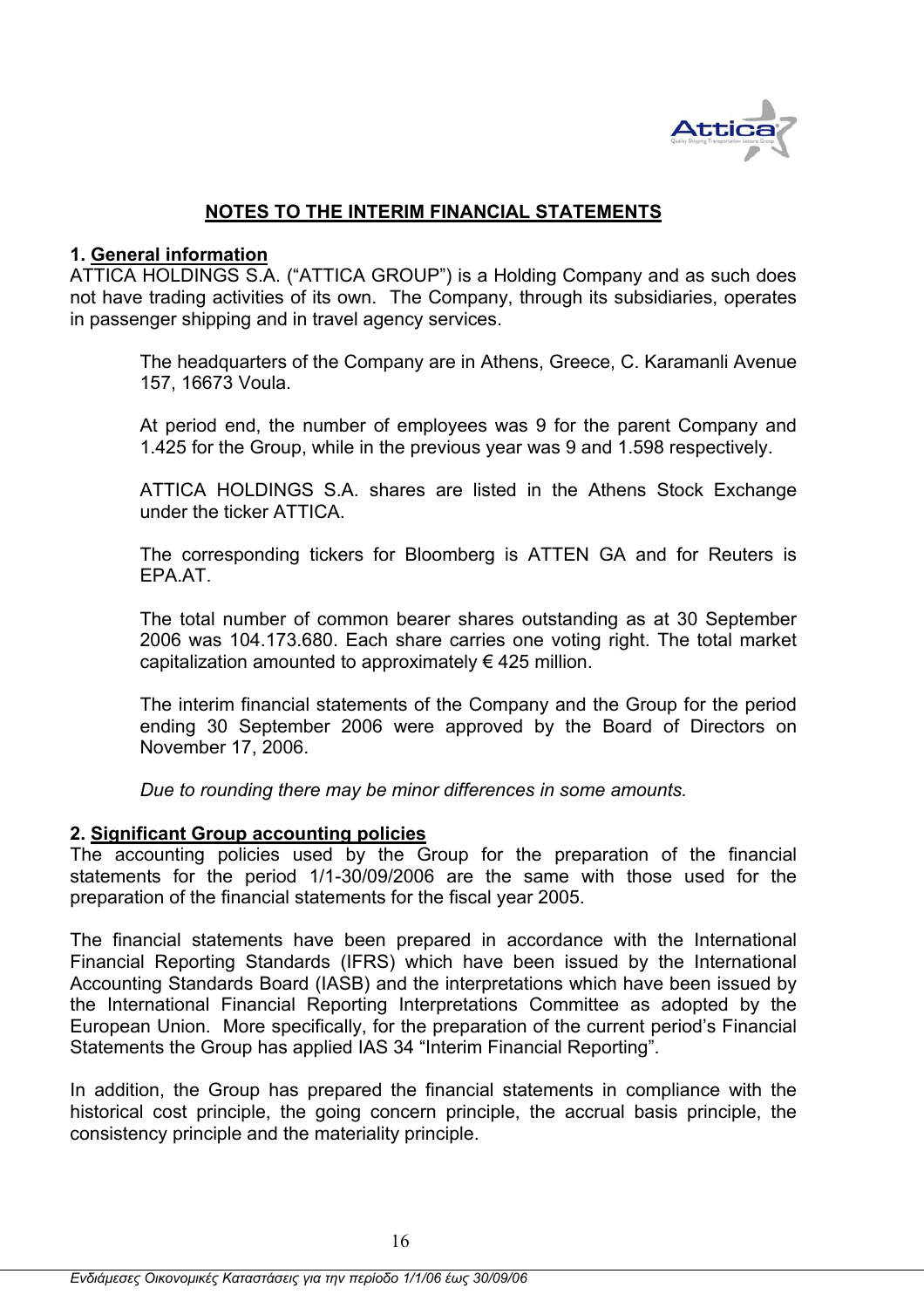

For the current period, the going concern principle does not apply for the 100% subsidiary companies SUPERFAST EPTA M.C., SUPERFAST OKTO M.C. and SUPERFAST ENNEA M.C., shipowing companies of SUPERFAST VII, SUPERAST VIII and SUPERFAST IX, which sold their vessels in April 2006 and therefore they do not have any trading activity anymore. For this reason the financial results from the operation of these vessels are presented within a distinct column in the Income Statement of the Group under the heading "Discontinued Operations".

The preparation of the financial statements calls for the use of estimates and assumptions which must be in line with the provisions of generally accepted accounting principles. The above estimates are based οn the knowledge and the information available to the Management of the Group until the date of approval of the financial statements for the period ending 30 September 2006.

### **3. Consolidation**

.

The following fully owned subsidiaries are being consolidated using the full consolidation method.

|                                 |                |                | Impairment / |          |                |               |
|---------------------------------|----------------|----------------|--------------|----------|----------------|---------------|
|                                 |                | Equity         | (Reversal of | Net Book |                |               |
| Company name                    | Cost           | Return         | Impairment)  | Value    | Registered in  | Participation |
| SUPERFAST FERRIES MARITIME S.A. | 60.479         | 14.700         |              | 45.779   | <b>GREECE</b>  | 100%          |
| SUPERFAST EPTA MC               | 19.154         | 19.110         |              | 44       | <b>GREECE</b>  | 100%          |
| SUPERFAST OKTO MC               | 19.154         | 19.110         |              | 44       | <b>GREECE</b>  | 100%          |
| SUPERFAST ENNEA MC              | 5.544          |                |              | 5.544    | <b>GREECE</b>  | 100%          |
| SUPERFAST DEKA MC               | 10.625         |                |              | 10.625   | <b>GREECE</b>  | 100%          |
| SUPERFAST EPTA INC*             | 2              | 2              |              | 0        | <b>LIBERIA</b> | 100%          |
| SUPERFAST OKTO INC*             | 2              | $\overline{c}$ |              | 0        | <b>LIBERIA</b> | 100%          |
| SUPERFAST ENNEA INC*            | $\overline{2}$ | 2              |              | 0        | LIBERIA        | 100%          |
| SUPERFAST DEKA INC*             | 2              | $\overline{2}$ |              | 0        | <b>LIBERIA</b> | 100%          |
| NORDIA MC                       | 4.005          |                |              | 4.005    | <b>GREECE</b>  | 100%          |
| <b>MARIN MC</b>                 | 3.805          |                |              | 3.805    | <b>GREECE</b>  | 100%          |
| BLUE STAR MARITIME S.A.         | 42.525         |                |              | 42.525   | <b>GREECE</b>  | 48.79%        |
| ATTICA PREMIUM S.A.             | 3.135          |                |              | 3.135    | <b>GREECE</b>  | 100%          |
| Total                           | 168.434        | 52.929         |              | 115.505  |                |               |
|                                 |                |                |              |          |                |               |

\* inactive companies

The following companies are also fully consolidated using the full consolidation method indirectly into the ATTICA GROUP:

1. The following 100% subsidiaries of SUPERFAST FERRIES MARITIME SA: a) Registered in Liberia:

SUPERFAST ENA INC\*, SUPERFAST DIO INC\*, SUPERFAST TRIA INC\*, SUPERFAST TESSERA INC\*, SUPERFAST PENTE INC, SUPERFAST EXI INC, SUPERFAST ENDEKA INC, SUPERFAST DODEKA INC.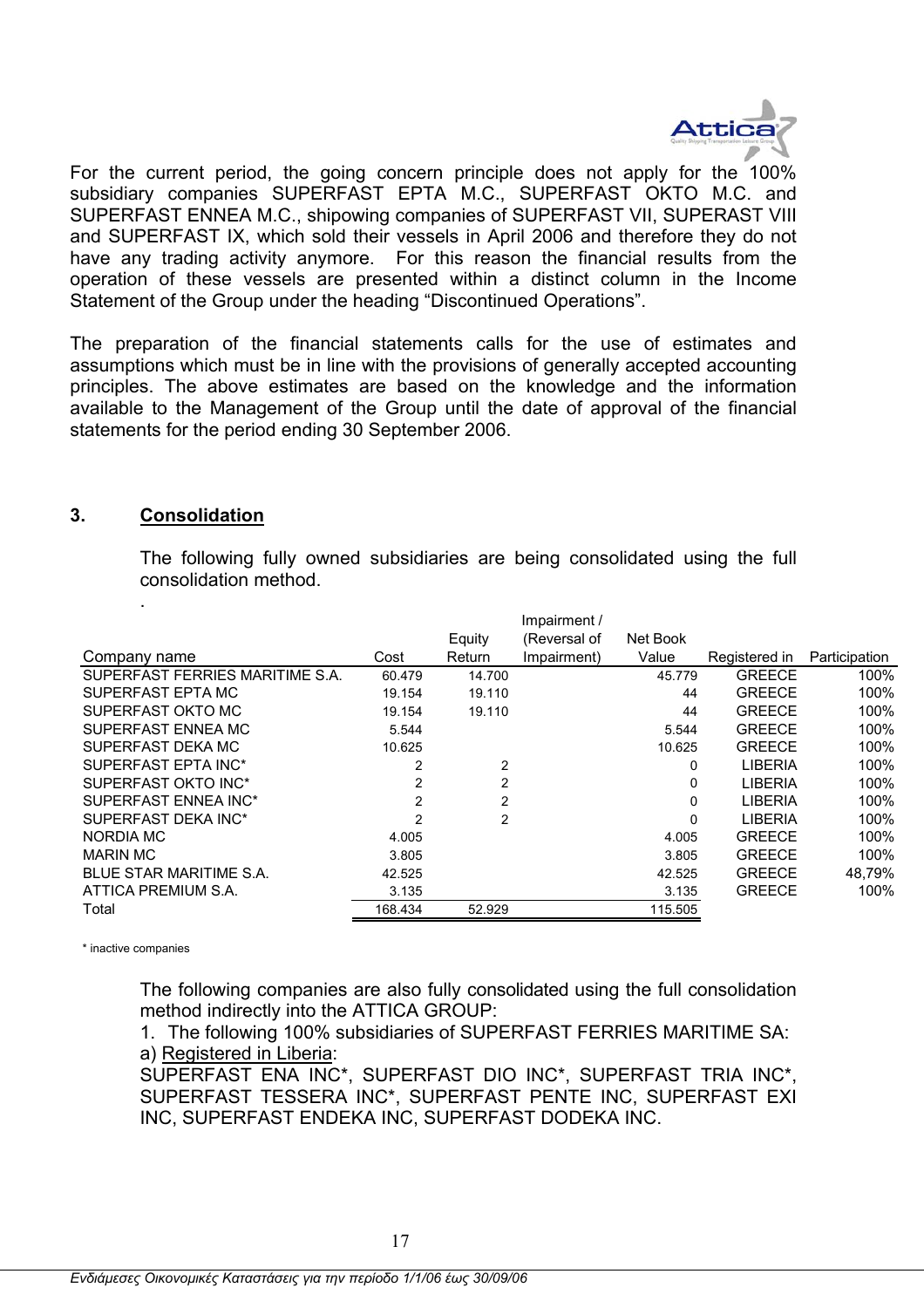

b) SUPERFAST DODEKA (Hellas) INC. & Co. JOINT VENTURE registered in Greece and SUPERFAST FERRIES SA, registered in Liberia which operate under common management

2. The 48,795% owned BLUE STAR MARITIME S.A. Group in which the following 100% subsidiaries are fully consolidated using the full consolidation method:

a) Registered in Greece: BLUE STAR FERRIES MARITIME S.A. BLUE STAR FERRIES JOINT VENTURE which operates under common management. b) Registered in Cyprus: STRINTZIS LINES SHIPPING LTD\* c) Registered in Liberia: BLUE STAR FERRIES S.A., WATERFRONT NAVIGATION COMPANY\*, THELMO MARINE S.A.\* d) Registered in Panama: BLUE ISLAND SHIPPING INC.\*

\*inactive companies

### **4. Related Party disclosures**

### 4.1. Intercompany transactions

For the period 1/1-30/09/2006, ATTICA HOLDINGS S.A. didn't post any intercompany transactions with its subsidiaries that create commercial revenue, except for the purchase of airline tickets of total value  $\epsilon$  3.865,85 from its 100% subsidiary ATTICA PREMIUM S.A. This amount is written-off in the consolidated accounts of ATTICA GROUP.

The Company for the period 1/1-30/09/2006 received the amount of  $\epsilon$ 13.537.409,18 as dividend from its 100% subsidiary Company SUPERFAST FERRIES MARITIME S.A. and the amount of  $\epsilon$  3.586.450 from its 48.795% subsidiary Company BLUE STAR MARITIME S.A. These amounts are writtenoff in the consolidated accounts of ATTICA GROUP.

The payables of the parent Company arising from its transactions with directly or indirectly related entities stood at  $\epsilon$  1.000.

There are no any receivables of the parent Company arising from its transactions with directly or indirectly related entities.

The companies of the Group SUPERFAST FERRIES MARITIME S.A., SUPERFAST EPTA MC, SUPERFAST OKTO MC, SUPERFAST EPTA INC., SUPERFAST OKTO INC., SUPERFAST ENNEA INC. and SUPERFAST DEKA INC. have decided to return part of their share capital to their parent company ATTICA HOLDINGS S.A. mainly due to sale of assets. The capital return amounts € 52.929 thousand.

The intercompany balances as at 30/09/2006 can be found in the following tables.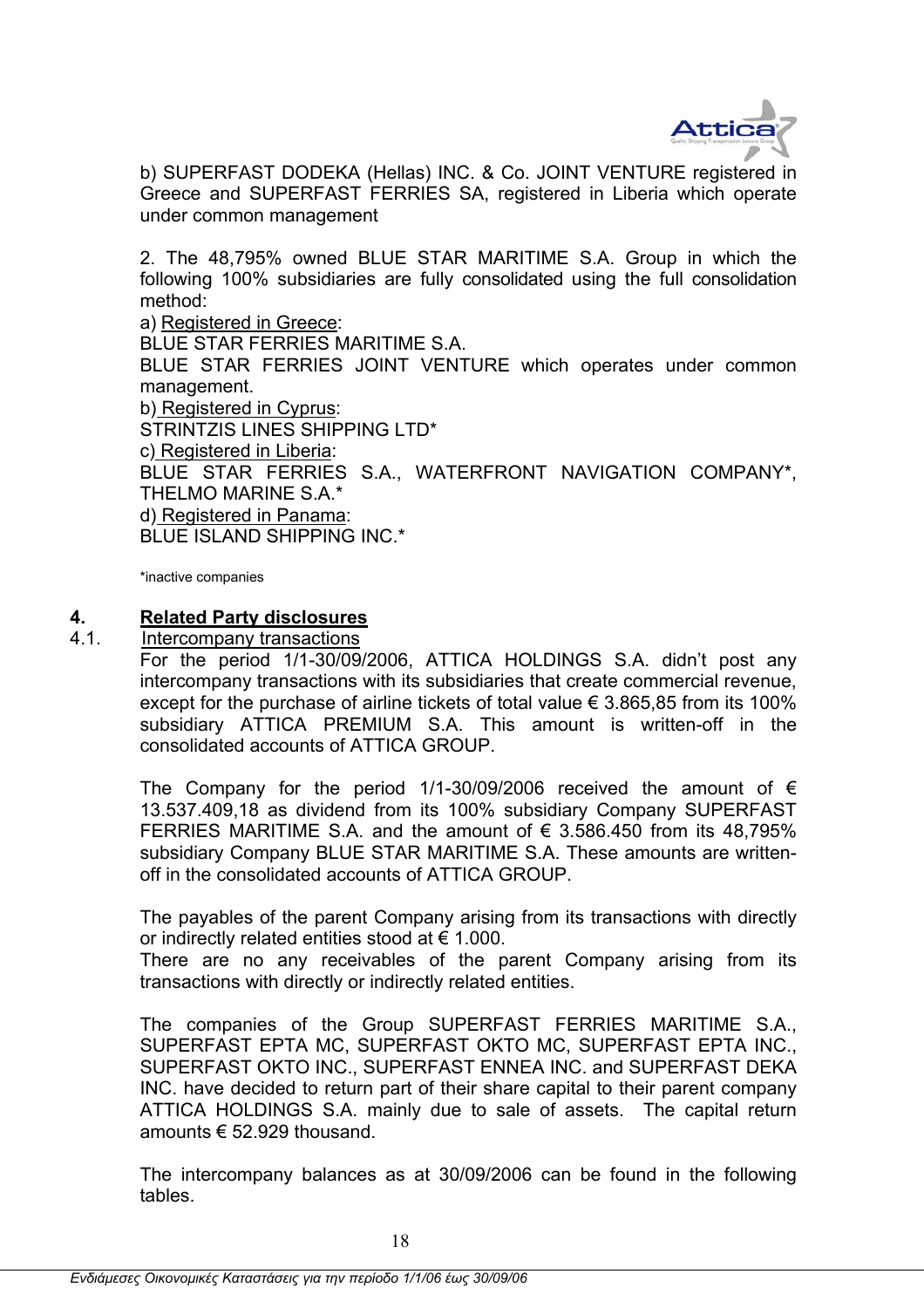

#### Intercompany balances of SUPERFAST Group

|                                 |              | SUPERFAST ENA |               |               | SUPERFAST ENA SUPERFAST DIO |                |               |               |              |               | SUPERFAST DIO SUPERFAST TRIA SUPERFAST TRIA |               |
|---------------------------------|--------------|---------------|---------------|---------------|-----------------------------|----------------|---------------|---------------|--------------|---------------|---------------------------------------------|---------------|
| <b>COMPANY</b>                  | INC.         |               | (HELLAS) INC. |               | INC.                        |                | (HELLAS) INC. |               | INC.         |               | (HELLAS) INC.                               |               |
|                                 | <b>DEBIT</b> | <b>CREDIT</b> | <b>DEBIT</b>  | <b>CREDIT</b> | <b>DEBIT</b>                | <b>CREDIT</b>  | <b>DEBIT</b>  | <b>CREDIT</b> | <b>DEBIT</b> | <b>CREDIT</b> | <b>DEBIT</b>                                | <b>CREDIT</b> |
| SUPERFAST ENA INC.              |              |               |               |               |                             |                |               |               |              |               |                                             |               |
| SUPERFAST ENA (HELLAS) INC.     |              |               |               |               |                             |                |               |               |              |               |                                             |               |
| SUPERFAST DIO INC.              |              |               |               |               |                             |                |               |               |              |               |                                             |               |
| SUPERFAST DIO (HELLAS) INC.     |              |               |               |               |                             |                |               |               |              |               |                                             |               |
| SUPERFAST TRIA INC.             |              |               |               |               |                             |                |               |               |              |               |                                             |               |
| SUPERFAST TRIA (HELLAS) INC.    |              |               |               |               |                             |                |               |               |              |               |                                             |               |
| SUPERFAST TESSERA INC.          |              |               |               |               |                             |                |               |               |              |               |                                             |               |
| SUPERFAST TESSERA (HELLAS) INC. |              |               |               |               |                             |                |               |               |              |               |                                             |               |
| SUPERFAST PENTE INC.            |              |               |               |               |                             |                |               |               |              |               |                                             |               |
| SUPERFAST PENTE (HELLAS) INC.   |              |               |               |               |                             |                |               |               |              |               |                                             |               |
| SUPERFAST EXI INC.              |              |               |               |               |                             |                |               |               |              |               |                                             |               |
| SUPERFAST EXI (HELLAS) INC.     |              |               |               |               |                             |                |               |               |              |               |                                             |               |
| <b>SUPERFAST EPTA MC</b>        |              |               |               |               |                             |                |               |               |              |               |                                             |               |
| <b>SUPERFAST EPTA INC.</b>      |              |               |               |               |                             |                |               |               |              |               |                                             |               |
| <b>SUPERFAST OKTO MC</b>        |              |               |               |               |                             |                |               |               |              |               |                                             |               |
| SUPERFAST OKTO INC.             |              |               |               |               |                             |                |               |               |              |               |                                             |               |
| <b>SUPERFAST ENNEA MC</b>       |              |               |               |               |                             |                |               |               |              |               |                                             |               |
| <b>SUPERFAST ENNEA INC.</b>     |              |               |               |               |                             |                |               |               |              |               |                                             |               |
| <b>SUPERFAST DEKA MC</b>        |              |               |               |               |                             |                |               |               |              |               |                                             |               |
| SUPERFAST DEKA INC.             |              |               |               |               |                             |                |               |               |              |               |                                             |               |
| <b>SUPERFAST ENDEKA INC.</b>    |              |               |               |               |                             |                |               |               |              |               |                                             |               |
| SUPERFAST ENDEKA (HELLAS) INC.  |              |               |               |               |                             |                |               |               |              |               |                                             |               |
| SUPERFAST DODEKA INC.           |              |               |               |               |                             |                |               |               |              |               |                                             |               |
| SUPERFAST DODEKA (HELLAS) INC.  |              |               |               |               |                             |                |               |               |              |               |                                             |               |
| <b>NORDIA MC</b>                |              |               |               |               |                             |                |               |               |              |               |                                             |               |
| <b>MARIN MC</b>                 |              |               |               |               |                             |                |               |               |              |               |                                             |               |
| SUPERFAST FERRIES S.A.          | 2.856        |               |               |               | 2.664                       | $\overline{2}$ |               |               | 645          |               |                                             |               |
| SUPERFAST DODEKA (HELLAS) INC.  |              |               |               |               |                             |                |               |               |              |               |                                             |               |
| & CO JOINT VENTURE              |              |               |               |               |                             |                |               |               |              |               |                                             |               |
| SUPERFAST FERRIES MARITIME S.A. |              |               |               | 17            |                             |                |               | 20            |              |               |                                             | 6             |
| <b>TOTAL</b>                    | 2.856        |               |               | 17            | 2.664                       |                |               | 20            | 645          |               |                                             |               |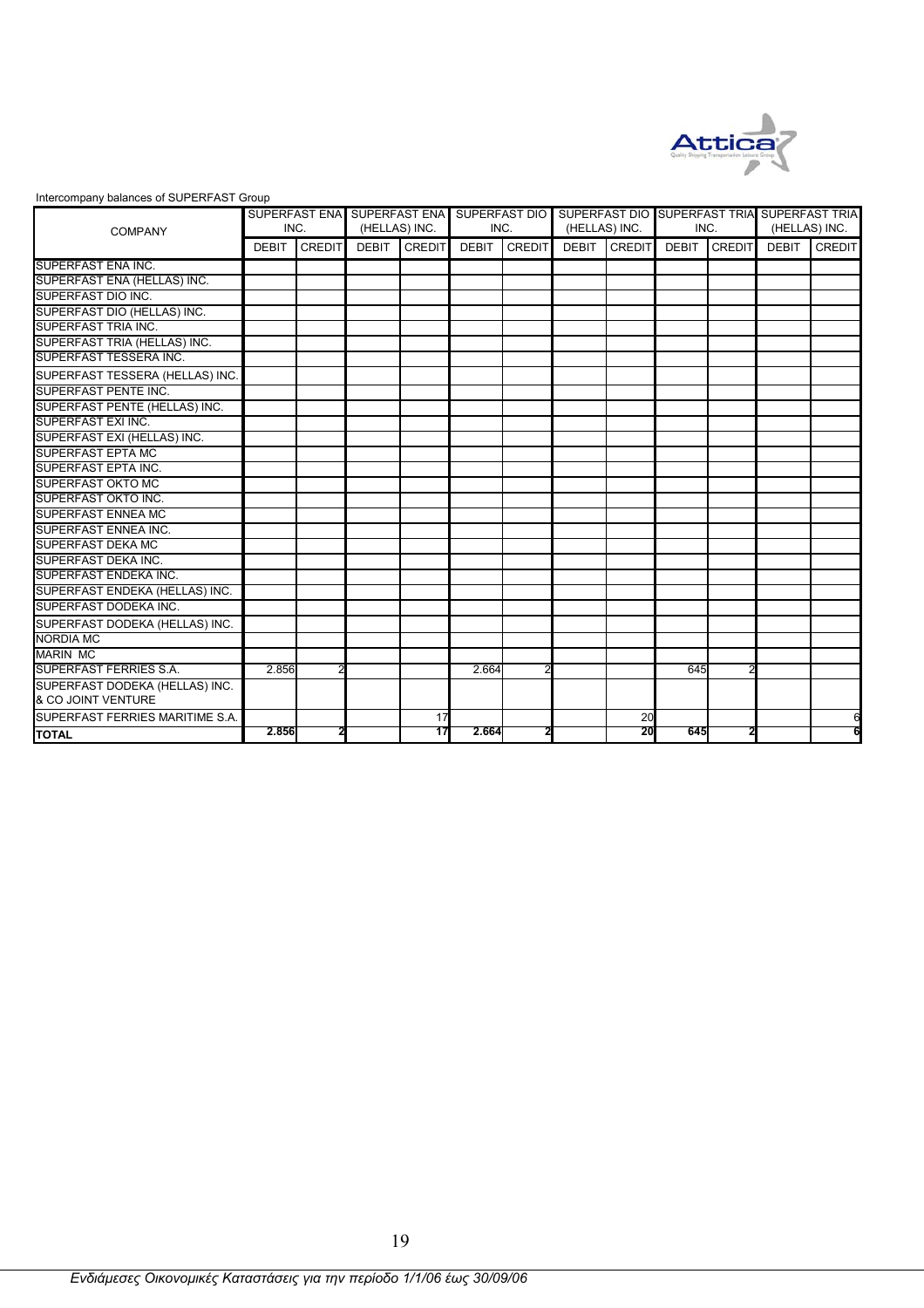

| <b>COMPANY</b>                                              |              | <b>SUPERFAST</b><br>TESSERA INC. |              | <b>SUPERFAST</b><br><b>TESSERA</b><br>(HELLAS) INC. |              | <b>SUPERFAST</b><br>PENTE INC. |              | <b>SUPERFAST</b><br>PENTE (HELLAS)<br>INC. |              | SUPERFAST EXI<br>INC. | <b>SUPERFAST EXI</b><br>(HELLAS) INC. |               |
|-------------------------------------------------------------|--------------|----------------------------------|--------------|-----------------------------------------------------|--------------|--------------------------------|--------------|--------------------------------------------|--------------|-----------------------|---------------------------------------|---------------|
|                                                             | <b>DEBIT</b> | CREDIT                           | <b>DEBIT</b> | <b>CREDIT</b>                                       | <b>DEBIT</b> | CREDIT                         | <b>DEBIT</b> | <b>CREDIT</b>                              | <b>DEBIT</b> | <b>CREDIT</b>         | <b>DEBIT</b>                          | <b>CREDIT</b> |
| SUPERFAST ENA INC.                                          |              |                                  |              |                                                     |              |                                |              |                                            |              |                       |                                       |               |
| SUPERFAST ENA (HELLAS) INC.                                 |              |                                  |              |                                                     |              |                                |              |                                            |              |                       |                                       |               |
| SUPERFAST DIO INC.                                          |              |                                  |              |                                                     |              |                                |              |                                            |              |                       |                                       |               |
| SUPERFAST DIO (HELLAS) INC.                                 |              |                                  |              |                                                     |              |                                |              |                                            |              |                       |                                       |               |
| SUPERFAST TRIA INC.                                         |              |                                  |              |                                                     |              |                                |              |                                            |              |                       |                                       |               |
| SUPERFAST TRIA (HELLAS) INC.                                |              |                                  |              |                                                     |              |                                |              |                                            |              |                       |                                       |               |
| SUPERFAST TESSERA INC.                                      |              |                                  |              |                                                     |              |                                |              |                                            |              |                       |                                       |               |
| SUPERFAST TESSERA (HELLAS) INC.                             |              |                                  |              |                                                     |              |                                |              |                                            |              |                       |                                       |               |
| <b>SUPERFAST PENTE INC.</b>                                 |              |                                  |              |                                                     |              |                                | 1.798        | 43.194                                     |              |                       |                                       |               |
| SUPERFAST PENTE (HELLAS) INC.                               |              |                                  |              |                                                     | 43.194       | 1.798                          |              |                                            |              |                       |                                       |               |
| SUPERFAST EXI INC.                                          |              |                                  |              |                                                     |              |                                |              |                                            |              |                       |                                       | 43.677        |
| SUPERFAST EXI (HELLAS) INC.                                 |              |                                  |              |                                                     |              |                                |              |                                            | 43.677       |                       |                                       |               |
| <b>SUPERFAST EPTA MC</b>                                    |              |                                  |              |                                                     |              |                                |              |                                            |              |                       |                                       |               |
| SUPERFAST EPTA INC.                                         |              |                                  |              |                                                     |              |                                |              |                                            |              |                       |                                       |               |
| <b>SUPERFAST OKTO MC</b>                                    |              |                                  |              |                                                     |              |                                |              |                                            |              |                       |                                       |               |
| SUPERFAST OKTO INC.                                         |              |                                  |              |                                                     |              |                                |              |                                            |              |                       |                                       |               |
| <b>SUPERFAST ENNEA MC</b>                                   |              |                                  |              |                                                     |              |                                |              |                                            |              |                       |                                       |               |
| SUPERFAST ENNEA INC.                                        |              |                                  |              |                                                     |              |                                |              |                                            |              |                       |                                       |               |
| <b>SUPERFAST DEKA MC</b>                                    |              |                                  |              |                                                     |              |                                |              |                                            |              |                       |                                       |               |
| SUPERFAST DEKA INC.                                         |              |                                  |              |                                                     |              |                                |              |                                            |              |                       |                                       |               |
| SUPERFAST ENDEKA INC.                                       |              |                                  |              |                                                     |              |                                |              |                                            |              |                       |                                       |               |
| SUPERFAST ENDEKA (HELLAS) INC.                              |              |                                  |              |                                                     |              |                                |              |                                            |              |                       |                                       |               |
| SUPERFAST DODEKA INC.                                       |              |                                  |              |                                                     |              |                                |              |                                            |              |                       |                                       |               |
| SUPERFAST DODEKA (HELLAS) INC.                              |              |                                  |              |                                                     |              |                                |              |                                            |              |                       |                                       |               |
| <b>NORDIA MC</b>                                            |              |                                  |              |                                                     |              |                                |              |                                            |              |                       |                                       |               |
| <b>MARIN MC</b>                                             |              |                                  |              |                                                     |              |                                |              |                                            |              |                       |                                       |               |
| SUPERFAST FERRIES S.A.                                      | 976          | 2                                |              |                                                     | 8            | 43.284                         | 1.465        | 9.459                                      | 8            | 48.841                | 3.029                                 | 10.879        |
| SUPERFAST DODEKA (HELLAS) INC. &<br><b>CO JOINT VENTURE</b> |              |                                  |              |                                                     |              |                                | 69.653       | 13.712                                     |              |                       | 72.385                                | 13.629        |
| SUPERFAST FERRIES MARITIME S.A.                             |              |                                  |              |                                                     |              |                                |              |                                            |              |                       |                                       |               |
| <b>TOTAL</b>                                                | 976          | $\overline{2}$                   |              | 5                                                   | 43.202       | 45.082                         | 72.916       | 66.365                                     | 43.685       | 48.841                | 75.413                                | 68.185        |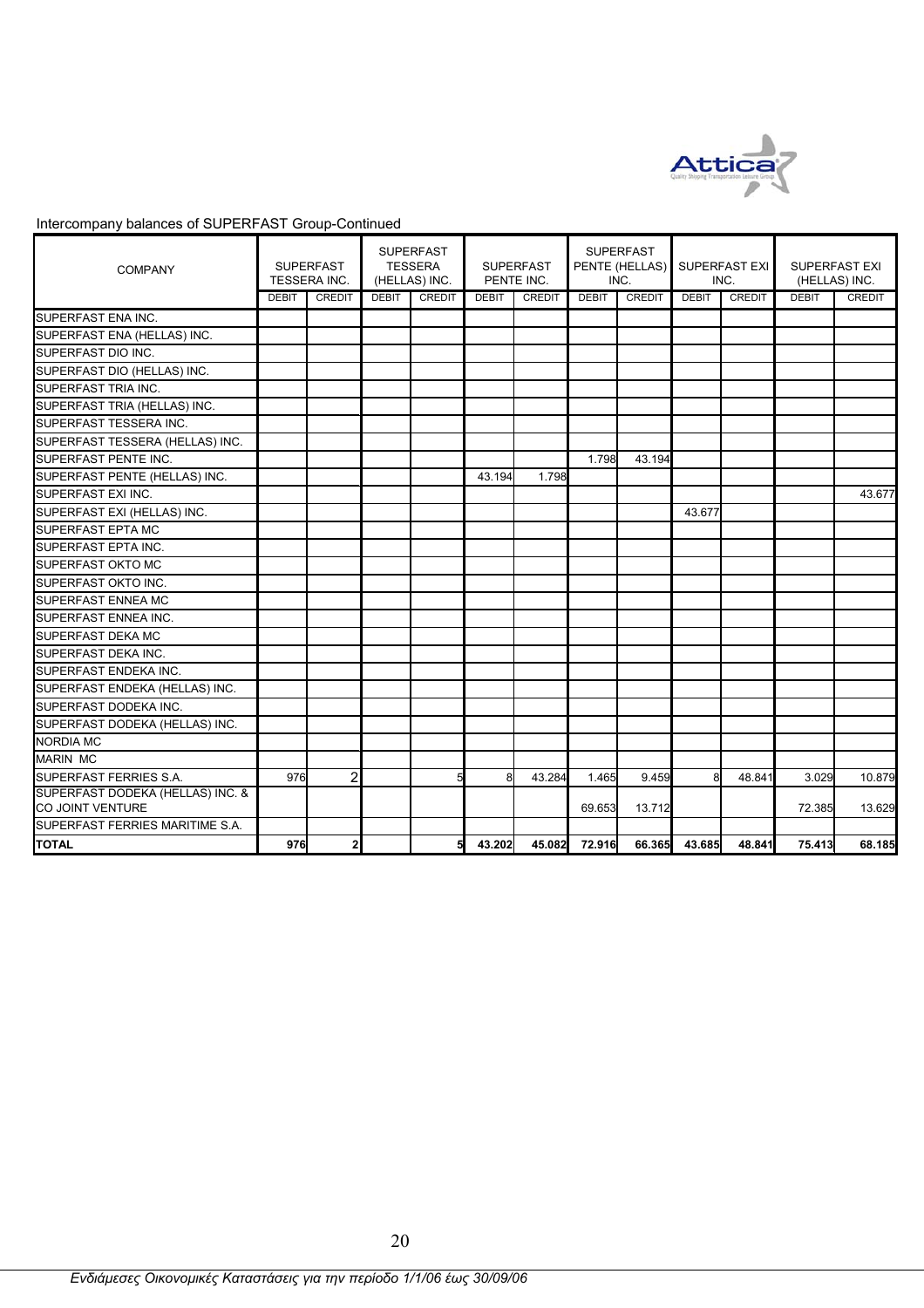

| <b>COMPANY</b>                  | SUPERFAST EPTA<br><b>MC</b> |               |              | <b>SUPERFAST</b><br>EPTA INC. |              | <b>SUPERFAST</b><br>OKTO MC |              | <b>SUPERFAST</b><br>OKTO INC. |              | <b>SUPERFAST</b><br><b>ENNEA MC</b> |              | SUPERFAST ENNEA<br>INC. |
|---------------------------------|-----------------------------|---------------|--------------|-------------------------------|--------------|-----------------------------|--------------|-------------------------------|--------------|-------------------------------------|--------------|-------------------------|
|                                 | <b>DEBIT</b>                | <b>CREDIT</b> | <b>DEBIT</b> | <b>CREDIT</b>                 | <b>DEBIT</b> | CREDIT                      | <b>DEBIT</b> | CREDIT                        | <b>DEBIT</b> | CREDIT                              | <b>DEBIT</b> | <b>CREDIT</b>           |
| SUPERFAST ENA INC.              |                             |               |              |                               |              |                             |              |                               |              |                                     |              |                         |
| SUPERFAST ENA (HELLAS) INC.     |                             |               |              |                               |              |                             |              |                               |              |                                     |              |                         |
| SUPERFAST DIO INC.              |                             |               |              |                               |              |                             |              |                               |              |                                     |              |                         |
| SUPERFAST DIO (HELLAS) INC.     |                             |               |              |                               |              |                             |              |                               |              |                                     |              |                         |
| SUPERFAST TRIA INC.             |                             |               |              |                               |              |                             |              |                               |              |                                     |              |                         |
| SUPERFAST TRIA (HELLAS) INC.    |                             |               |              |                               |              |                             |              |                               |              |                                     |              |                         |
| SUPERFAST TESSERA INC.          |                             |               |              |                               |              |                             |              |                               |              |                                     |              |                         |
| SUPERFAST TESSERA (HELLAS) INC. |                             |               |              |                               |              |                             |              |                               |              |                                     |              |                         |
| SUPERFAST PENTE INC.            |                             |               |              |                               |              |                             |              |                               |              |                                     |              |                         |
| SUPERFAST PENTE (HELLAS) INC.   |                             |               |              |                               |              |                             |              |                               |              |                                     |              |                         |
| SUPERFAST EXI INC.              |                             |               |              |                               |              |                             |              |                               |              |                                     |              |                         |
| SUPERFAST EXI (HELLAS) INC.     |                             |               |              |                               |              |                             |              |                               |              |                                     |              |                         |
| SUPERFAST EPTA MC               |                             |               |              |                               |              |                             |              |                               |              |                                     |              |                         |
| SUPERFAST EPTA INC.             |                             |               |              |                               |              |                             |              |                               |              |                                     |              |                         |
| SUPERFAST OKTO MC               |                             |               |              |                               |              |                             |              |                               |              |                                     |              |                         |
| SUPERFAST OKTO INC.             |                             |               |              |                               |              |                             |              |                               |              |                                     |              |                         |
| <b>SUPERFAST ENNEA MC</b>       |                             |               |              |                               |              |                             |              |                               |              |                                     |              |                         |
| SUPERFAST ENNEA INC.            |                             |               |              |                               |              |                             |              |                               |              |                                     |              |                         |
| SUPERFAST DEKA MC               |                             |               |              |                               |              |                             |              |                               |              |                                     |              |                         |
| SUPERFAST DEKA INC.             |                             |               |              |                               |              |                             |              |                               |              |                                     |              |                         |
| SUPERFAST ENDEKA INC.           |                             |               |              |                               |              |                             |              |                               |              |                                     |              |                         |
| SUPERFAST ENDEKA (HELLAS) INC.  |                             |               |              |                               |              |                             |              |                               |              |                                     |              |                         |
| SUPERFAST DODEKA INC.           |                             |               |              |                               |              |                             |              |                               |              |                                     |              |                         |
| SUPERFAST DODEKA (HELLAS) INC.  |                             |               |              |                               |              |                             |              |                               |              |                                     |              |                         |
| <b>NORDIA MC</b>                |                             |               |              |                               |              |                             |              |                               |              |                                     |              |                         |
| <b>MARIN MC</b>                 |                             |               |              |                               |              |                             |              |                               |              |                                     |              |                         |
| SUPERFAST FERRIES S.A.          | 2.931                       | 99.674        |              |                               | 3.119        | 96.843                      |              |                               | 32.270       | 73.351                              |              |                         |
| SUPERFAST DODEKA (HELLAS) INC.& |                             |               |              |                               |              |                             |              |                               |              |                                     |              |                         |
| CO JOINT VENTURE                | 92.763                      | 3.727         |              |                               | 95.452       | 6.885                       |              |                               | 49.804       | 6.929                               |              |                         |
| SUPERFAST FERRIES MARITIME S.A. |                             |               |              |                               |              |                             |              |                               |              |                                     |              |                         |
| <b>TOTAL</b>                    | 95.694                      | 103.401       |              |                               | 98.570       | 103.728                     |              |                               | 82.075       | 80.280                              |              |                         |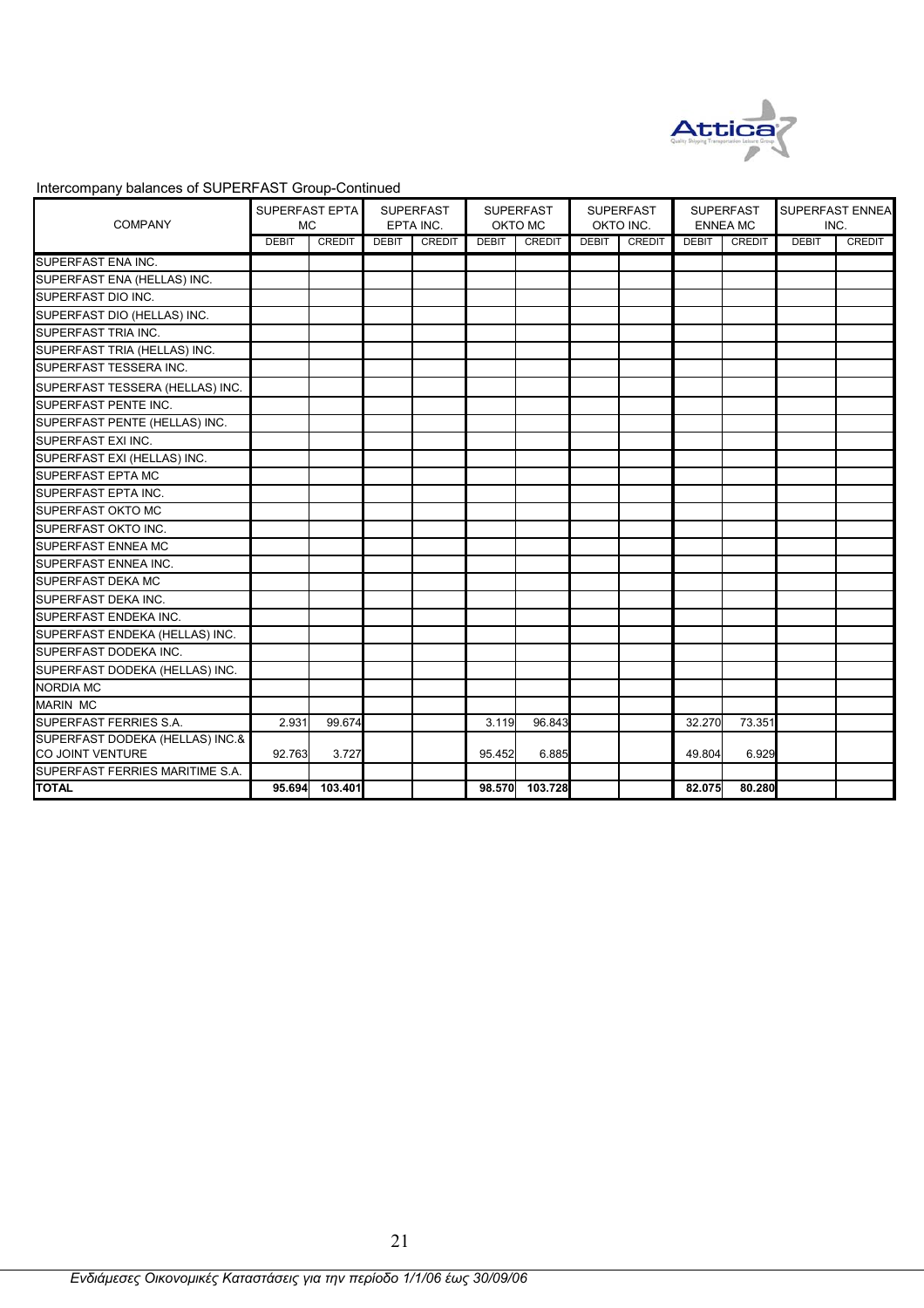

| <b>COMPANY</b>                                      |              | <b>SUPERFAST</b><br>DEKA MC |              | <b>SUPERFAST</b><br>DEKA INC. |              | <b>SUPERFAST</b><br>ENDEKA INC. |              | <b>SUPERFAST</b><br><b>ENDEKA</b><br>(HELLAS) INC. | DODEKA INC.      | <b>SUPERFAST</b> | SUPERFAST DODEKA<br>(HELLAS) INC. |               |
|-----------------------------------------------------|--------------|-----------------------------|--------------|-------------------------------|--------------|---------------------------------|--------------|----------------------------------------------------|------------------|------------------|-----------------------------------|---------------|
|                                                     | <b>DEBIT</b> | <b>CREDIT</b>               | <b>DEBIT</b> | <b>CREDIT</b>                 | <b>DEBIT</b> | <b>CREDIT</b>                   | <b>DEBIT</b> | <b>CREDIT</b>                                      | <b>DEBIT</b>     | <b>CREDIT</b>    | <b>DEBIT</b>                      | <b>CREDIT</b> |
| SUPERFAST ENA INC.                                  |              |                             |              |                               |              |                                 |              |                                                    |                  |                  |                                   |               |
| SUPERFAST ENA (HELLAS) INC.                         |              |                             |              |                               |              |                                 |              |                                                    |                  |                  |                                   |               |
| SUPERFAST DIO INC.                                  |              |                             |              |                               |              |                                 |              |                                                    |                  |                  |                                   |               |
| SUPERFAST DIO (HELLAS) INC.                         |              |                             |              |                               |              |                                 |              |                                                    |                  |                  |                                   |               |
| SUPERFAST TRIA INC.                                 |              |                             |              |                               |              |                                 |              |                                                    |                  |                  |                                   |               |
| SUPERFAST TRIA (HELLAS) INC.                        |              |                             |              |                               |              |                                 |              |                                                    |                  |                  |                                   |               |
| SUPERFAST TESSERA INC.                              |              |                             |              |                               |              |                                 |              |                                                    |                  |                  |                                   |               |
| SUPERFAST TESSERA (HELLAS) INC.                     |              |                             |              |                               |              |                                 |              |                                                    |                  |                  |                                   |               |
| SUPERFAST PENTE INC.                                |              |                             |              |                               |              |                                 |              |                                                    |                  |                  |                                   |               |
| SUPERFAST PENTE (HELLAS) INC.                       |              |                             |              |                               |              |                                 |              |                                                    |                  |                  |                                   |               |
| SUPERFAST EXI INC.                                  |              |                             |              |                               |              |                                 |              |                                                    |                  |                  |                                   |               |
| SUPERFAST EXI (HELLAS) INC.                         |              |                             |              |                               |              |                                 |              |                                                    |                  |                  |                                   |               |
| SUPERFAST EPTA MC                                   |              |                             |              |                               |              |                                 |              |                                                    |                  |                  |                                   |               |
| SUPERFAST EPTA INC.                                 |              |                             |              |                               |              |                                 |              |                                                    |                  |                  |                                   |               |
| SUPERFAST OKTO MC                                   |              |                             |              |                               |              |                                 |              |                                                    |                  |                  |                                   |               |
| SUPERFAST OKTO INC.                                 |              |                             |              |                               |              |                                 |              |                                                    |                  |                  |                                   |               |
| <b>SUPERFAST ENNEA MC</b>                           |              |                             |              |                               |              |                                 |              |                                                    |                  |                  |                                   |               |
| SUPERFAST ENNEA INC.                                |              |                             |              |                               |              |                                 |              |                                                    |                  |                  |                                   |               |
| SUPERFAST DEKA MC                                   |              |                             |              |                               |              |                                 |              |                                                    |                  |                  |                                   |               |
| SUPERFAST DEKA INC.                                 |              |                             |              |                               |              |                                 |              |                                                    |                  |                  |                                   |               |
| SUPERFAST ENDEKA INC.                               |              |                             |              |                               |              |                                 | 3.901        | 41.528                                             |                  |                  |                                   |               |
| SUPERFAST ENDEKA (HELLAS) INC.                      |              |                             |              |                               | 41.528       | 3.901                           |              |                                                    |                  |                  |                                   |               |
| SUPERFAST DODEKA INC.                               |              |                             |              |                               |              |                                 |              |                                                    |                  |                  | 5.854                             | 38.383        |
| SUPERFAST DODEKA (HELLAS) INC.                      |              |                             |              |                               |              |                                 |              |                                                    | 38.383           | 5.854            |                                   |               |
| <b>NORDIA MC</b>                                    |              |                             |              |                               |              |                                 |              |                                                    |                  |                  |                                   |               |
| <b>MARIN MC</b>                                     |              |                             |              |                               |              |                                 |              |                                                    |                  |                  |                                   |               |
| SUPERFAST FERRIES S.A.                              | 1.508        | 69.038                      |              |                               | 77           | 20.742                          | 3.434        | 6.111                                              | $5 \blacksquare$ | 16.370           | 1.054                             | 5.963         |
| SUPERFAST DODEKA (HELLAS) INC.& CO<br>JOINT VENTURE | 65.510       | 13.507                      |              |                               |              |                                 | 67.343       | 18.863                                             |                  |                  | 64.117                            | 18.671        |
| SUPERFAST FERRIES MARITIME S.A.                     |              |                             |              |                               |              |                                 |              |                                                    |                  |                  |                                   |               |
| <b>TOTAL</b>                                        | 67.017       | 82.545                      |              |                               | 41.605       | 24.643                          | 74.678       | 66.502                                             | 38.388           | 22.224           | 71.025                            | 63.017        |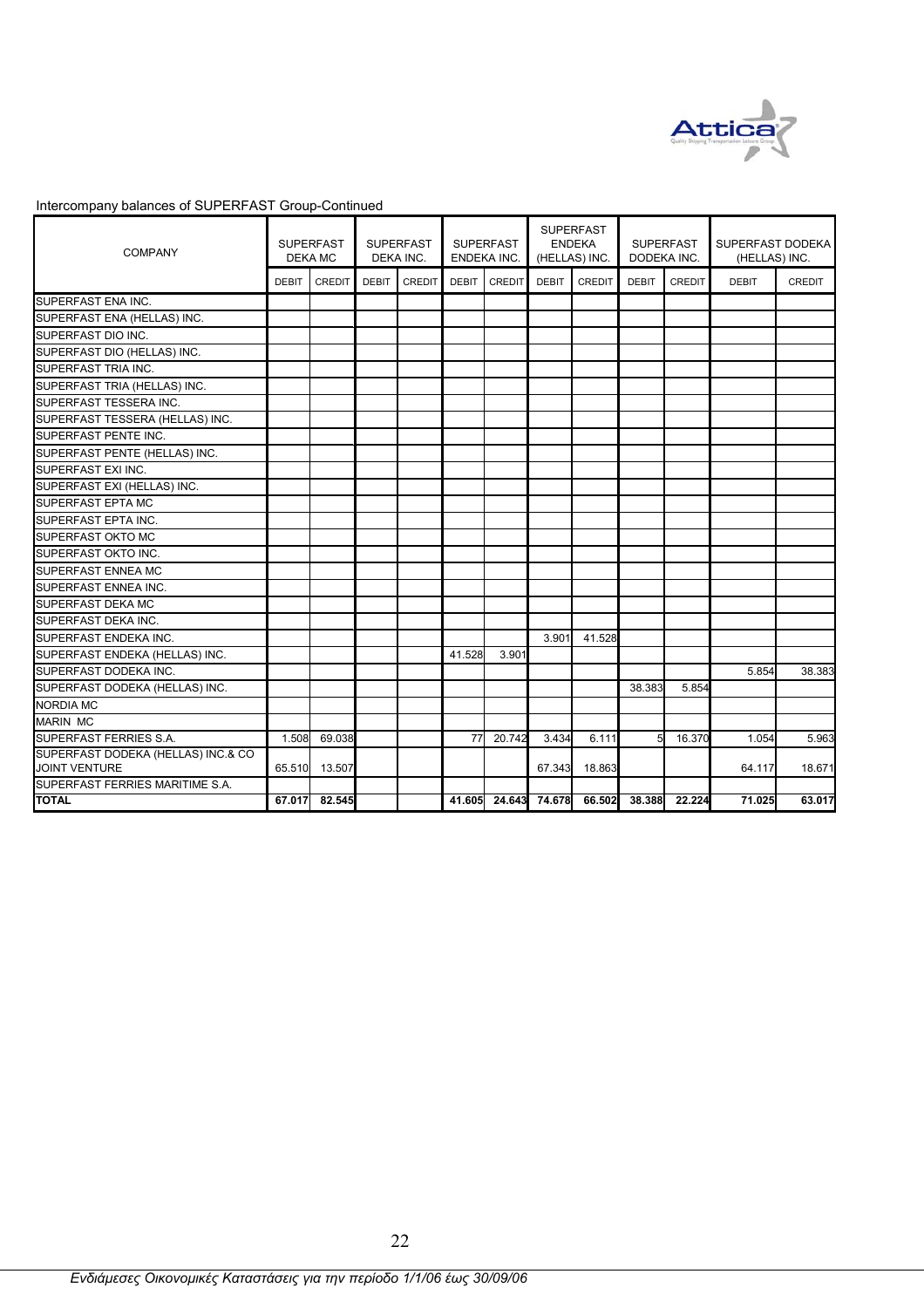

| <b>COMPANY</b>                                       | <b>NORDIA MC</b> |               |              | <b>MARIN MC</b> |              | <b>SUPERFAST</b><br><b>FERRIES MARITIME</b><br>S.A. |                  | <b>SUPERFAST</b><br><b>FERRIES S.A.</b> | <b>SUPERFAST</b><br>DODEKA (HELLAS)<br>INC. & CO<br><b>JOINT VENTURE</b> |               |
|------------------------------------------------------|------------------|---------------|--------------|-----------------|--------------|-----------------------------------------------------|------------------|-----------------------------------------|--------------------------------------------------------------------------|---------------|
|                                                      | <b>DEBIT</b>     | <b>CREDIT</b> | <b>DEBIT</b> | <b>CREDIT</b>   | <b>DEBIT</b> | <b>CREDIT</b>                                       | <b>DEBIT</b>     | CREDIT                                  | <b>DEBIT</b>                                                             | <b>CREDIT</b> |
| SUPERFAST ENA INC.                                   |                  |               |              |                 |              |                                                     | $\overline{a}$   | 2.856                                   |                                                                          |               |
| SUPERFAST ENA (HELLAS) INC.                          |                  |               |              |                 |              |                                                     | 17               |                                         |                                                                          |               |
| SUPERFAST DIO INC.                                   |                  |               |              |                 |              |                                                     | $\overline{2}$   | 2.664                                   |                                                                          |               |
| SUPERFAST DIO (HELLAS) INC.                          |                  |               |              |                 |              |                                                     | <b>20</b>        |                                         |                                                                          |               |
| SUPERFAST TRIA INC.                                  |                  |               |              |                 |              |                                                     | $\overline{2}$   | 645                                     |                                                                          |               |
| SUPERFAST TRIA (HELLAS) INC.                         |                  |               |              |                 |              |                                                     | $6 \overline{6}$ |                                         |                                                                          |               |
| SUPERFAST TESSERA INC.                               |                  |               |              |                 |              |                                                     | $\overline{2}$   | 976                                     |                                                                          |               |
| SUPERFAST TESSERA (HELLAS) INC.                      |                  |               |              |                 |              |                                                     | 5                |                                         |                                                                          |               |
| <b>SUPERFAST PENTE INC.</b>                          |                  |               |              |                 |              |                                                     | 43.284           | 8                                       |                                                                          |               |
| SUPERFAST PENTE (HELLAS) INC.                        |                  |               |              |                 |              |                                                     | 9.459            | 1.465                                   | 13.712                                                                   | 69.653        |
| <b>SUPERFAST EXI INC.</b>                            |                  |               |              |                 |              |                                                     | 48.841           |                                         |                                                                          |               |
| SUPERFAST EXI (HELLAS) INC.                          |                  |               |              |                 |              |                                                     | 10.879           | 3.029                                   | 13.629                                                                   | 72.385        |
| <b>SUPERFAST EPTA MC</b>                             |                  |               |              |                 |              |                                                     | 99.674           | 2.931                                   | 3.727                                                                    | 92.763        |
| SUPERFAST EPTA INC.                                  |                  |               |              |                 |              |                                                     |                  |                                         |                                                                          |               |
| <b>SUPERFAST OKTO MC</b>                             |                  |               |              |                 |              |                                                     | 96.843           | 3.119                                   | 6.885                                                                    | 95.452        |
| SUPERFAST OKTO INC.                                  |                  |               |              |                 |              |                                                     |                  |                                         |                                                                          |               |
| <b>SUPERFAST ENNEA MC</b>                            |                  |               |              |                 |              |                                                     | 73.351           | 32.270                                  | 6.929                                                                    | 49.804        |
| <b>SUPERFAST ENNEA INC.</b>                          |                  |               |              |                 |              |                                                     |                  |                                         |                                                                          |               |
| <b>SUPERFAST DEKA MC</b>                             |                  |               |              |                 |              |                                                     | 69.038           | 1.508                                   | 13.507                                                                   | 65.510        |
| SUPERFAST DEKA INC.                                  |                  |               |              |                 |              |                                                     |                  |                                         |                                                                          |               |
| SUPERFAST ENDEKA INC.                                |                  |               |              |                 |              |                                                     | 20.742           | 77                                      |                                                                          |               |
| SUPERFAST ENDEKA (HELLAS) INC.                       |                  |               |              |                 |              |                                                     | 6.111            | 3.434                                   | 18.863                                                                   | 67.343        |
| SUPERFAST DODEKA INC.                                |                  |               |              |                 |              |                                                     | 16.370           |                                         |                                                                          |               |
| SUPERFAST DODEKA (HELLAS) INC.                       |                  |               |              |                 |              |                                                     | 5.963            | 1.054                                   | 18.671                                                                   | 64.117        |
| <b>NORDIA MC</b>                                     |                  |               |              |                 |              |                                                     | 4.300            |                                         | 1.171                                                                    | 6.448         |
| <b>MARIN MC</b>                                      |                  |               |              |                 |              |                                                     | 4.284            |                                         | 1.102                                                                    | 6.137         |
| SUPERFAST FERRIES S.A.                               |                  | 4.300         |              | 4.284           |              |                                                     |                  |                                         | 474.127                                                                  | 13.728        |
| SUPERFAST DODEKA (HELLAS) INC.<br>& CO JOINT VENTURE | 6.448            | 1.171         | 6.137        | 1.102           |              |                                                     | 13.728           | 474.127                                 |                                                                          |               |
| SUPERFAST FERRIES MARITIME S.A.                      |                  |               |              |                 |              |                                                     |                  |                                         |                                                                          |               |
| <b>TOTAL</b>                                         | 6.448            | 5.471         | 6.137        | 5.386           |              |                                                     | 522.922          | 530.177                                 | 572.325                                                                  | 603.340       |

Reconciliation of intercompany balances:

| Total debit:  | 1.919.243 |
|---------------|-----------|
| Total credit: | 1.919.243 |
| Balance       |           |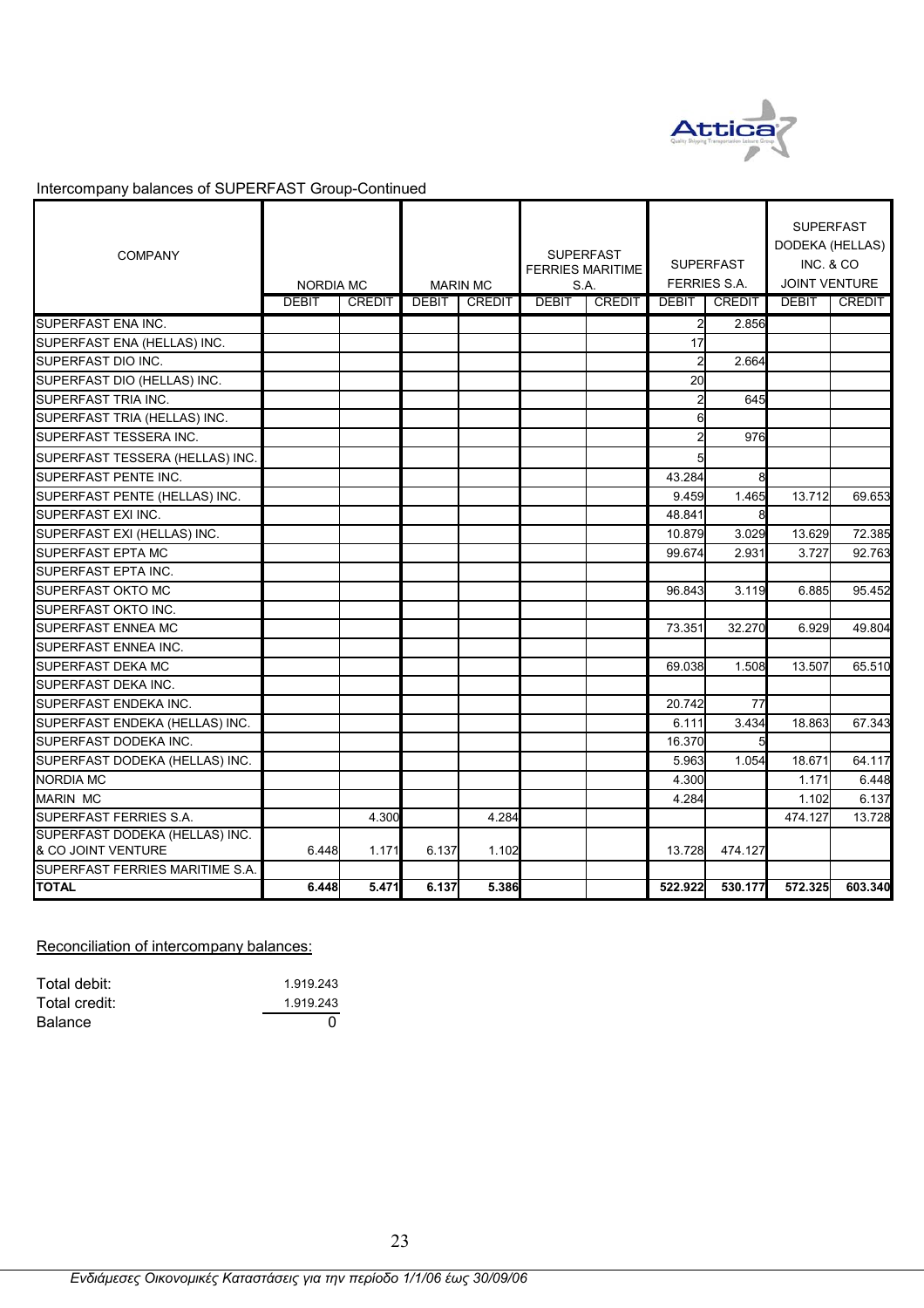### **Intercompany Balances of Blue Star Group**

|                                        |              | <b>THELMO</b>        |              | <b>WATERFRONT</b>        |                 | <b>BLUE STAR</b>         | <b>STRINTZIS LINES</b> |                    |  |
|----------------------------------------|--------------|----------------------|--------------|--------------------------|-----------------|--------------------------|------------------------|--------------------|--|
| <b>COMPANY</b>                         |              | MARINE S.A.          |              | NAVIGATION CO.           |                 | <b>FERRIES S.A.</b>      |                        | SHIPPING LTD.      |  |
|                                        | <b>DEBIT</b> | <b>CREDIT</b>        | <b>DEBIT</b> | <b>CREDIT</b>            | <b>DEBIT</b>    | <b>CREDIT</b>            | <b>DEBIT</b>           | <b>CREDIT</b>      |  |
| <b>BLUE STAR MARITIME S.A.</b>         |              | 68                   |              |                          | 44.988          | 78.473                   | 10.935                 |                    |  |
| THELMO MARINE S.A.                     |              |                      |              |                          |                 |                          |                        |                    |  |
| <b>WATERFRONT NAVIGATION CO.</b>       |              |                      |              |                          |                 |                          |                        |                    |  |
| <b>STRINTZIS LINES SHIPPING LTD.</b>   |              |                      |              |                          | 9.650           |                          |                        |                    |  |
| BLUE STAR FERRIES MARITIME S.A.        |              |                      |              |                          | 85.217          | 22.023                   |                        | 10                 |  |
| <b>BLUE STAR FERRIES S.A.</b>          |              | 8                    |              |                          |                 |                          |                        | 9.650              |  |
| <b>BLUE STAR FERRIES JOINT VENTURE</b> |              |                      |              |                          | 1.499           |                          |                        | 798                |  |
| <b>BLUE ISLAND SHIPPING INC.</b>       |              |                      |              |                          | 1.054           | 98                       |                        | 488                |  |
| <b>TOTAL</b>                           |              | 76                   |              | 11                       | 142.416         | 100.594                  | 10.935                 | 10.946             |  |
|                                        |              |                      |              |                          |                 |                          |                        |                    |  |
|                                        |              |                      |              |                          |                 |                          |                        |                    |  |
|                                        |              | <b>BLUE STAR</b>     |              | <b>BLUE STAR FERRIES</b> |                 | <b>BLUE STAR FERRIES</b> |                        | <b>BLUE ISLAND</b> |  |
| <b>COMPANY</b>                         |              | <b>MARITIME S.A.</b> |              | <b>JOINT VENTURE</b>     |                 | MARITIME S.A.            |                        | SHIPPING INC.      |  |
|                                        | <b>DEBIT</b> | <b>CREDIT</b>        | DEBIT        | <b>CREDIT</b>            | <b>DEBIT</b>    | <b>CREDIT</b>            | <b>DEBIT</b>           | <b>CREDIT</b>      |  |
| <b>BLUE STAR MARITIME S.A.</b>         |              |                      | 26.363       | 85.752                   | 22              |                          | 440                    |                    |  |
| THELMO MARINE S.A.                     | 68           |                      |              |                          |                 |                          |                        |                    |  |
| <b>WATERFRONT NAVIGATION CO.</b>       |              |                      |              |                          |                 |                          |                        |                    |  |
| STRINTZIS LINES SHIPPING LTD.          |              | 10.935               | 798          |                          | 10 <sup>1</sup> |                          | 488                    |                    |  |
| BLUE STAR FERRIES MARITIME S.A.        |              |                      | 148.282      | 67.019                   |                 | 22                       |                        |                    |  |
| <b>BLUE STAR FERRIES S.A.</b>          | 78.473       | 44.988               |              | 1.499                    | 22.023          | 85.217                   | 98                     | 1.054              |  |
| <b>BLUE STAR FERRIES JOINT VENTURE</b> | 85.752       | 26.363               |              |                          | 67.019          | 148.282                  |                        |                    |  |
| <b>BLUE ISLAND SHIPPING INC.</b>       |              | 440                  |              |                          |                 |                          |                        |                    |  |

### Reconciliation of Intercompany Balances:

| Total debit : | 583.189 |
|---------------|---------|
| Total credit: | 583.189 |
| Balance       |         |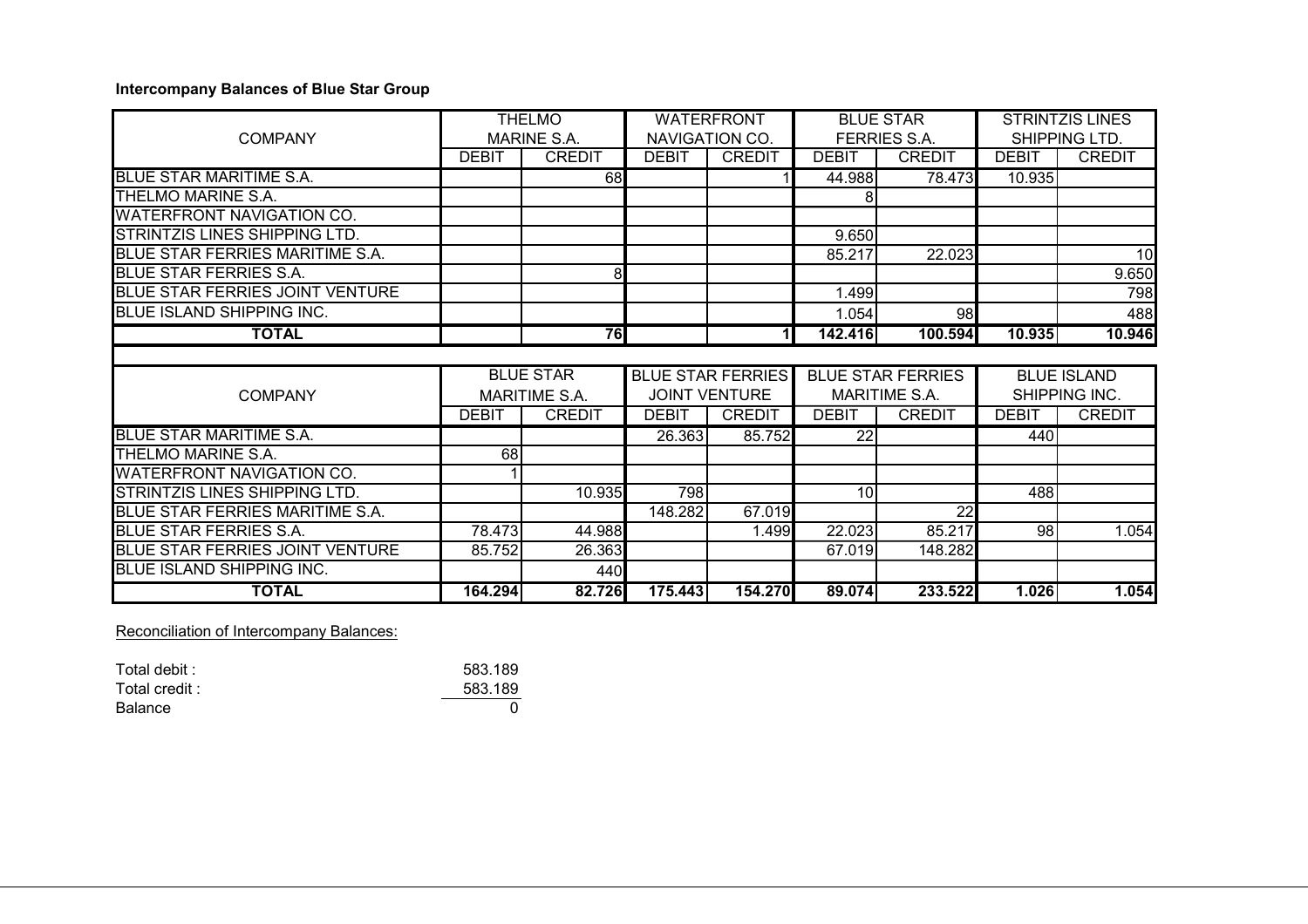

### **Attica Premium S.A.**

Reconciliation of intercompany balances:

|                        | 30/09/2006 |        | 31/12/2005      |
|------------------------|------------|--------|-----------------|
|                        | Debit      | Credit | Debit<br>Credit |
| Superfast Group        |            | 10.283 | 12.948          |
| <b>Blue Star Group</b> |            | 1.709  | 1.264           |
| ATTICA HOLDINGS S.A.   |            |        |                 |
|                        |            | 11 992 | 14 212          |

Sales to associated companies:

|                        | 1/1-30/09/2006 |        | 1/1-30/09/2005 |        |
|------------------------|----------------|--------|----------------|--------|
|                        | Debit          | Credit | Debit          | Credit |
| Superfast Group        |                | 3.682  |                | 7.811  |
| <b>Blue Star Group</b> |                | 742    |                | 752    |
| ATTICA HOLDINGS S.A.   |                | 4      |                |        |
|                        |                | 4.428  |                | 8.563  |

Furthermore, there are intercompany transactions between SUPERFAST DODEKA (Hellas) INC. & CO JOINT VENTURE and BLUE STAR Group amounting € 9.865 thousand.

### 4.2. Participation of the members of the Board of Directors to the Board of Directors of other companies

- a) Mr Pericles S. Panagopulos and Mr Alexander P. Panagopulos members of the Board of Directors, participate in the Board of Directors of all the companies of SUPERFAST Group, in ATTICA PREMIUM S.A. and in the Board of Directors of subsidiaries of BLUE STAR MARITIME S.A.
- b) Additionally, Mr Pericles S. Panagopulos and Mr Alexander P. Panagopulos participate in the management of a number of foreign companies, mainly shipping companies, that are represented by MAGNA MARINE INC, which is established in Greece under Law 378/68.

No other business exists between these companies and ATTICA HOLDINGS S.A., except from the office rent amounting  $\epsilon$  380 thousand approximately paid by the ATTICA Group of Companies to ODYSSEY MARITIME INC. and PELLUCID TRADE INC., companies owned by Pericles Panagopulos family.

c) Mr Charalambos Zavitsanos, authorized Director and Mr Yannis Criticos, member of the Board of Directors, are also members of the Board of Directors of 100% subsidiary company SUPERFAST FERRIES MARITIME S.A.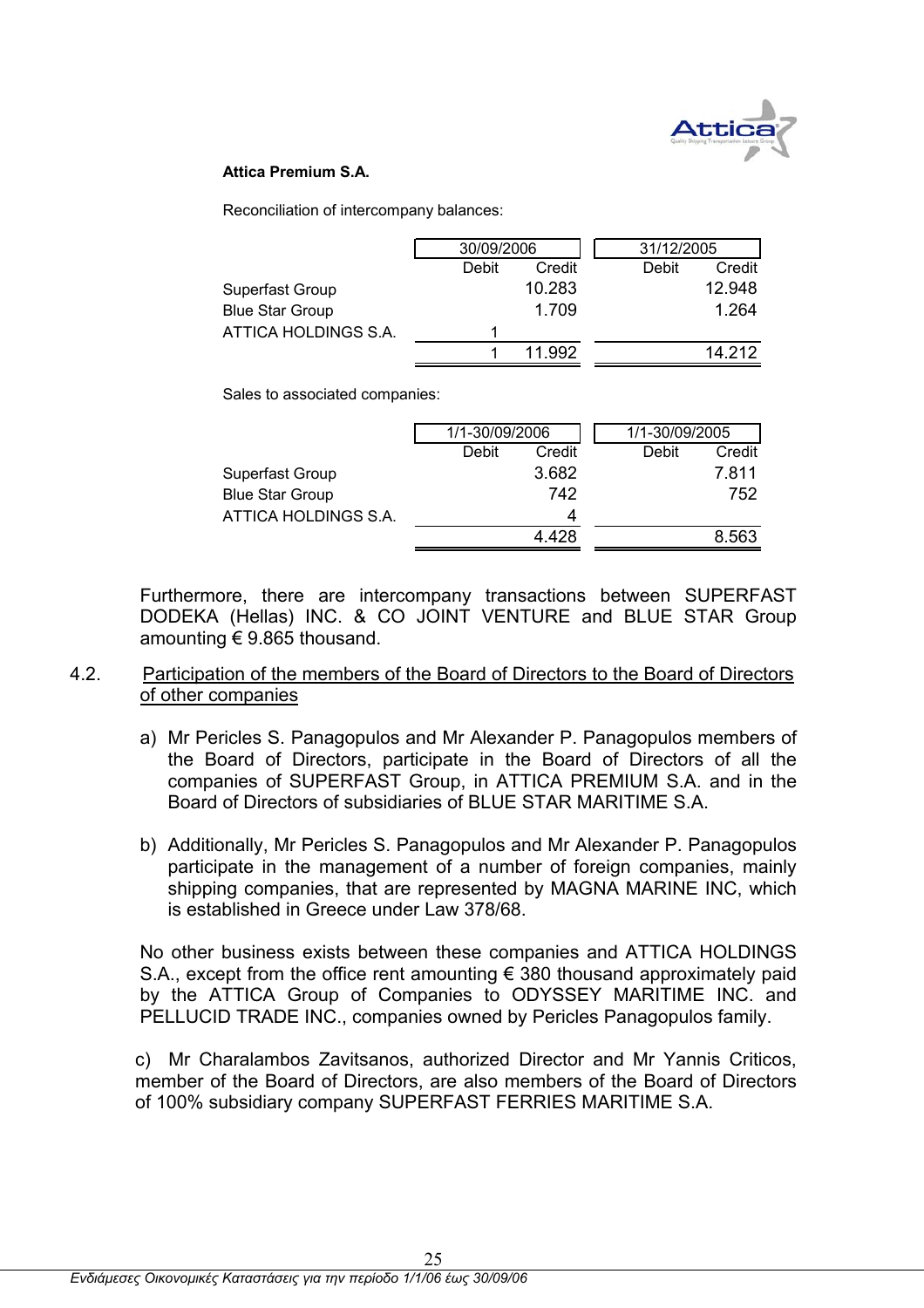

- d) Mr Charalambos Paschalis, a non executive member of the Board of Directors, is also President - non executive member of the Board of Directors of BLUE STAR MARITIME S.A. and BLUE STAR FERRIES MARITIME S.A.
- e) Mr. Dimitrios Klados and Mr Emmanouil Kalpadakis, non-executive members of the Board of Directors, are also members of the Board of Directors of BLUE STAR MARITIME S.A.
- f) Mr Nikolaos Tapiris, Group's financial director is a member of the Board of Directors of subsidiaries of BLUE STAR MARITIME S.A.
- 4.3. Board of Directors and Executive Directors' Fees Executive Directors' Fees (Managing Director, Authorized Director, Financial Director, Sales Director, Investment Relations Director, Technical - Marine Director, New Buildings Director, Hotel Director) totaled an amount of  $\epsilon$ 1.324.911,65.

Board of Directors' Fees: Executive members: € 275.200 Non Executive members: € 124.400

### **5. Financial statements analysis**

5.1. Revenue Analysis and Geographical Segment Reporting The Group has decided to provide information based on the geographical segmentation of its operations.

The Company, as a holding company, does not have any sales activity and for this reason there is no revenue analysis by Geographical segment.

The Group's vessels provide transportation services to passengers, private vehicles and freight. The Group's sales are highly seasonal. The highest traffic for passengers and vehicles is observed during the months July, August and September while the lowest traffic for passengers and vehicles is observed between November and February. On the other hand, freight sales are not affected significantly by seasonality.

As stated in the Income Statement of the Group, "Discontinued Operations" refer to the Group's ro-pax service in the Baltic Sea and specifically the Rostock, Germany-Hanko, Finland route. On the other hand, the Rostock, Germany-Uusikaupunki, Finland ro-ro service is included in the "Continuing Operations".

Due to this termination of operation as well as due to the fact that BLUE STAR Group sold the passenger catamaran Seajet 2 and deployed the car passenger ferry Diagoras on August 2006, the financial results of the Group are not comparable with the same period of last year.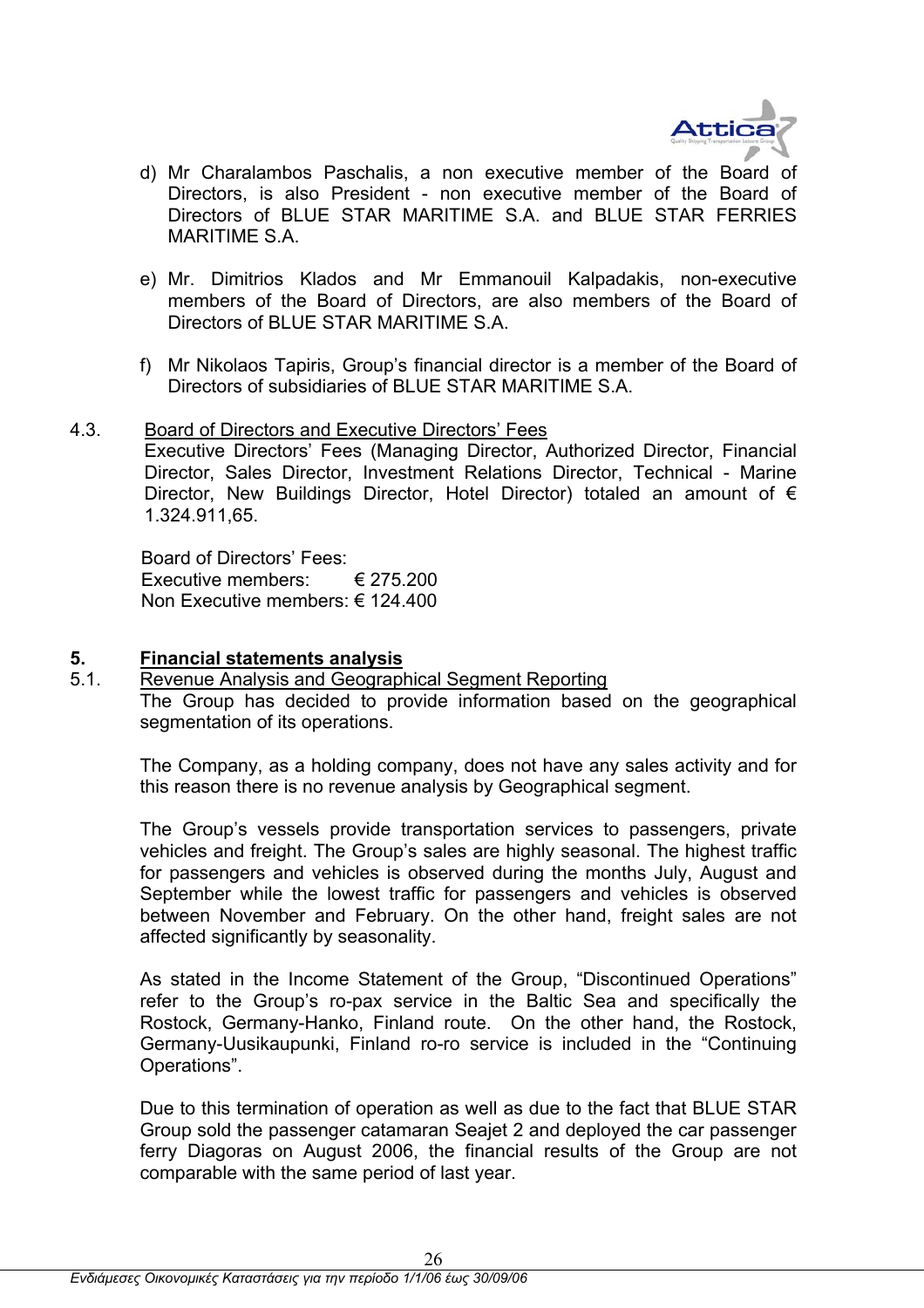

The main figures of the Income Statement for the period 1/1-30/9/2005 if adjusted to reflect current year's "Discontinued Operations" show the following differences:

- a) Revenue is higher by  $\epsilon$  34,5 mln
- b) EBITDA is higher by  $\epsilon$  18,9 mln
- c) Profit after taxes is higher by  $\epsilon$  3.6 mln

Discontinued operations did not have any major effect (over 25%) in the revenue, profit after taxes and total equity of the Group.

The consolidated results and other information per segment for the period 1/1– 30/09/2006 are as follows: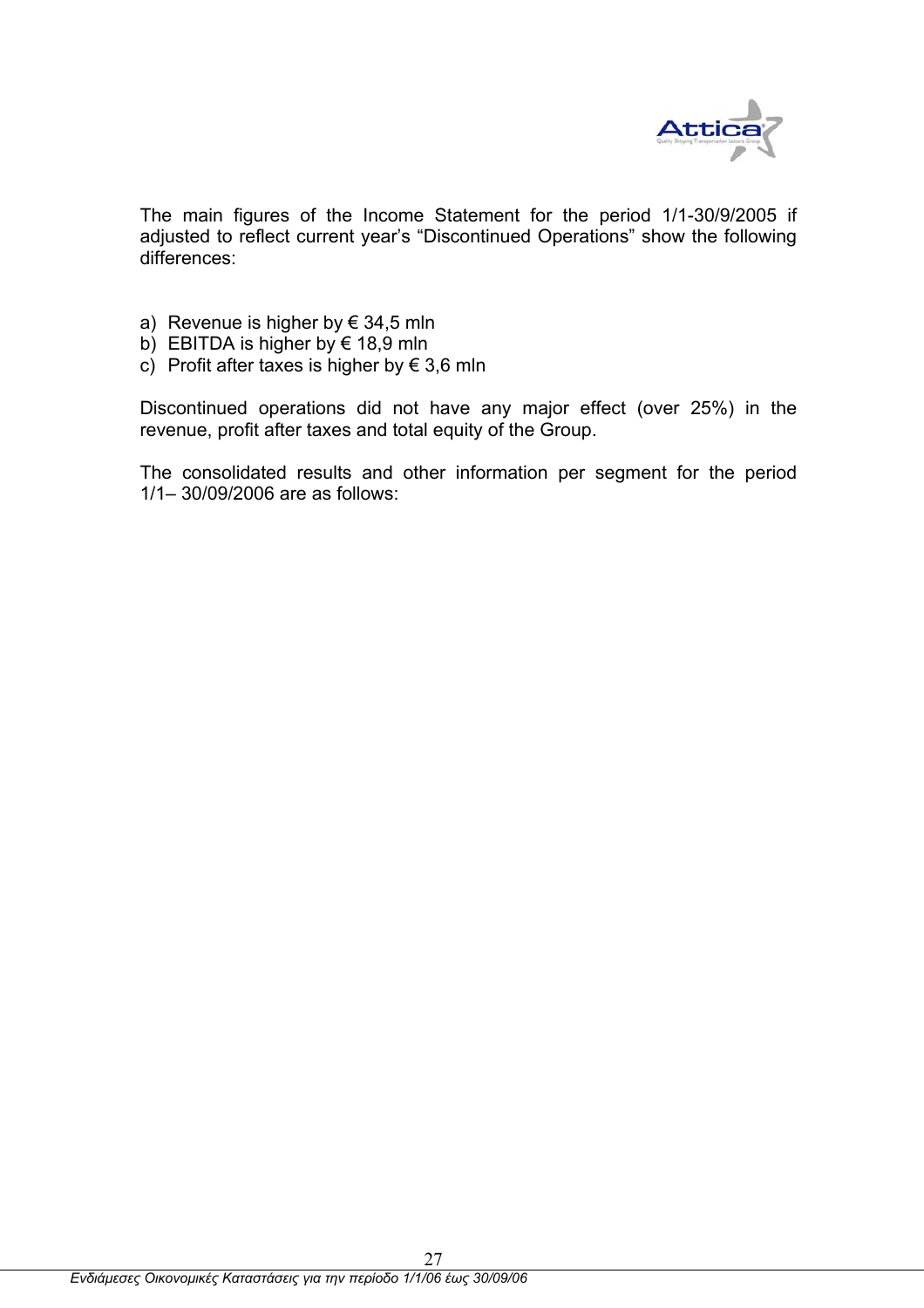

|                                                                                                  |                    | <b>GROUP</b>    |            |                   |                |         |                  |              |                    |  |
|--------------------------------------------------------------------------------------------------|--------------------|-----------------|------------|-------------------|----------------|---------|------------------|--------------|--------------------|--|
|                                                                                                  |                    |                 |            |                   | 1/1-30/09/2006 |         |                  |              |                    |  |
| <b>Geographical Segment</b>                                                                      | Domestic<br>Routes | Adriatic<br>Sea |            | <b>Baltic Sea</b> | North Sea      | Other   |                  | Total        | <b>Grand Total</b> |  |
|                                                                                                  |                    |                 | Continuing | Discontinued      |                |         | Continuing       | Discontinued |                    |  |
|                                                                                                  |                    |                 | operations | operations        |                |         | operations       | operations   |                    |  |
| Revenue from Fares                                                                               | 79.100             | 106.580         | 6.200      | 17.380            | 22.384         |         | 214.263          | 17.380       | 231.643            |  |
| <b>On-board Sales</b>                                                                            | 6.008              | 19.220          |            | 680               | 1.376          |         | 26.605           | 680          | 27.285             |  |
| <b>Travel Agency Services</b>                                                                    |                    |                 |            |                   |                | 3.894   | 3.894            |              | 3.894              |  |
| <b>Total Revenue</b>                                                                             | 85.108             | 125.800         | 6.200      | 18.060            | 23.760         | 3.894   | 244.762          | 18.060       | 262.822            |  |
| <b>Financial results</b>                                                                         | (3.602)            | (9.744)         | (236)      | (1.432)           | (1.913)        | 6.383   | (9.112)          | (1.432)      | (10.544)           |  |
| Profit/(Loss) before Taxes<br>investing and financial results,<br>depreciation and               |                    |                 |            |                   |                |         |                  |              |                    |  |
| amortization                                                                                     | 32.265             | 24.686          | 990        | (3.436)           | 8.118          | (1.288) | 64.769           | (3.436)      | 61.335             |  |
| Profit/(Loss) before Taxes                                                                       | 23.655             | 2.991           | 304        | 4.515             | 3.911          | 4.948   | 35.808           | 4.515        | 40.323             |  |
| Profit/(Loss) after Taxes                                                                        | 23.549             | 2.862           | 290        | 4.487             | 3.901          | 4.346   | 34.949           | 4.487        | 39.436             |  |
| Vessels' Book Value at 01/01 *<br>Improvements / Additions<br>Vessel acquisitions in the present | 217.972<br>3.383   | 492.019         | 13.920     | 291.107           | 99.785         |         | 823.696<br>3.383 | 291.107      | 1.114.803<br>3.383 |  |
| period                                                                                           | 18.369             |                 |            |                   |                |         | 18.369           |              | 18.369             |  |
| <b>Vessel Disposals</b>                                                                          | (3.815)            |                 |            | (288.661)         |                |         | (3.815)          | (288.661)    | (292.476)          |  |
| Depreciation for the Period                                                                      | (5.950)            | (11.607)        | (435)      | (2.446)           | (2.250)        |         | (20.243)         | (2.446)      | (22.689)           |  |
| Net Book Value of vessels at 30/09                                                               | 229.959            | 480.412         | 13.485     | $\Omega$          | 97.535         | 0       | 821.390          | 0            | 821.390            |  |
|                                                                                                  |                    |                 |            |                   |                |         |                  |              |                    |  |
| Secured loans                                                                                    | 120.269            | 286.142         | 5.786      |                   |                |         | 412.197          |              | 412.197            |  |

\* Includes vessel SUPERFAST X which is operating in the North Sea and is held for sale.

There are no transactions related to income and expenses between segments.

The vessels' values are presented in the geographical segments where the vessels operate in.

Secured loans are the loans obtained by the Group for the acquisition and construction of vessels.

The consolidated results and other information per segment for the period 1/1 – 30/09/2005 are as follows: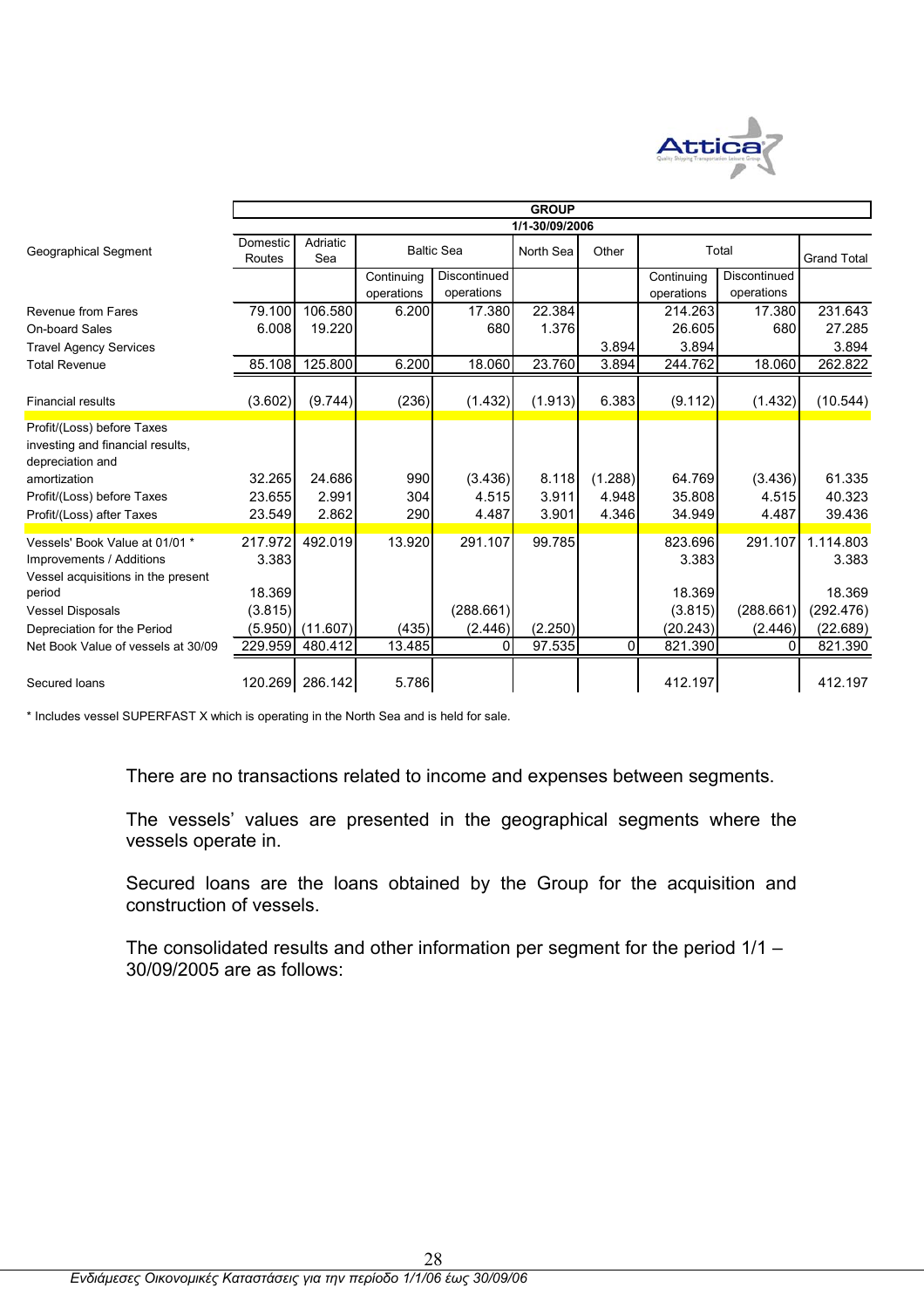

|                                           |          |              |                          |                            | <b>GROUP</b>   |       |                          |                            |                    |
|-------------------------------------------|----------|--------------|--------------------------|----------------------------|----------------|-------|--------------------------|----------------------------|--------------------|
|                                           |          |              |                          |                            | 1/1-30/09/2005 |       |                          |                            |                    |
| Geographical Segment                      | Domestic |              |                          | <b>Baltic Sea</b>          | North Sea      | Other | Total                    |                            | <b>Grand Total</b> |
|                                           | Routes   | Adriatic Sea | Continuing<br>operations | Discontinued<br>operations |                |       | Continuing<br>operations | Discontinued<br>operations |                    |
| Revenue from Fares                        | 74.253   | 110.657      | 4.833                    | 50.250                     | 31.932         |       | 221.675                  | 50.250                     | 271.925            |
| On-board Sales                            | 5.807    | 20.018       |                          | 2.325                      | 2.423          |       | 28.249                   | 2.325                      | 30.574             |
| <b>Travel Agency Services</b>             |          |              |                          |                            |                | 4.025 | 4.025                    |                            | 4.025              |
| <b>Total Revenue</b>                      | 80.060   | 130.675      | 4.833                    | 52.575                     | 34.355         | 4.025 | 253.949                  | 52.575                     | 306.524            |
| <b>Financial results</b>                  | (4.069)  | (8.808)      | (267)                    | (2.866)                    | (2.987)        | 325   | (15.806)                 | (2.866)                    | (18.672)           |
|                                           |          |              |                          |                            |                |       |                          |                            |                    |
| Profit/(Loss) before Taxes                |          |              |                          |                            |                |       |                          |                            |                    |
| investing and financial results,          |          |              |                          |                            |                |       |                          |                            |                    |
| depreciation and amortization             | 28.443   | 36.254       | 343                      | 15.541                     | 8.902          | 229   | 74.170                   | 15.541                     | 89.711             |
| Profit/(Loss) before Taxes                | 17.930   | 15.769       | (386)                    | 8.117                      | 1.247          | 259   | 34.819                   | 8.117                      | 42.936             |
| Profit/(Loss) after Taxes                 | 17.766   | 15.629       | (398)                    | 8.087                      | 1.217          | (127) | 34.087                   | 8.087                      | 42.174             |
|                                           |          |              |                          |                            |                |       |                          |                            |                    |
| Vessels' Book Value at 01/01              | 224.632  | 507.326      |                          | 197.288                    | 205.473        |       | 937.431                  | 197.288                    | 1.134.719          |
| Improvements / Additions                  | 714      | 383          |                          |                            |                |       | 1.097                    |                            | 1.097              |
| Vessel acquisitions in the present period |          |              | 14.500                   |                            |                |       | 14.500                   |                            | 14.500             |
| <b>Vessel Disposals</b>                   |          |              |                          |                            |                |       |                          |                            |                    |
| Depreciation for the Period               | (6.206)  | (11.092)     | (435)                    | (4.396)                    | (4.505)        |       | (22.237)                 | (4.396)                    | (26.633)           |
| Net Book Value of vessels at 30/09        | 219.140  | 496.617      | 14.065                   | 192.892                    | 200.968        | 0     | 930.791                  | 192.892                    | 1.123.683          |
| Secured loans                             | 123.558  | 316.822      | 7.071                    | 121.943                    | 130.327        |       | 577.778                  | 121.943                    | 699.721            |

The Revenues that appear in the Group's Consolidated Financial Statements for the period 01/01 - 30/09/2006 belong to the following Business Activity Categories:

| Sea & Coastal Transportation | 231.643 |
|------------------------------|---------|
| Restaurants on board         | 8.580   |
| Bars on board                | 12.761  |
| Casino on board              | 3.659   |
| Shops on board               | 2.285   |
| Travel agency services       | 3.894   |
| Total                        | 262.822 |
|                              |         |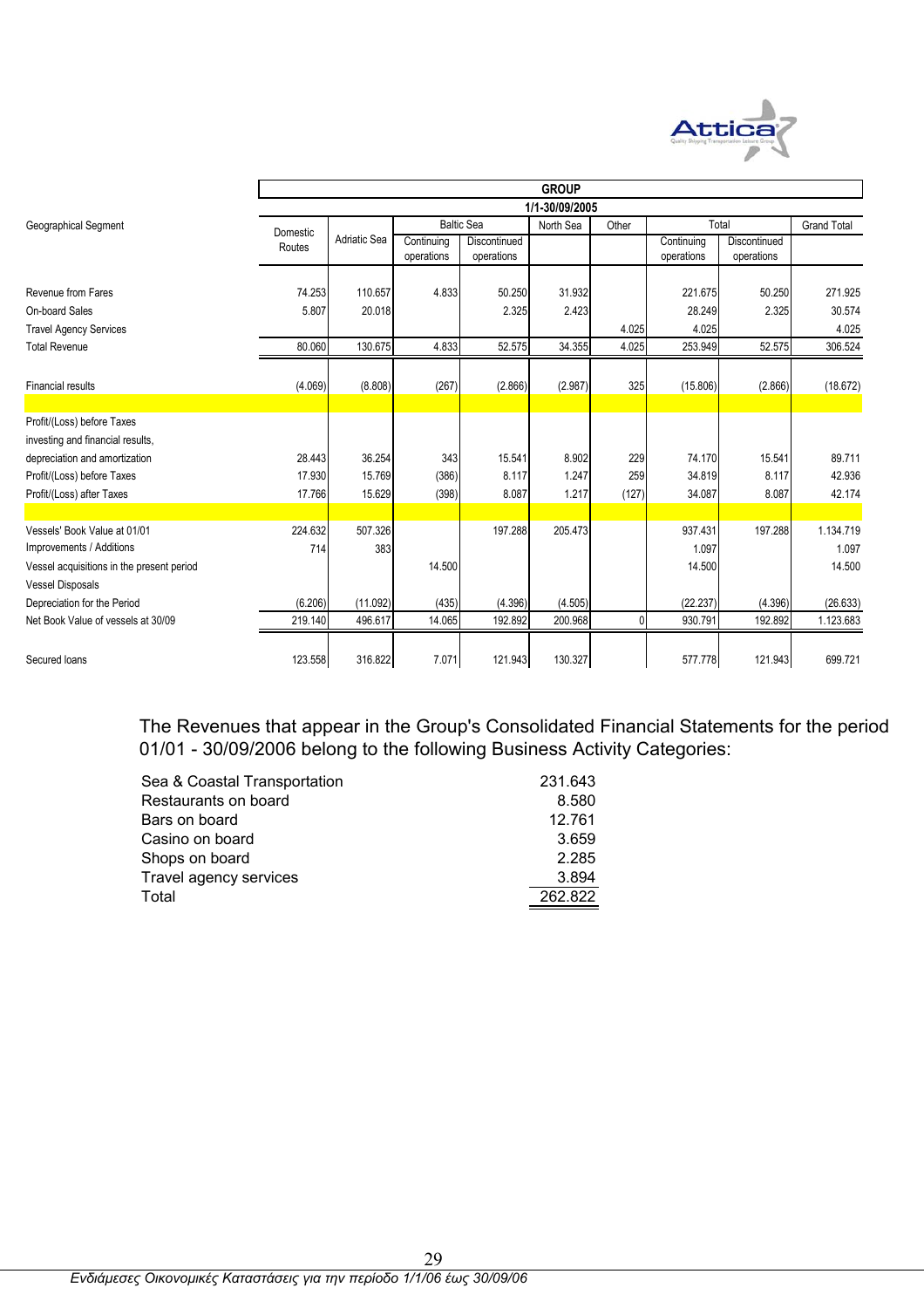

### 5.2. Cost of sales

Below can be obtained the analysis of Cost of Sales as stated in the Income Statement for the period ending 30/09 2006 and 2005.

|                             | <b>GROUP</b> |                 |         |            |                |         |  |  |
|-----------------------------|--------------|-----------------|---------|------------|----------------|---------|--|--|
|                             |              | 1/1-30/09/2006  |         |            | 1/1-30/09/2005 |         |  |  |
|                             | Continuing   | Discontinued    |         | Continuing | Discontinued   |         |  |  |
|                             | operations   | operations      | Total   | operations | operations     | Total   |  |  |
| <b>Crew Expenses</b>        | 32.627       | 3.729           | 36.356  | 33.559     | 7.718          | 41.277  |  |  |
| Fuel-Lubricants             | 71.582       | 9.030           | 80.612  | 60.592     | 13.905         | 74.497  |  |  |
| Insurance Premia            | 2.840        | 272             | 3.112   | 3.516      | 547            | 4.063   |  |  |
| Repairs-Maintenance-Spare   |              |                 |         |            |                |         |  |  |
| Parts                       | 15.982       | 1.586           | 17.568  | 22.350     | 2.591          | 24.941  |  |  |
| Port Expenses               | 12.459       | 2.301           | 14.760  | 13.110     | 3.907          | 17.017  |  |  |
| On-board Cost of Goods Sold | 5.611        | 32 <sub>0</sub> | 5.643   | 5.530      | 108            | 5.638   |  |  |
| Other                       |              |                 |         | 6.218      | 51             | 6.269   |  |  |
| <b>Vessels Depreciation</b> | 20.242       | 2.446           | 22.688  | 22.238     | 4.396          | 26.634  |  |  |
| Total                       | 161.343      | 19.396          | 180.739 | 167.113    | 33.223         | 200.336 |  |  |



### 5.3. Other Operating Income

The item "Other Operating Income", amounting € 886 thousand, refer mainly to income received from insurance claims and grants received from Scottish Enterprise.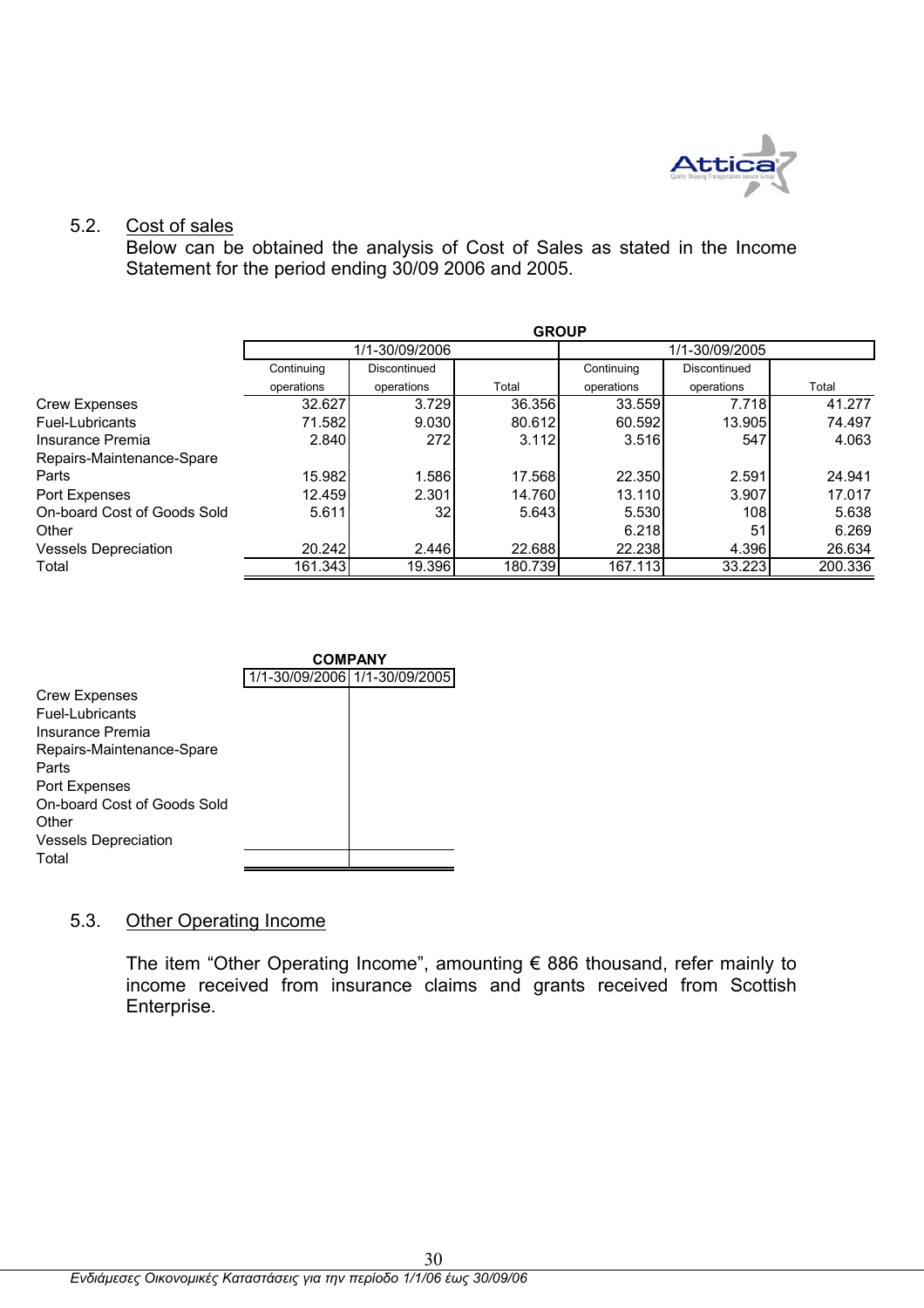

## 5.4. Administrative Expenses

|                                    | <b>GROUP</b> |                  |        |            |                  |        |  |  |
|------------------------------------|--------------|------------------|--------|------------|------------------|--------|--|--|
|                                    |              | 1/1-30/09/2006   |        |            | 1/1-30/09/2005   |        |  |  |
|                                    | Continuing   | Discontinued     |        | Continuing | Discontinued     |        |  |  |
|                                    | operations   | operations       | Total  | operations | operations       | Total  |  |  |
| Personnel Expenses                 | 9.226        | 1.328            | 10.554 | 9.310      | 872              | 10.183 |  |  |
| Rent and related Expenses          | 1.029        | 103 <sub>l</sub> | 1.132  | 1.343      | 68               | 1.410  |  |  |
| <b>Telecommunication Expenses</b>  | 444          | 115              | 559    | 358l       | 133 <sup>1</sup> | 491    |  |  |
| Stationery                         | 257          | 33 <sup>1</sup>  | 290    | 389        | 57               | 446    |  |  |
| Office Repair-Maintenance Expenses | 697          | 174              | 871    | 885        | 154              | 1.039  |  |  |
| Third Party Services & Expenses    | 1.230        | 35 <sub>l</sub>  | 1.265  | 1.131      | 40               | 1.171  |  |  |
| Other                              | 3.853        | 213              | 4.066  | 3.377      | 268              | 3.645  |  |  |
| <b>Office Depreciation</b>         | 939          | <b>132</b>       | 1.071  | 1.308      | 162              | 1.470  |  |  |
| Total                              | 17.675       | 2.133            | 19.808 | 18.101     | 1.7541           | 19.855 |  |  |

|                                    |     | <b>COMPANY</b>                |
|------------------------------------|-----|-------------------------------|
|                                    |     | 1/1-30/09/2006 1/1-30/09/2005 |
| <b>Personnel Expenses</b>          | 274 | 320                           |
| Rent and related Expenses          | 13  | 10                            |
| <b>Telecommunication Expenses</b>  | 10  | 4                             |
| Stationery                         | 38  | 41                            |
| Office Repair-Maintenance Expenses |     | 9                             |
| Third Party Services & Expenses    | 400 | 66                            |
| Other                              | 249 | 137                           |
| <b>Office Depreciation</b>         | ิค  | 16                            |
| Total                              | 998 | 603                           |

#### $5.5.$ **Distribution Expenses**

|                                   | <b>GROUP</b>   |              |        |                |              |        |  |
|-----------------------------------|----------------|--------------|--------|----------------|--------------|--------|--|
|                                   | 1/1-30/09/2006 |              |        | 1/1-30/09/2005 |              |        |  |
|                                   | Continuing     | Discontinued |        | Continuing     | Discontinued |        |  |
|                                   | operations     | operations   | Total  | operations     | operations   | Total  |  |
| <b>Advertising Excpenses</b>      | 3.019          | 1.233        | 4.252  | 4.316          | 1.659        | 5.975  |  |
| <b>Sales Promotional Expenses</b> | 351            | 169          | 520    | 404            | 191          | 595    |  |
| <b>Sales Commissions</b>          | 17.811         | 1.329        | 19.140 | 13.382         | 4.865        | 18.247 |  |
| Other                             | 1.600          | 72I          | 1.672  | 2.234          | 196          | 2.430  |  |
| Total                             | 22.781         | 2.803        | 25.584 | 20.336         | 6.911        | 27.247 |  |

|                                   | <b>COMPANY</b>                |   |  |  |  |
|-----------------------------------|-------------------------------|---|--|--|--|
|                                   | 1/1-30/09/2006 1/1-30/09/2005 |   |  |  |  |
| <b>Advertising Excpenses</b>      |                               |   |  |  |  |
| <b>Sales Promotional Expenses</b> |                               |   |  |  |  |
| <b>Sales Commissions</b>          |                               |   |  |  |  |
| Other                             |                               | ค |  |  |  |
| Total                             |                               |   |  |  |  |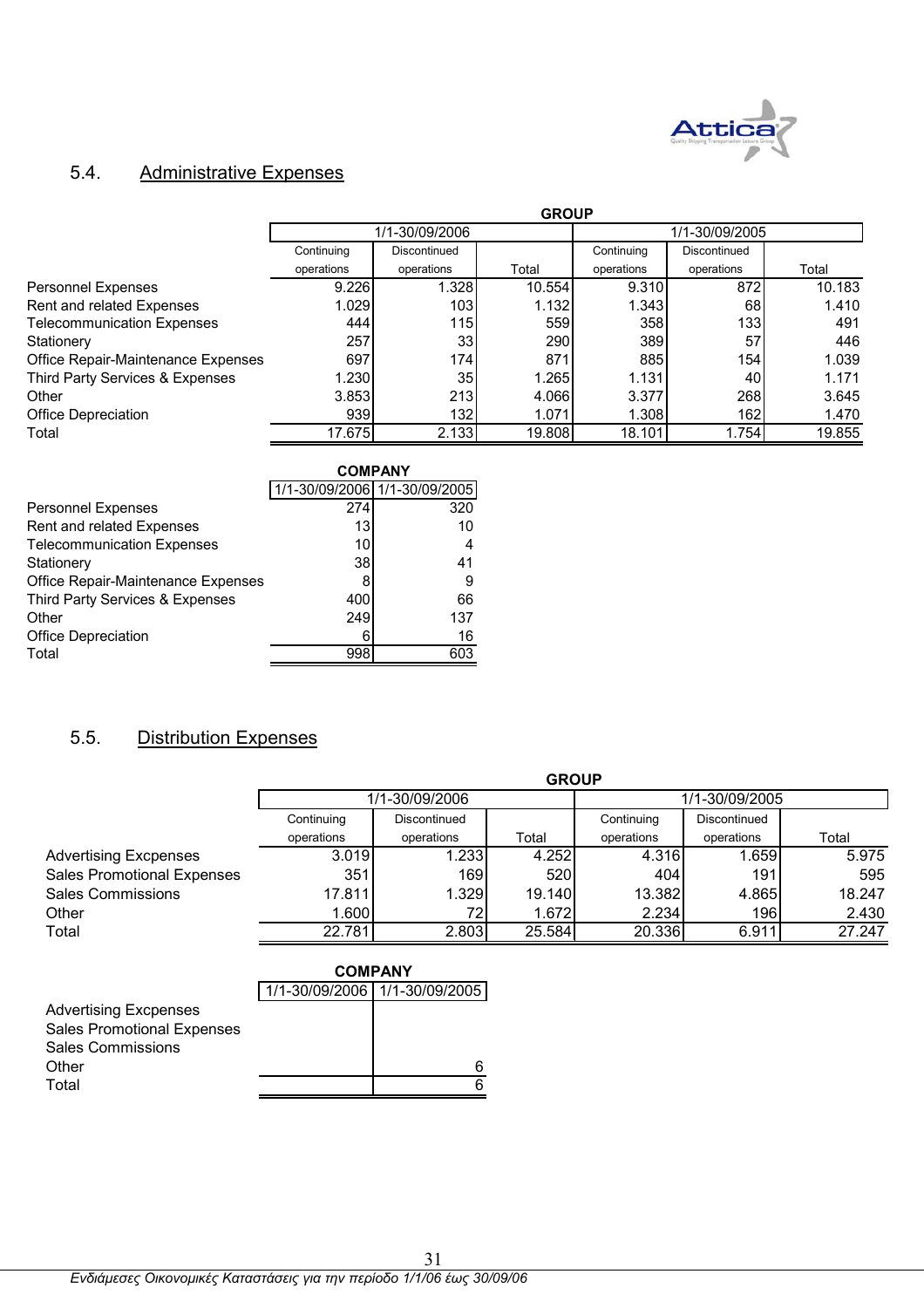

### 5.6. Depreciation

|         | <b>GROUP</b>   |              |        |                |              |        |
|---------|----------------|--------------|--------|----------------|--------------|--------|
|         | 1/1-30/09/2006 |              |        | 1/1-30/09/2005 |              |        |
|         | Continuing     | Discontinued |        | Continuing     | Discontinued |        |
|         | operations     | operations   | Total  | operations     | operations   | Total  |
| Vessels | 20.242         | 2.446        | 22.688 | 22.237         | 4.396        | 26.633 |
| Office  | 939            | 132          | 1.071  | 1.308          | 162          | 1.470  |
| Total   | 21.181         | 2.578        | 23.759 | 23.545         | 4.558        | 28.103 |

|         |                               | <b>COMPANY</b> |  |  |  |  |
|---------|-------------------------------|----------------|--|--|--|--|
|         | 1/1-30/09/2006 1/1-30/09/2005 |                |  |  |  |  |
| Vessels |                               |                |  |  |  |  |
| Office  |                               | 16             |  |  |  |  |
| Total   |                               | 16             |  |  |  |  |
|         |                               |                |  |  |  |  |

### 5.6.1. Reclassified items – Change in Presentation

The Group was presenting the depreciation expenses as a separate item in each period's income statement in order for the reader to have a direct access to the EBITDA information. By the previous interim period the depreciation expenses are distributed on the cost of sales and the administrative expenses according to their origin. From this change in presentation there was not and there is no effect neither to any period's result nor to the balance sheet or to the earnings after taxes per share or to the shareholders equity. The above reclassifications had as a result the increase (or the decrease) of the following items in each interim period.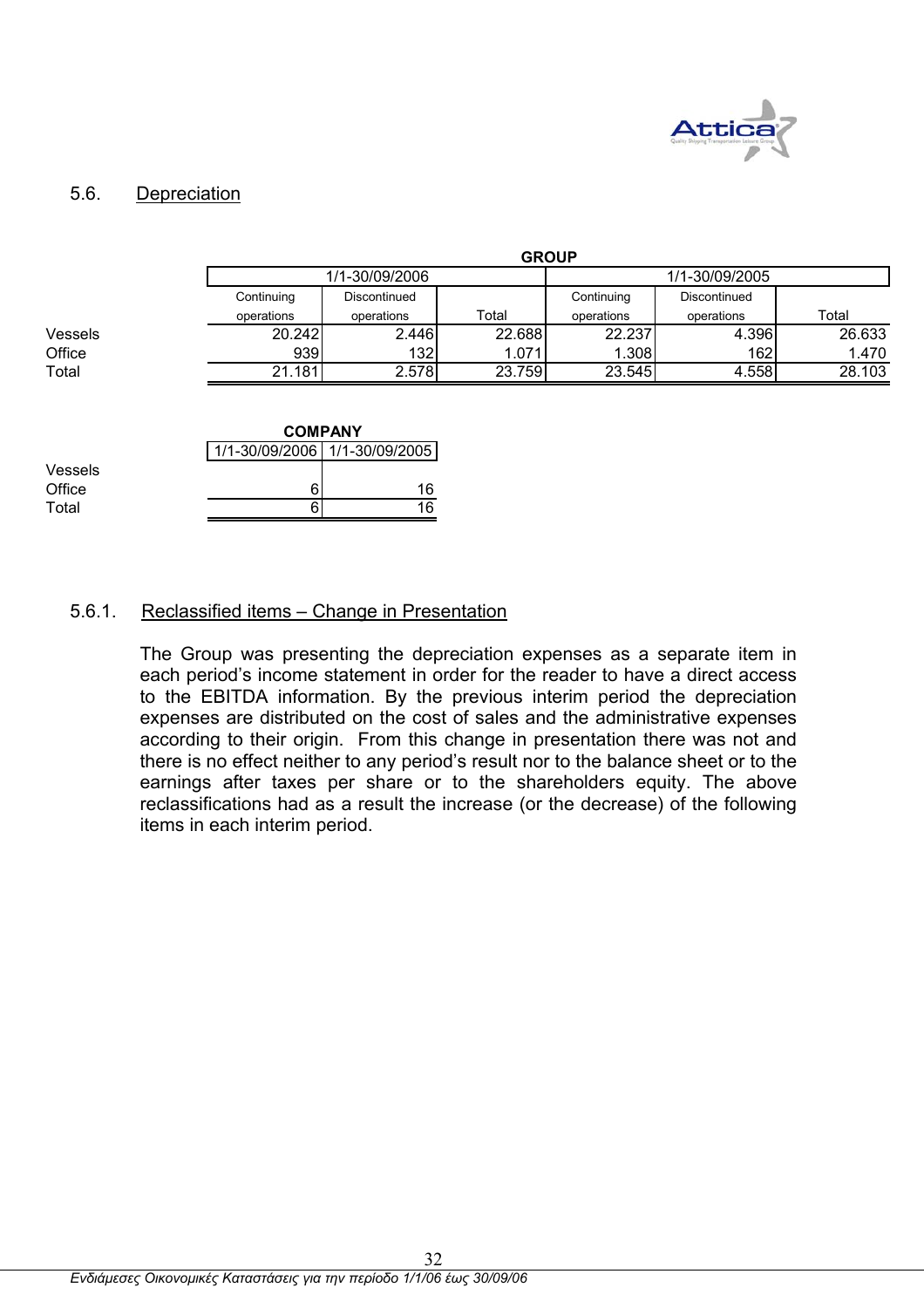

|                                 | <b>GROUP</b>             |                            |                 |                          |                            |                   |
|---------------------------------|--------------------------|----------------------------|-----------------|--------------------------|----------------------------|-------------------|
|                                 |                          | 1/1-30/6/2006              |                 | 1/1-30/6/2005            |                            |                   |
|                                 | Continuing<br>operations | Discontinued<br>operations | Total           | Continuing<br>operations | Discontinued<br>operations | Total             |
| Cost of sales<br>Administrative | 13.346                   | 2.446                      | 15.792          | 14.826                   | 2.930                      | 17.756            |
| expenses<br>Depreciation        | 634<br>(13.980)          | 88<br>(2.534)              | 722<br>(16.514) | 878<br>(15.704)          | 128<br>(3.058)             | 1.006<br>(18.762) |

|                | <b>GROUP</b> |               |          |               |              |          |
|----------------|--------------|---------------|----------|---------------|--------------|----------|
|                |              | 1/1-30/9/2006 |          | 1/1-30/9/2005 |              |          |
|                | Continuing   | Discontinued  |          | Continuing    | Discontinued |          |
|                | operations   | operations    | Total    | operations    | operations   | Total    |
| Cost of sales  | 20.242       | 2.446         | 22.688   | 22.237        | 4.396        | 26.633   |
| Administrative |              |               |          |               |              |          |
| expenses       | 939          | 132           | 1.071    | 1.308         | 162          | 1.470    |
| Depreciation   | (21.181)     | (2.578)       | (23.759) | (23.545)      | (4.558)      | (28.103) |

|                | <b>GROUP</b> |               |         |               |              |         |
|----------------|--------------|---------------|---------|---------------|--------------|---------|
|                |              | 1/7-30/9/2006 |         | 1/7-30/9/2005 |              |         |
|                | Continuing   | Discontinued  |         | Continuing    | Discontinued |         |
|                | operations   | operations    | Total   | operations    | operations   | Total   |
| Cost of sales  | 6.896        |               | 6.896   | 7.411         | 1.466        | 8.877   |
| Administrative |              |               |         |               |              |         |
| expenses       | 305          | 44            | 349     | 430           | 34           | 464     |
| Depreciation   | (7.201)      | (44)          | (7.245) | (7.841)       | (1.500)      | (9.341) |

|                                 | <b>COMPANY</b> |               |               |               |               |               |
|---------------------------------|----------------|---------------|---------------|---------------|---------------|---------------|
|                                 | 1/1-30/6/2006  | 1/1-30/6/2005 | 1/1-30/9/2006 | 1/1-30/9/2005 | 1/7-30/9/2006 | 1/7-30/9/2005 |
| Cost of sales<br>Administrative |                |               |               |               |               |               |
| expenses                        |                | 111           |               | 16            |               | 5             |
| Depreciation                    | (6)            | (11)          | (6)           | (16)          |               | (5)           |

## 5.7. Financial Results

## a) Profit form sale of investments The profits from sale of investments stand as follows:

|                                                |       | GROUP   COMPANY |
|------------------------------------------------|-------|-----------------|
| Dividend from SUPERFAST FERRIES MARITIME S.A.  |       | 13.537          |
| Dividend from BLUE STAR MARITIME S.A.          |       | 3.586           |
| Profit form sale of shares of HELLENIC SEAWAYS | 6.536 | 6.536           |
| From other investments                         | 558   | 558             |
| Total                                          | 7 094 | 24 217          |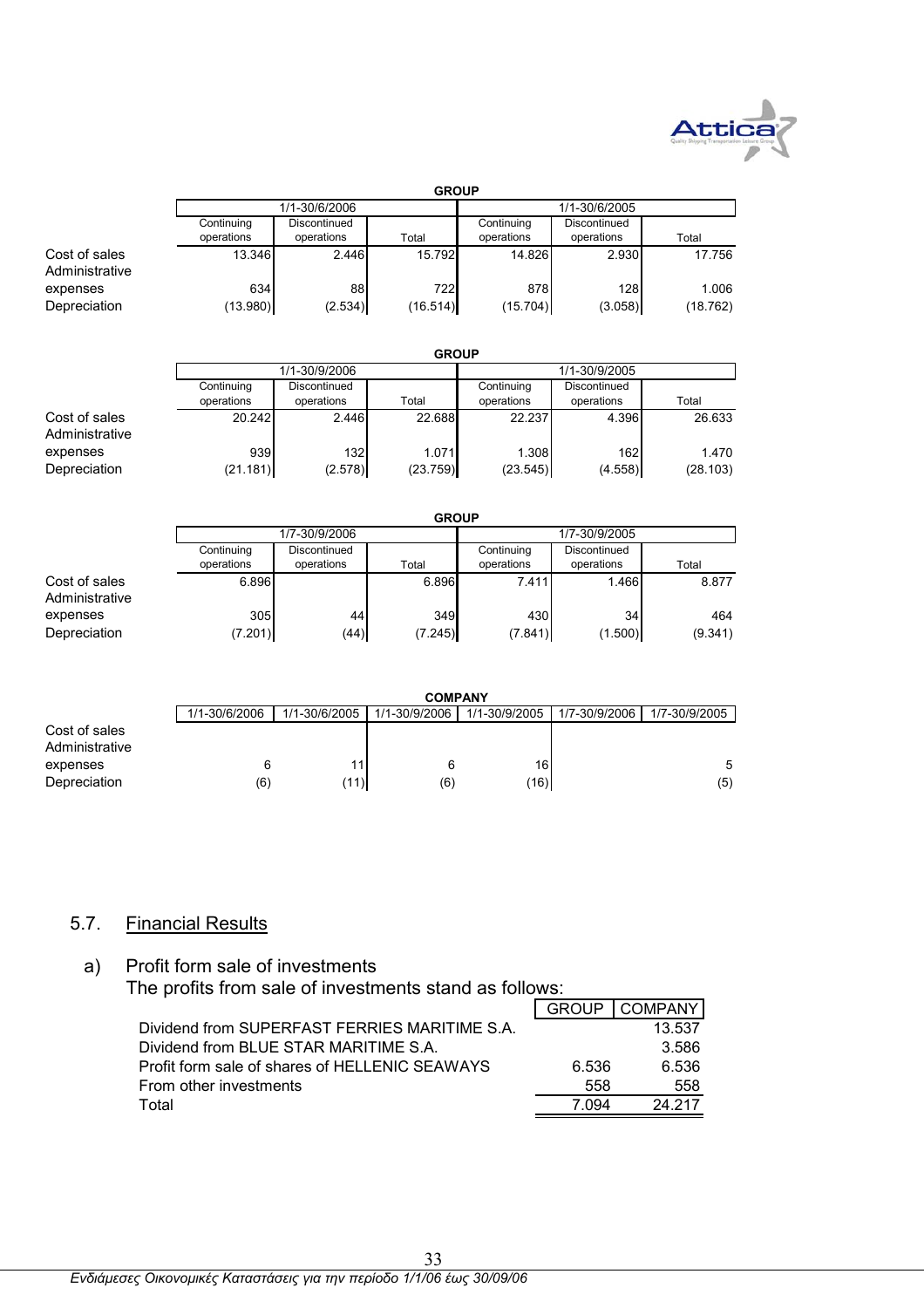

- b) Interest and similar Income The Group has invested its cash in time deposits with an average interest rate of 2,5%, net of taxes.
- c) Interest and Other Financial Expenses They refer mainly to the interest paid on loans.
- d) Foreign Exchange Differences They were created from the revaluation of the balances of the cash and cash equivalents, receivables and payables in foreign currencies.

The analysis of the financial income and expenses is the following:

|                                   | <b>GROUP</b> |                |          |            |                |          |  |  |
|-----------------------------------|--------------|----------------|----------|------------|----------------|----------|--|--|
|                                   |              | 1/1-30/09/2006 |          |            | 1/1-30/09/2005 |          |  |  |
|                                   | Continuing   | Discontinued   |          | Continuing | Discontinued   |          |  |  |
|                                   | operations   | operations     | Total    | operations | operations     | Total    |  |  |
| Interest on Long-Term Borrowings  | (9.601)      | (1.682)        | (11.283) | (14.808)   | (2.837)        | (17.645) |  |  |
| Interest on Bonds                 | (6.101)      |                | (6.101)  | (2.801)    |                | (2.801)  |  |  |
| Interest on Short-Term Borrowings | (353)        |                | (353)    | (884)      |                | (884)    |  |  |
| <b>Other Financial Expenses</b>   | (2.132)      | (226)          | (2.358)  | (763)      | (37)           | (800)    |  |  |
| Interest Income                   | 1.716        | 464            | 2.180    | 1.705      |                | 1.713    |  |  |
| Dividend Income                   |              |                |          |            |                |          |  |  |
| Profit from sale of investments   | 7.094        |                | 7.094    | 450        |                | 450      |  |  |
| Foreign Exchange Differences      | 265          | 12             | 277      | 1.295      |                | 1.295    |  |  |
| Other                             |              |                |          |            |                |          |  |  |
| Total                             | (9.112)      | (1.432)        | (10.544) | (15.806)   | (2.866)        | (18.672) |  |  |

|                                   | <b>COMPANY</b> |                |
|-----------------------------------|----------------|----------------|
|                                   | 1/1-30/09/2006 | 1/1-30/09/2005 |
| Interest on Long-Term Borrowings  | (923)          | (919)          |
| Interest on Bonds                 |                |                |
| Interest on Short-Term Borrowings | (353)          | (800)          |
| <b>Other Financial Expenses</b>   | (163)          | (194)          |
| Interest Income                   | 647            | 498            |
| Dividend Income                   | 17.124         | 14.139         |
| Profit from sale of investments   | 7.094          |                |
| Foreign Exchange Differences      |                |                |
| Other                             |                |                |
| Total                             | 23.426         | 12 724         |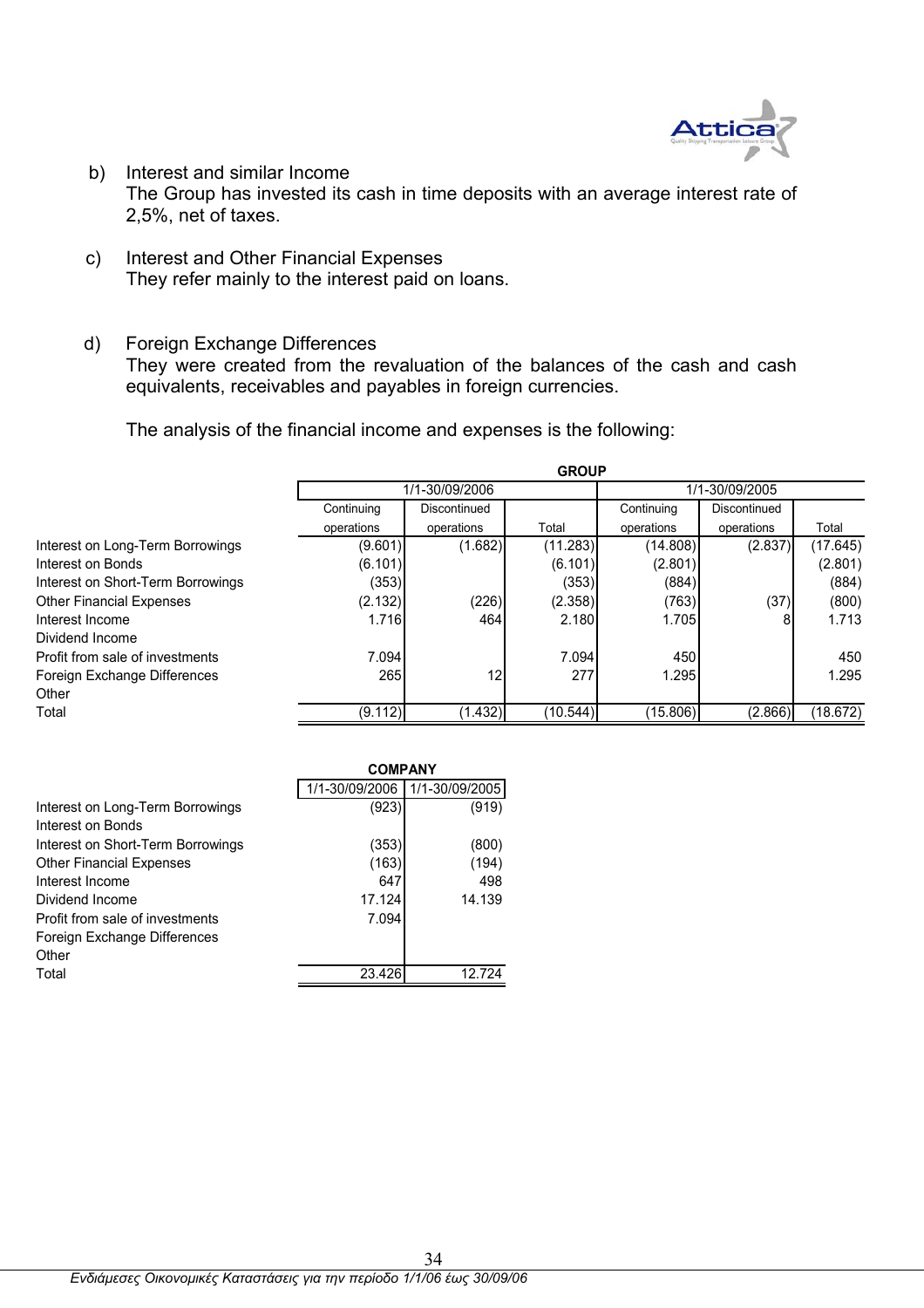

Other Financial Expenses include the amount of  $\epsilon$  1.830 thousand approximately which concerns the expense of the interest rate hedging contract of the Group.

### 5.8. Profit / (Loss) from vessels' disposal It refers to

a) The profit from the sale of the vessels SUPERFAST VII, SUPERFAST VIII and SUPERFAST IX, which took place in April 2006, amounting  $\epsilon$  12 mln. The sale price of the above vessels stood at  $\epsilon$  312 mln.

b) The profit from the sale of BLUE STAR Group's passenger-catamaran Seajet 2 which took place in March 2006. The agreed sale price was Euro 2.950.000. Part of the sale price was paid on vessel's delivery while the credited amount of Euro 2.550.000 was to be paid in monthly installments until September 2006.

Within April and May BLUE STAR Group received the amount of € 500,000. After the above receipt the outstanding balance of the receivable was  $\epsilon$ 2.050.000.

In June 2006 BLUE STAR Group agreed with the buyer to receive the amount of  $€$  1.996.673 as a full early prepayment of the outstanding amount. The difference which resulted from the above agreement, amounting  $\epsilon$  53.327, was posted as a decrease in the profit from the sale of the vessel.

In September 2006 BLUE STAR MARITIME S.A. sold the car passenger ferries PATMOS and RODOS. The agreed sale price was  $\epsilon$  2,3 mln approximately.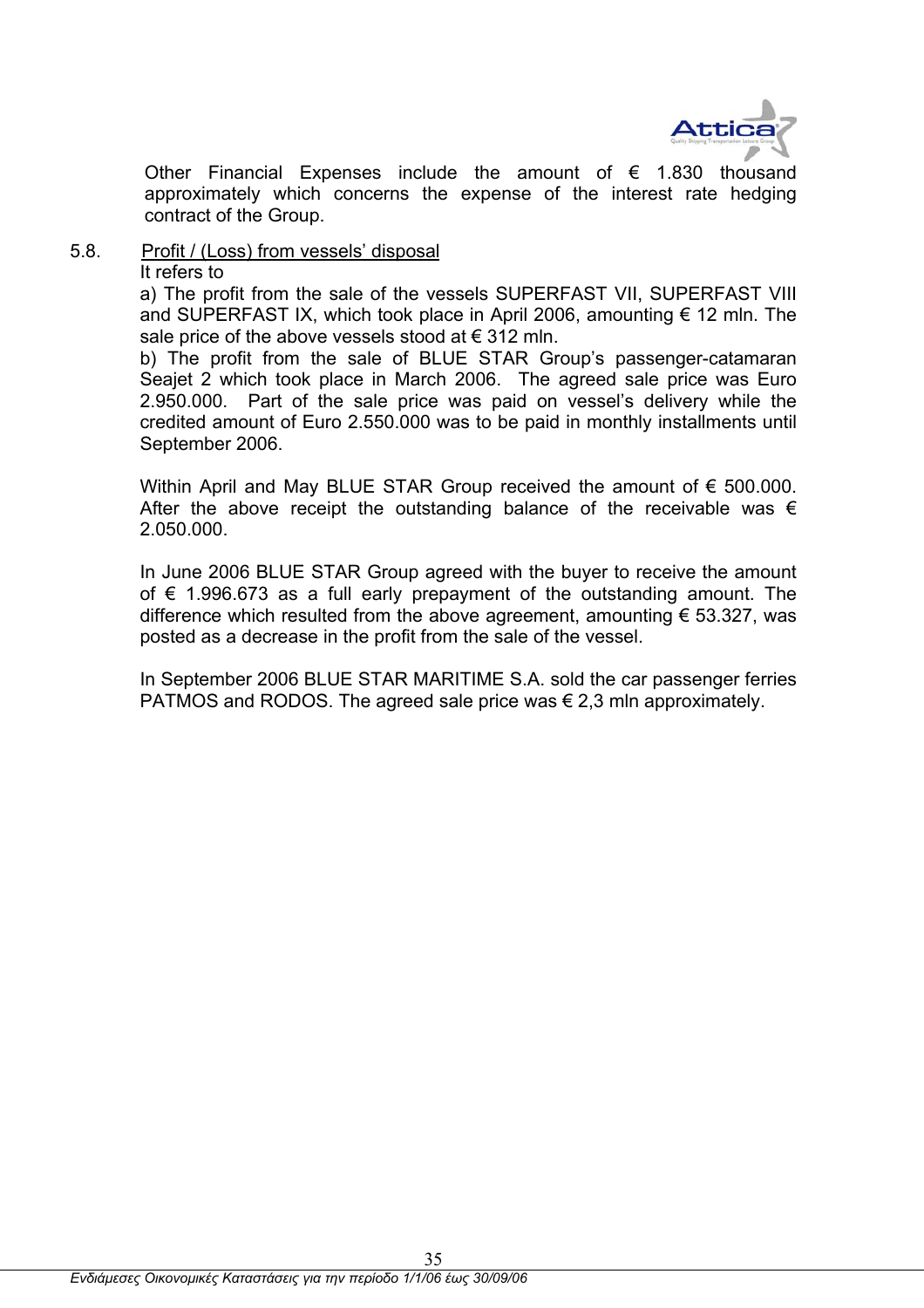

### 5.9. Income taxes

Special taxation scheme apply on the Group's profits. Consequently, the following analysis provides a better understanding of the income taxes.

|                                       |            |                | <b>COMPANY</b> |                |
|---------------------------------------|------------|----------------|----------------|----------------|
|                                       |            | 1/1-30/09/2006 |                | 1/1-30/09/2006 |
|                                       | Continuing | Discontinued   |                |                |
|                                       | operations | operations     | Total          |                |
| Dividend distribution Tax             | 188        |                | 188            |                |
| Tax according to Law 27/75            | 120        | 28             | 148            |                |
| Provision for unaudited fiscal years  | 364        |                | 364            | 344            |
| Taxes charged from the taxation audit | 187        |                | 187            |                |
| Total                                 | 859        | 28             | 887            | 344            |
|                                       |            |                |                |                |

|                                       |            | <b>GROUP</b>    |       |                |  |  |
|---------------------------------------|------------|-----------------|-------|----------------|--|--|
|                                       |            | 1/1-30/09/2005  |       | 1/1-30/09/2005 |  |  |
|                                       | Continuing | Discontinued    |       |                |  |  |
|                                       | operations | operations      | Total |                |  |  |
| Dividend distribution Tax             | 387        |                 | 387   |                |  |  |
| Tax according to Law 27/75            | 195        | 30 <sub>0</sub> | 225   |                |  |  |
| Provision for unaudited fiscal years  | 150        |                 | 150   |                |  |  |
| Taxes charged from the taxation audit |            |                 |       |                |  |  |
| Total                                 | 732        | 30 <sub>l</sub> | 762   |                |  |  |

Within November the taxation audit for the parent company ATTICA HOLDINGS S.A., for the fiscal years 2002, 2003, 2004, was completed. Total taxes charged amount  $\epsilon$  469 thousand approximately. The Company had already made a tax provision of  $\epsilon$  344 thousand. The additional amount of  $\epsilon$ 125 thousand approximately will be posted in the expenses of the fourth quarter of 2006.

The taxation audit of SUPERFAST Group for the fiscal years 2004 - 2005, is in progress.

In the course of 2006, all the companies included in the consolidation of BLUE STAR Group have been audited by tax authorities until fiscal year 2005. Total taxes charged amount € 304.060,55. BLUE STAR Group had already made a tax provision for unaudited fiscal years of  $\epsilon$  186.450 and therefore the additional amount of  $\epsilon$  117.610,55 was posted in the expenses of the second quarter of 2006.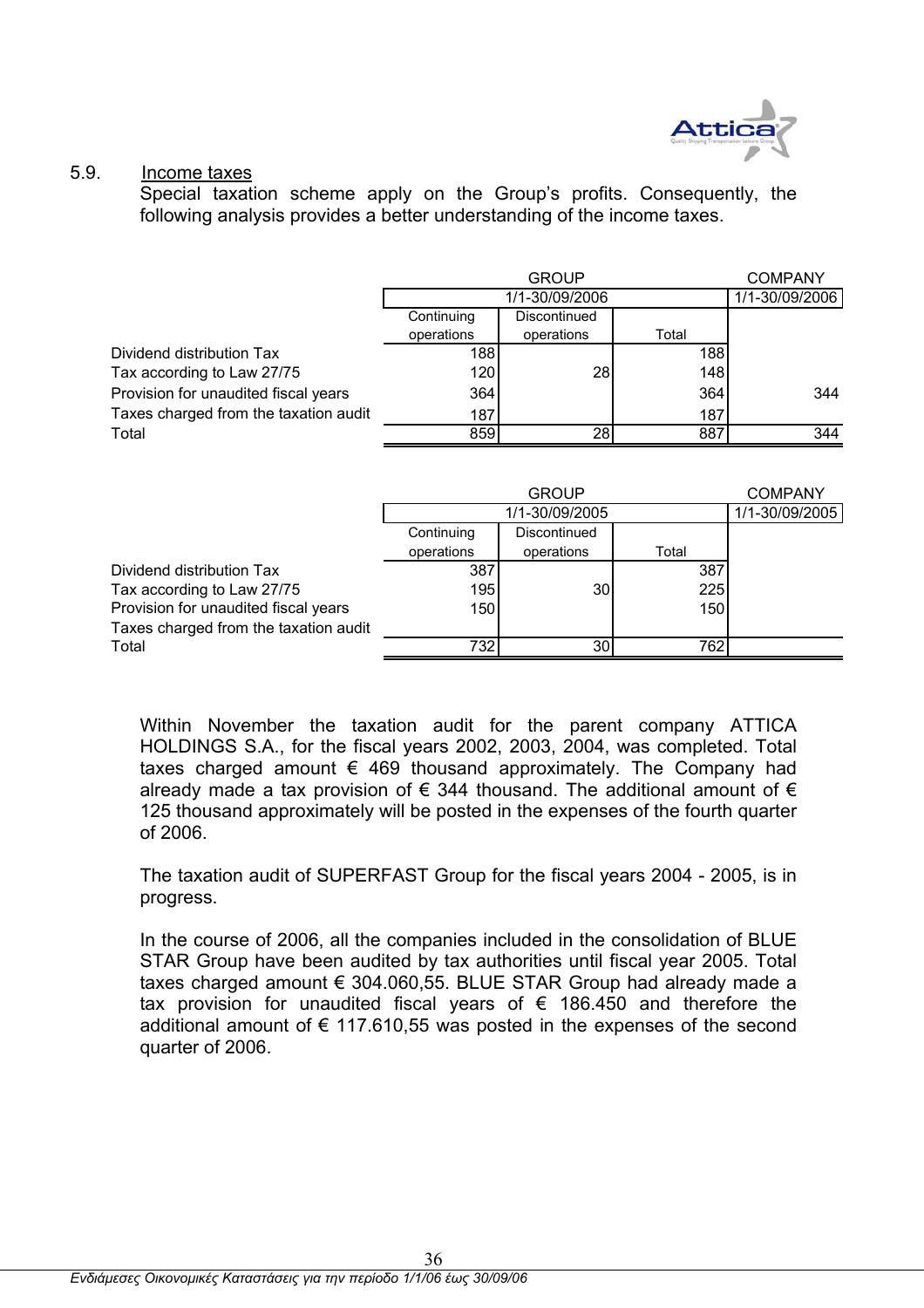

Also, ATTICA PREMIUM S.A. has been audited by tax authorities until fiscal year 2005. Particularly, the company has been audited for the fiscal years 2001 – 2005. Total taxes charged amounting € 68.549, were posted in the results of the second quarter of 2006.

### 5.10. Tangible assets

The vessels of the Group have been mortgaged as security of the long-term borrowings for the amount of  $\epsilon$  919 mln.

There is no indication of impairment for the below-mentioned tangible assets.

The depreciation analysis can be found in paragraph 5.6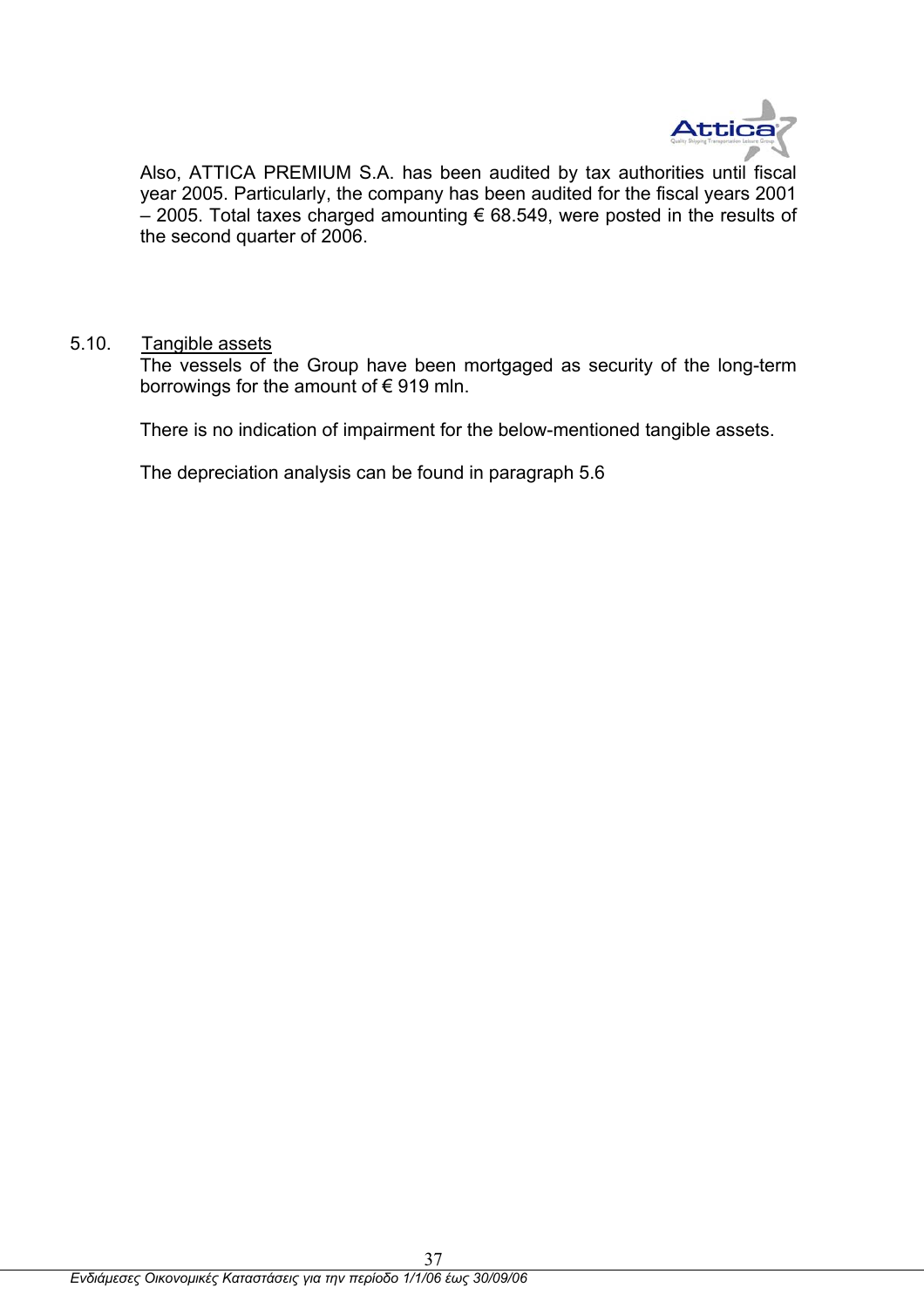### **5.10 Tangible Assets**

| <b>Vessels</b> | Land                                                             | <b>Buildings</b> | Furniture &                    | Improvements                                          | Vehicles                                                        | <b>Fixed Assets</b><br>Under                             | Total                                      |
|----------------|------------------------------------------------------------------|------------------|--------------------------------|-------------------------------------------------------|-----------------------------------------------------------------|----------------------------------------------------------|--------------------------------------------|
|                |                                                                  |                  | <b>Fixtures</b>                | Property                                              |                                                                 | Construction                                             |                                            |
| 1.260.193      | 274                                                              | 765              | $\overline{7.259}$             | 972                                                   | 129                                                             | 97                                                       | 1.269.688                                  |
| 21.752         |                                                                  |                  | 158                            |                                                       | 31                                                              | 25                                                       | 21.968                                     |
| (447.097)      |                                                                  |                  | (62)                           |                                                       | (58)                                                            |                                                          | (447.217)                                  |
|                |                                                                  |                  |                                |                                                       |                                                                 |                                                          |                                            |
|                |                                                                  |                  |                                |                                                       |                                                                 |                                                          |                                            |
|                |                                                                  |                  |                                |                                                       |                                                                 |                                                          | 844.439                                    |
|                |                                                                  |                  |                                |                                                       |                                                                 |                                                          | 152.773                                    |
| 22.688         |                                                                  |                  |                                |                                                       |                                                                 |                                                          | 23.144                                     |
|                |                                                                  |                  |                                |                                                       |                                                                 |                                                          | (57.086)                                   |
|                |                                                                  |                  |                                |                                                       |                                                                 |                                                          | 118.831                                    |
| 723.856        | 274                                                              | 567              | 527                            | 224                                                   | 39                                                              | 122                                                      | 725.608                                    |
|                |                                                                  |                  |                                |                                                       |                                                                 |                                                          | 1.255.729                                  |
|                |                                                                  |                  |                                |                                                       |                                                                 |                                                          | 16.269                                     |
|                |                                                                  |                  |                                |                                                       |                                                                 |                                                          | (2.310)                                    |
|                |                                                                  |                  |                                |                                                       |                                                                 |                                                          |                                            |
|                |                                                                  |                  |                                |                                                       |                                                                 |                                                          |                                            |
| 1.260.193      | 274                                                              | 765              | 7.259                          | 972                                                   | 129                                                             | 97                                                       | 1.269.688                                  |
| 109.877        |                                                                  | 153              | 5.668                          | 506                                                   | 91                                                              |                                                          | 116.295                                    |
| 35.512         |                                                                  | 26               | 849                            | 138                                                   | 21                                                              |                                                          | 36.546                                     |
|                |                                                                  |                  |                                |                                                       | (68)                                                            |                                                          | (68)                                       |
| 145.389        |                                                                  | 179              | 6.517                          | 644                                                   | 43                                                              |                                                          | 152.773                                    |
| 1.114.803      | $\overline{274}$                                                 | 586              | $\overline{742}$               | 328                                                   | 86                                                              | 97                                                       | 1.116.915                                  |
|                | 834.848<br>145.389<br>(57.086)<br>110.992<br>1.244.596<br>15.597 | 274<br>274       | 765<br>179<br>19<br>198<br>765 | 7.355<br>6.517<br>311<br>6.828<br>6.769<br>494<br>(4) | Other In Third Parties<br>973<br>644<br>105<br>749<br>956<br>16 | 102<br>$\overline{43}$<br>20<br>63<br>206<br>65<br>(142) | $\overline{122}$<br>2.164<br>97<br>(2.164) |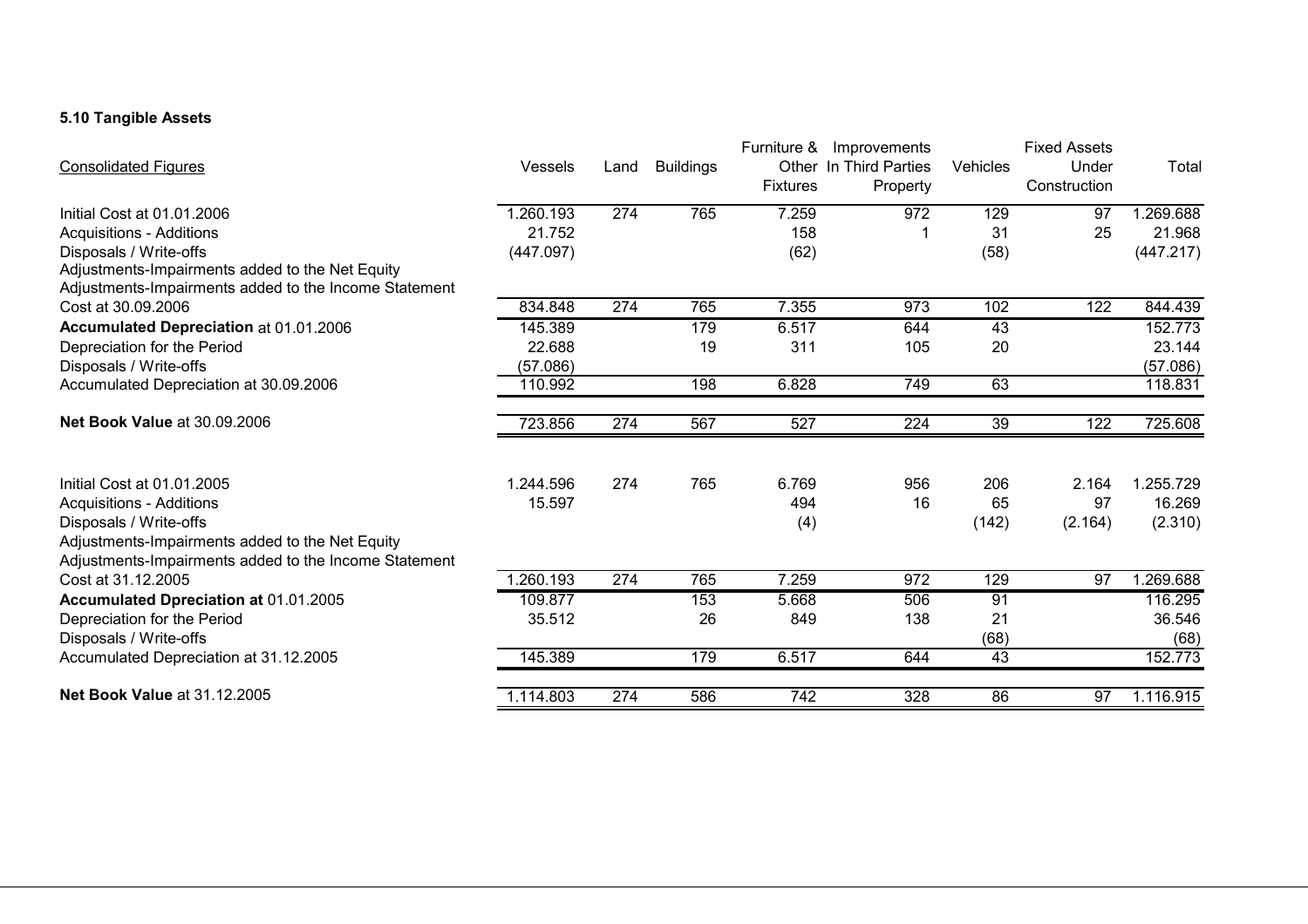|                |      |                  | Furniture &     | Improvements |   | <b>Fixed Assets</b>                 |       |
|----------------|------|------------------|-----------------|--------------|---|-------------------------------------|-------|
| <b>Vessels</b> | Land | <b>Buildings</b> | Other           |              |   | Under                               | Total |
|                |      |                  | <b>Fixtures</b> | Property     |   | Construction                        |       |
|                |      |                  | 77              |              | 6 |                                     | 83    |
|                |      |                  |                 |              |   |                                     |       |
|                |      |                  |                 |              |   |                                     |       |
|                |      |                  |                 |              |   |                                     |       |
|                |      |                  |                 |              |   |                                     |       |
|                |      |                  |                 |              |   |                                     |       |
|                |      |                  | 78              |              | 6 |                                     | 84    |
|                |      |                  | $\overline{77}$ |              | 6 |                                     | 83    |
|                |      |                  |                 |              |   |                                     |       |
|                |      |                  |                 |              |   |                                     |       |
|                |      |                  | $\overline{77}$ |              | 6 |                                     | 83    |
|                |      |                  | 1               |              |   |                                     |       |
|                |      |                  |                 |              |   |                                     |       |
|                |      |                  |                 |              |   |                                     | 83    |
|                |      |                  |                 |              |   |                                     |       |
|                |      |                  |                 |              |   |                                     |       |
|                |      |                  |                 |              |   |                                     |       |
|                |      |                  |                 |              |   |                                     |       |
|                |      |                  |                 |              |   |                                     |       |
|                |      |                  | $\overline{77}$ |              | 6 |                                     | 83    |
|                |      |                  | 74              |              | 6 |                                     | 80    |
|                |      |                  | 3               |              |   |                                     | 3     |
|                |      |                  |                 |              |   |                                     |       |
|                |      |                  | 77              |              | 6 |                                     | 83    |
|                |      |                  | 0               |              | 0 |                                     | 0     |
|                |      |                  |                 | 77           |   | In Third Parties Vehicles<br>0<br>6 |       |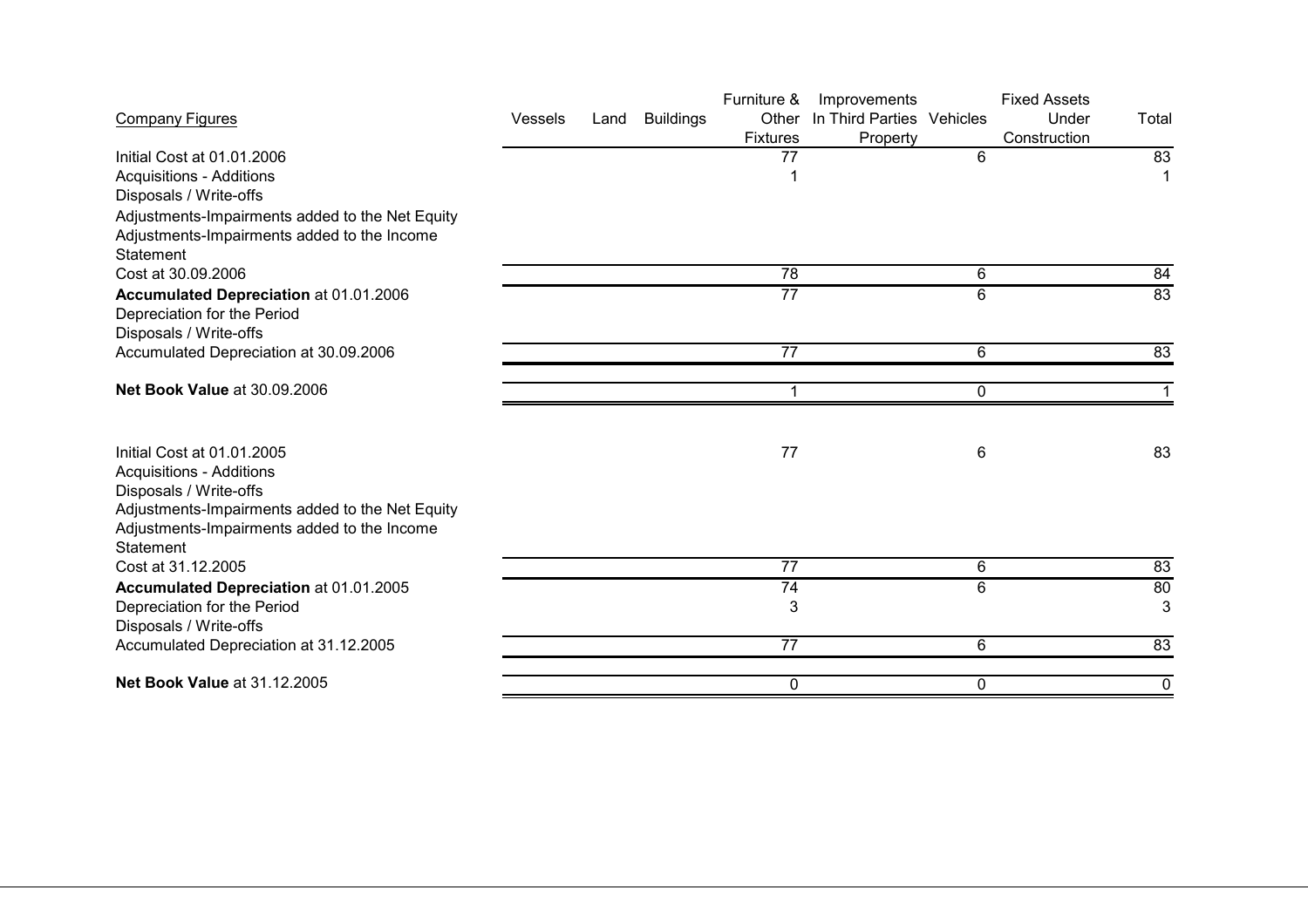

The following table gives an analysis of the tangible and intangible assets held by the Group under finance leases. These assets are included in the tables of paragraphs 5.10 and 5.11.

| <b>Leased Assets</b>                  | <b>GROUP</b> | <b>COMPANY</b> |
|---------------------------------------|--------------|----------------|
| Net Book Value 2005                   | 960          |                |
| Additions 01/01-30/09/06              | 689          |                |
| Disposals / Write-offs 01/01-30/09/06 | (170)        |                |
| Depreciation 01/01-30/09/06           | (334)        |                |
| Net Book Value 30/09/06               | 1.145        |                |

The most important assets under finance lease are: the vessels' satellite antennas purchased for € 1.365 thousand, software programs purchased for € 571 thousand and various office electronic equipment purchased for  $\epsilon$  243 thousand.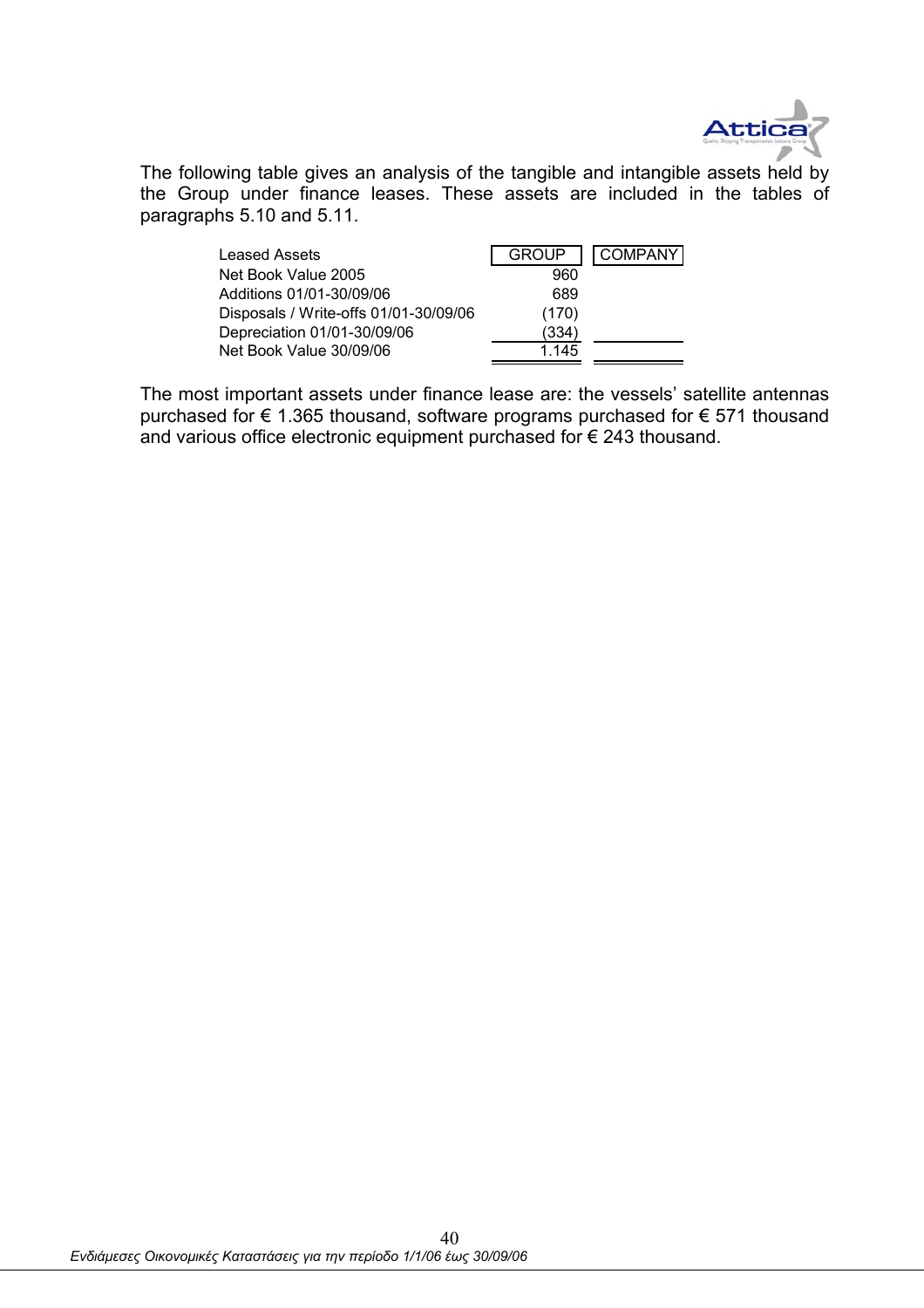

### 5.11. Intangible assets

There is no indication of impairment for the following intangible assets.

| <b>Consolidated Figures</b>                     | <b>Trademarks</b> | Software | Total  |
|-------------------------------------------------|-------------------|----------|--------|
| Initial Cost at 01.01.2006                      | 353               | 9.750    | 10.103 |
| <b>Acquisitions - Additions</b>                 |                   | 324      | 324    |
| Disposals / Write-offs                          |                   | (39)     | (39)   |
| Adjustments-Impairments added to the Net Equity |                   |          |        |
| Adjustments-Impairments added to the Income     |                   |          |        |
| Statement                                       |                   | (53)     | (53)   |
| Cost at 30.09.2006                              | 353               | 9.982    | 10.335 |
| Accumulated Depreciation at 01.01.2006          | 266               | 6.595    | 6.862  |
| Depreciation for the Period                     | 7                 | 603      | 610    |
| Disposals / Write-offs                          |                   |          |        |
| Accumulated Depreciation at 30.09.2006          | 273               | 7.198    | 7.472  |
| <b>Net Book Value at 30.09.2006</b>             | 80                | 2.784    | 2.863  |
|                                                 |                   |          |        |
| Initial Cost at 01.01.2005                      | 347               | 8.097    | 8.444  |
| <b>Acquisitions - Additions</b>                 | 6                 | 1.643    | 1.649  |
| Disposals / Write-offs                          |                   |          |        |
| Adjustments-Impairments added to the Net Equity |                   | 10       | 10     |
| Adjustments-Impairments added to the Income     |                   |          |        |
| <b>Statement</b>                                |                   |          |        |
| Cost at 31.12.2005                              | 353               | 9.750    | 10.102 |
| Accumulated Depreciation at 01.01.2005          | 219               | 5.804    | 6.024  |
| Depreciation for the Period                     | 47                | 791      | 838    |
| Disposals / Write-offs                          |                   |          |        |
| Accumulated Depreciation at 31.12.2005          | 266               | 6.595    | 6.862  |
| <b>Net Book Value at 31.12.2005</b>             | 87                | 3.155    | 3.240  |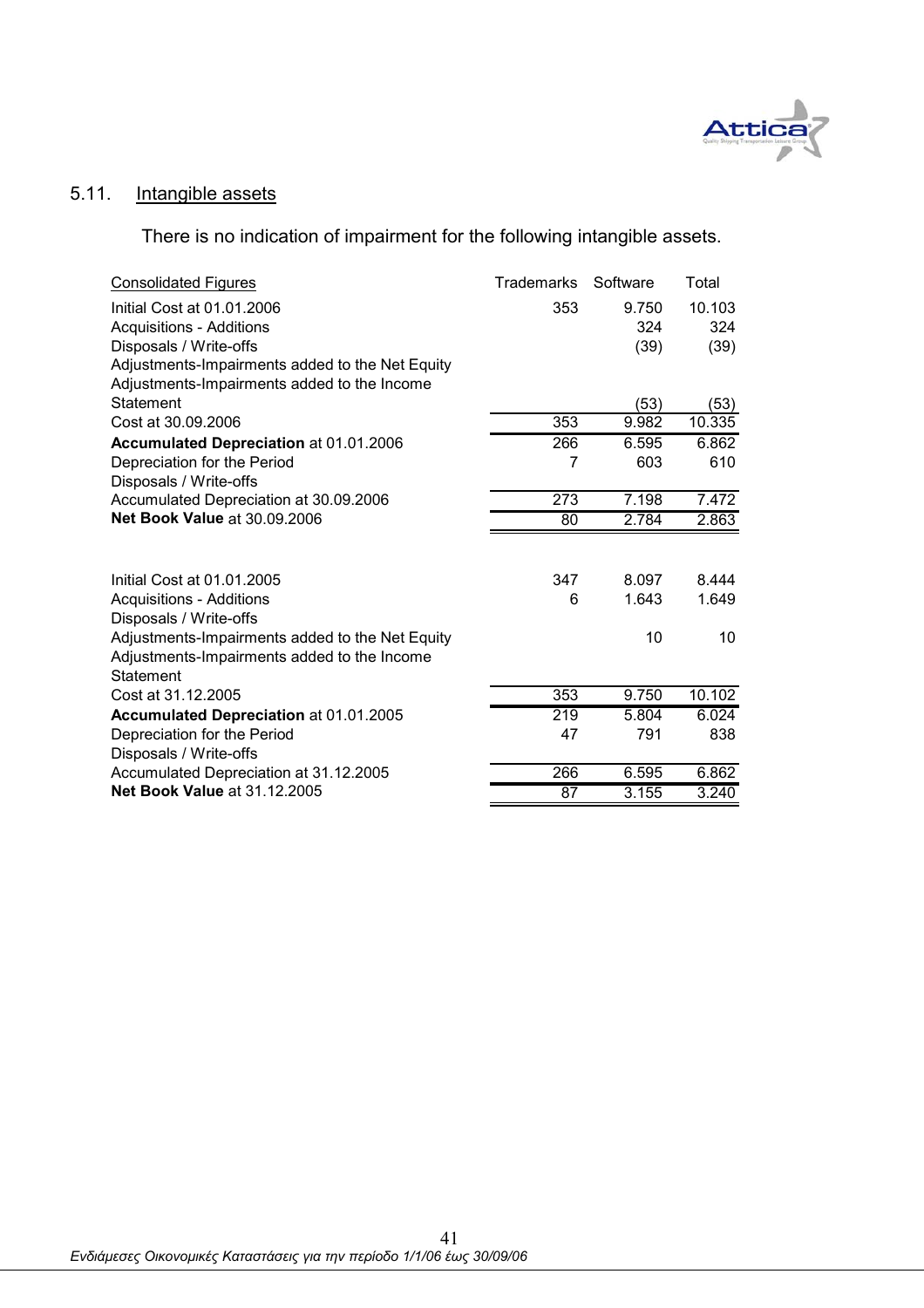

| Company figures                                                                                | <b>Trademarks Software</b> |         | Total            |
|------------------------------------------------------------------------------------------------|----------------------------|---------|------------------|
| Initial Cost at 01.01.2006<br><b>Acquisitions - Additions</b><br>Disposals / Write-offs        | 111                        | 99<br>6 | 210<br>6         |
| Adjustments-Impairments added to the Net Equity                                                |                            |         |                  |
| Adjustments-Impairments added to the Income<br>Statement                                       |                            |         |                  |
| Cost at 30.09.2006                                                                             | 111                        | 105     | 216              |
| <b>Accumulated Depreciation at 01.01.2006</b>                                                  | 103                        | 21      | $\overline{124}$ |
| Depreciation for the Period<br>Disposals / Write-offs                                          | 1                          | 5       | 6                |
| Accumulated Depreciation at 30.09.2006                                                         | 104                        | 26      | 130              |
| <b>Net Book Value at 30.09.2006</b>                                                            | 7                          | 79      | 86               |
|                                                                                                |                            |         |                  |
| Initial Cost at 01.01.2005                                                                     | 105                        | 99      | 204              |
| <b>Acquisitions - Additions</b>                                                                | 6                          |         | 6                |
| Disposals / Write-offs                                                                         |                            |         |                  |
| Adjustments-Impairments added to the Net Equity<br>Adjustments-Impairments added to the Income |                            |         |                  |
| Statement                                                                                      |                            |         |                  |
| Cost at 31.12.2005                                                                             | 111                        | 99      | 210              |
| Accumulated Depreciation at 01.01.2005                                                         | 65                         | 21      | 86               |
| Depreciation for the Period<br>Disposals / Write-offs                                          | 38                         |         | 38               |
| Accumulated Depreciation at 31.12.2005                                                         | 103                        | 21      | 124              |
| <b>Net Book Value at 31.12.2005</b>                                                            | 8                          | 78      | 86               |

As presented above, intangible assets consist of:

- a) Trademarks, the cost of which includes the cost of development and registration of the trademarks of ATTICA HOLDINGS SA, SUPERFAST FERRIES and BLUE STAR FERRIES both in Greece and abroad.
- b) Computer software programs, the cost of which includes the cost of the ticket reservation systems and the cost of acquisition and development of the Group's integrated Enterprise Resource Planning System.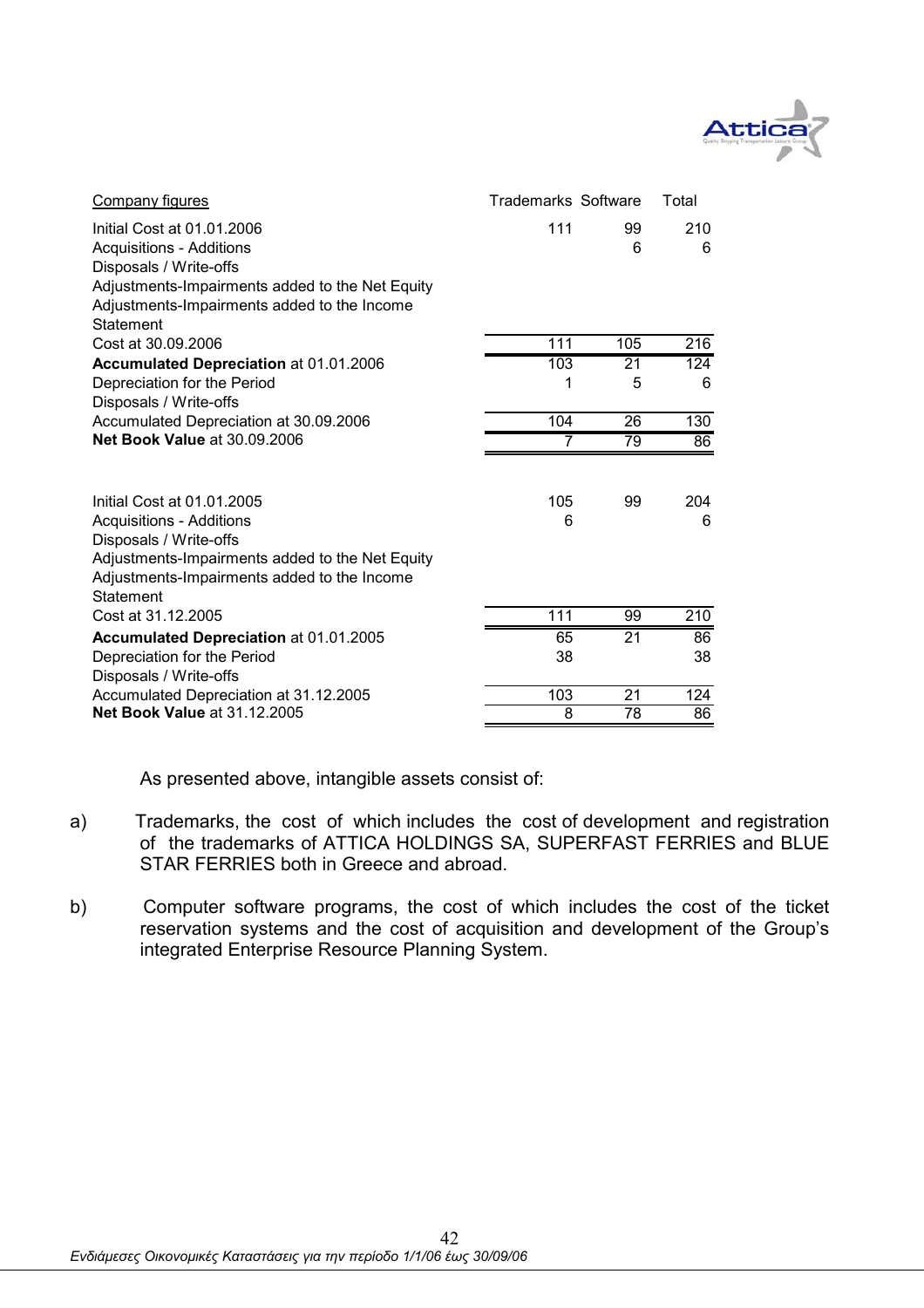

### 5.12. Investments in subsidiaries – associated companies

The following table depicts the development of investments in subsidiaries and associated companies:

| <b>COMPANY</b><br><b>GROUP</b><br>Initial Cost at 01.01.2006<br>168.434<br>Acquisitions - Additions<br>Disposals/Write-offs *<br>(52.929)<br>Adjustments-Impairments added to Net<br>Equity<br>Adjustments-Impairments added to the<br>Income Statement<br>Value at 30.09.2006<br>115.505<br>184.756<br>Initial Cost at 01.01.2005<br>9<br>7.810<br>Acquisitions - Additions<br>(26.019)<br>Disposals/Write-offs **<br>Adjustments-Impairments added to Net<br>2.412<br>Equity<br>Adjustments-Impairments added to the<br>Income Statement<br>(525)<br>9)<br>168.434<br>Value at 31.12.2005 |  |  |
|---------------------------------------------------------------------------------------------------------------------------------------------------------------------------------------------------------------------------------------------------------------------------------------------------------------------------------------------------------------------------------------------------------------------------------------------------------------------------------------------------------------------------------------------------------------------------------------------|--|--|
|                                                                                                                                                                                                                                                                                                                                                                                                                                                                                                                                                                                             |  |  |
|                                                                                                                                                                                                                                                                                                                                                                                                                                                                                                                                                                                             |  |  |
|                                                                                                                                                                                                                                                                                                                                                                                                                                                                                                                                                                                             |  |  |
|                                                                                                                                                                                                                                                                                                                                                                                                                                                                                                                                                                                             |  |  |
|                                                                                                                                                                                                                                                                                                                                                                                                                                                                                                                                                                                             |  |  |
|                                                                                                                                                                                                                                                                                                                                                                                                                                                                                                                                                                                             |  |  |
|                                                                                                                                                                                                                                                                                                                                                                                                                                                                                                                                                                                             |  |  |
|                                                                                                                                                                                                                                                                                                                                                                                                                                                                                                                                                                                             |  |  |
|                                                                                                                                                                                                                                                                                                                                                                                                                                                                                                                                                                                             |  |  |
|                                                                                                                                                                                                                                                                                                                                                                                                                                                                                                                                                                                             |  |  |
|                                                                                                                                                                                                                                                                                                                                                                                                                                                                                                                                                                                             |  |  |
|                                                                                                                                                                                                                                                                                                                                                                                                                                                                                                                                                                                             |  |  |
|                                                                                                                                                                                                                                                                                                                                                                                                                                                                                                                                                                                             |  |  |
|                                                                                                                                                                                                                                                                                                                                                                                                                                                                                                                                                                                             |  |  |
|                                                                                                                                                                                                                                                                                                                                                                                                                                                                                                                                                                                             |  |  |
|                                                                                                                                                                                                                                                                                                                                                                                                                                                                                                                                                                                             |  |  |
|                                                                                                                                                                                                                                                                                                                                                                                                                                                                                                                                                                                             |  |  |
|                                                                                                                                                                                                                                                                                                                                                                                                                                                                                                                                                                                             |  |  |

\*\*Refers to the return of capital form the 100% subsidiary company SUPERFAST FERRIES MARITIME S.A. \*Refers to the return of capital from the 100% subsidiary company SUPERFAST FERRIES MARITIME S.A. as well as the shipowing companies of SUPERFAST VII, SUPERFAST VIII, SUPERFAST IX and SUPERFAST X.

There is no indication of impairment of the above investments.

### 5.13. Other Financial Assets

The Company has invested  $\epsilon$  26.643 thousand for the acquisition of 8.238.000 shares of MINOAN LINES SHIPPING SA.

### 5.14. Non-current receivables

Non-current receivables consist of guarantees given against office rent and public utilities such as P.P.C. (Public Power Corporation) and H.T.O. (Hellenic Telecommunications Organization), etc.

### 5.15. Inventories

The "Inventories" account includes the following items:

|                        | 30/09/2006 |                      |       | 31/12/2005           |
|------------------------|------------|----------------------|-------|----------------------|
|                        |            | <b>GROUP COMPANY</b> |       | <b>GROUP COMPANY</b> |
| Food-Beverages-Tobacco | 801        |                      | 681   |                      |
| Fuel-Lubricants        | 1.993      |                      | 2.388 |                      |
| <b>Hotel Equipment</b> | 1.191      |                      | 1.125 |                      |
| Total                  | 3.985      |                      | 4.194 |                      |

43 There is no indication of impairment for the above-mentioned inventories.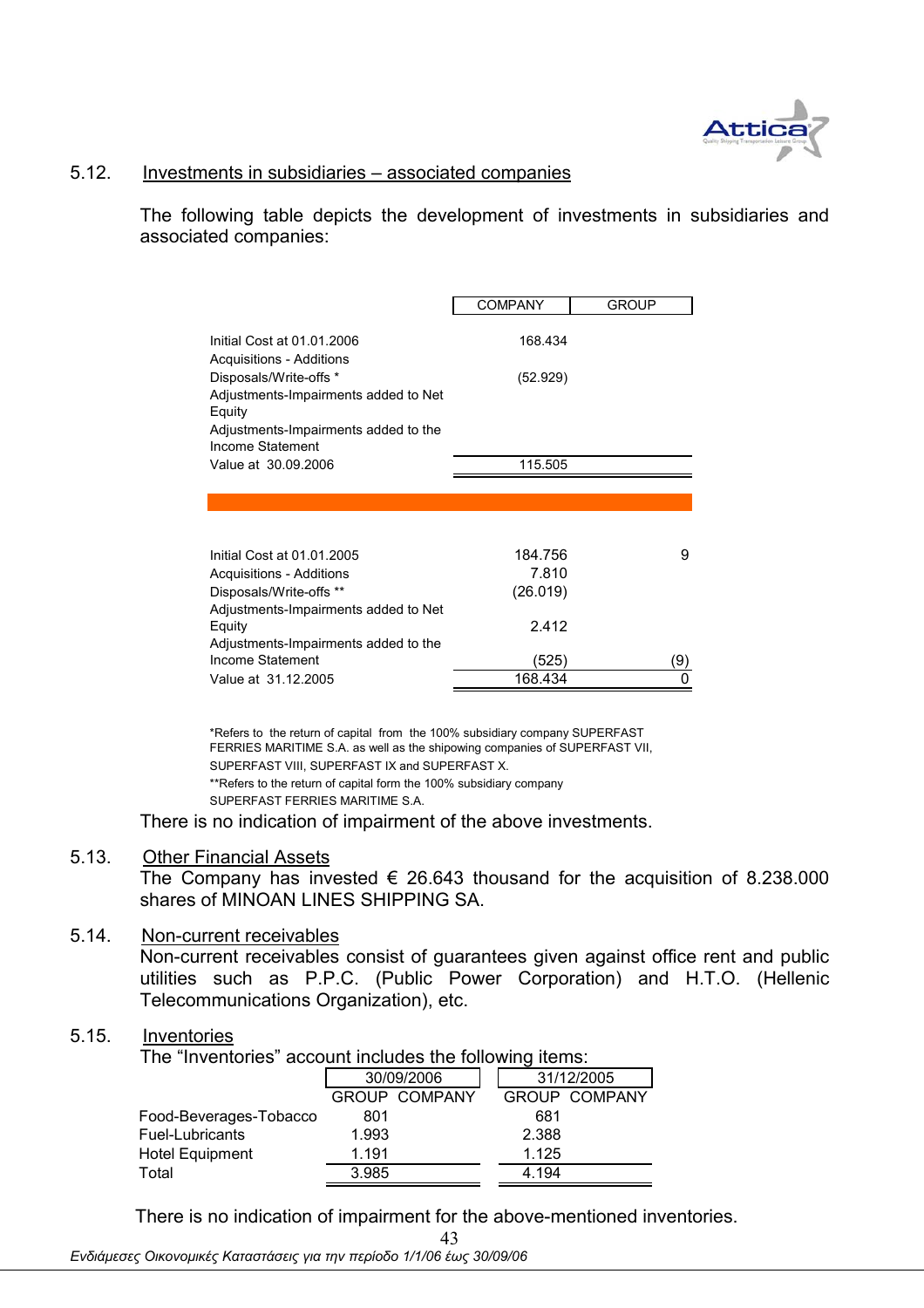

### 5.16. Trade receivables and prepayments

|                                      | 30/09/2006 |              |        |                |  |  |
|--------------------------------------|------------|--------------|--------|----------------|--|--|
|                                      |            | GROUP        |        | <b>COMPANY</b> |  |  |
|                                      | Continuing | Discontinued |        |                |  |  |
|                                      | operations | operations   | Total  |                |  |  |
| <b>Trade Receivables</b>             | 50.306     |              | 50.306 |                |  |  |
| Post Dated Cheques                   | 23.109     |              | 23.109 |                |  |  |
| Less: Provisions for Bad Debts       | 6.821      |              | 6.821  |                |  |  |
| Trade Receivables (net)              | 66.594     |              | 66.594 |                |  |  |
| Prepayments to Suppliers - Creditors | 3.747      | 56           | 3.803  |                |  |  |
| Total                                | 70.341     | 56           | 70.397 |                |  |  |
|                                      |            |              |        |                |  |  |
|                                      |            | 31/12/2005   |        |                |  |  |
|                                      |            | GROUP        |        | <b>COMPANY</b> |  |  |
|                                      | Continuing | Discontinued |        |                |  |  |
|                                      | operations | operations   | Total  |                |  |  |
| <b>Trade Receivables</b>             | 45.287     | 532          | 45.819 |                |  |  |
| Post Dated Cheques                   | 20.336     |              | 20.336 |                |  |  |
| Less: Provisions for Bad Debts       | 7.272      |              | 7.272  |                |  |  |
| Trade Receivables (net)              | 58.351     | 532          | 58.883 |                |  |  |
| Prepayments to Suppliers - Creditors | 1.341      |              | 1.341  |                |  |  |

Total 59.692 532 60.224

The Group recognized a profit of approximately €180 thousand for the period 1/1- 30/09/2006 because it managed to collect certain receivables for which a provision for bad debts has been posted in previous accounting periods.

The short-term receivables need not be discounted at the end of the period. The Group has a very wide spectrum of clientele in Greece, as well as abroad, thus the credit risk is fairly dispersed.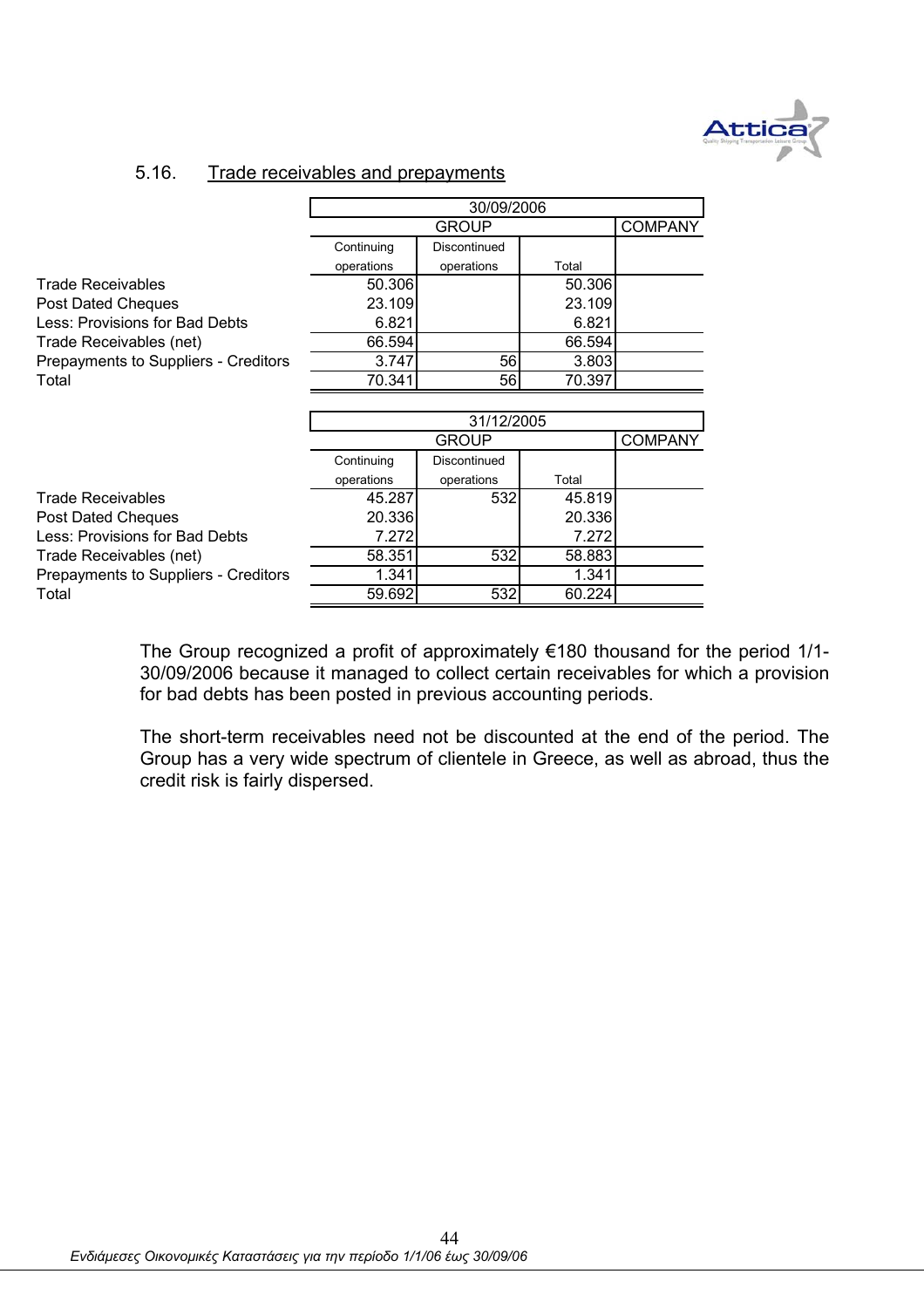

## 5.17. Tax receivables

|                                    | 30/09/2006 |              |       |                |  |
|------------------------------------|------------|--------------|-------|----------------|--|
|                                    |            | <b>GROUP</b> |       | <b>COMPANY</b> |  |
|                                    | Continuing | Discontinued |       |                |  |
|                                    | operations | operations   | Total |                |  |
| Income Tax Prepayment              | 7791       |              | 781   | 592            |  |
| <b>VAT Receivable</b>              | 580        | 262          | 842   |                |  |
| Withholding Tax on Interest Income | 62         | 45           | 107   |                |  |
| Income Tax Receivable              | 535        |              | 542   | 501            |  |
| Total                              | 1.956      | 316          | 2.272 | 1.093          |  |

|                                    | 31/12/2005 |              |       |     |  |  |
|------------------------------------|------------|--------------|-------|-----|--|--|
|                                    |            | <b>GROUP</b> |       |     |  |  |
|                                    | Continuing | Discontinued |       |     |  |  |
|                                    | operations | operations   | Total |     |  |  |
| Income Tax Prepayment              | 140        |              | 142.  |     |  |  |
| <b>VAT Receivable</b>              | 572        | 142          | 714   |     |  |  |
| Withholding Tax on Interest Income | 636        | 4            | 640   | 581 |  |  |
| Income Tax Receivable              |            |              |       |     |  |  |
| Total                              | 1.348      | 148          | 1.496 | 581 |  |  |

### 5.18. Other receivables

Other receivables are short-term receivables and therefore there is no need to be discounted at the end of the period.

|                                      | 30/09/2006                     |              |       |                |  |
|--------------------------------------|--------------------------------|--------------|-------|----------------|--|
|                                      | <b>GROUP</b><br><b>COMPANY</b> |              |       |                |  |
|                                      | Continuing                     | Discontinued |       |                |  |
|                                      | operations                     | operations   | Total |                |  |
| Prepayments to Employees             | 214                            |              | 214   |                |  |
| Receivables from the Greek State     | 1.009                          |              | 1.009 |                |  |
| Receivables from Insurance Companies | 345                            | 22           | 367   |                |  |
| Masters' General Account             | 554                            |              | 554   |                |  |
| <b>Other Receivables</b>             | 1.938                          |              | 1.938 | 51             |  |
| Total                                | 4.060                          | 22           | 4.082 | 51             |  |
|                                      |                                |              |       |                |  |
|                                      |                                | 31/12/2005   |       |                |  |
|                                      |                                | GROUP        |       | <b>COMPANY</b> |  |
|                                      | Continuing                     | Discontinued |       |                |  |
|                                      | operations                     | operations   | Total |                |  |
| Prepayments to Employees             | 149                            |              | 149   |                |  |
| Receivables from the Greek State     | 861                            |              | 861   |                |  |
| Receivables from Insurance Companies | 504                            | 18           | 522   |                |  |
| Masters' General Account             | 295                            | 70           | 365   |                |  |
| <b>Other Receivables</b>             | 4.552                          |              | 4.552 | 219            |  |
| Total                                | 6.361                          | 88           | 6.449 | 219            |  |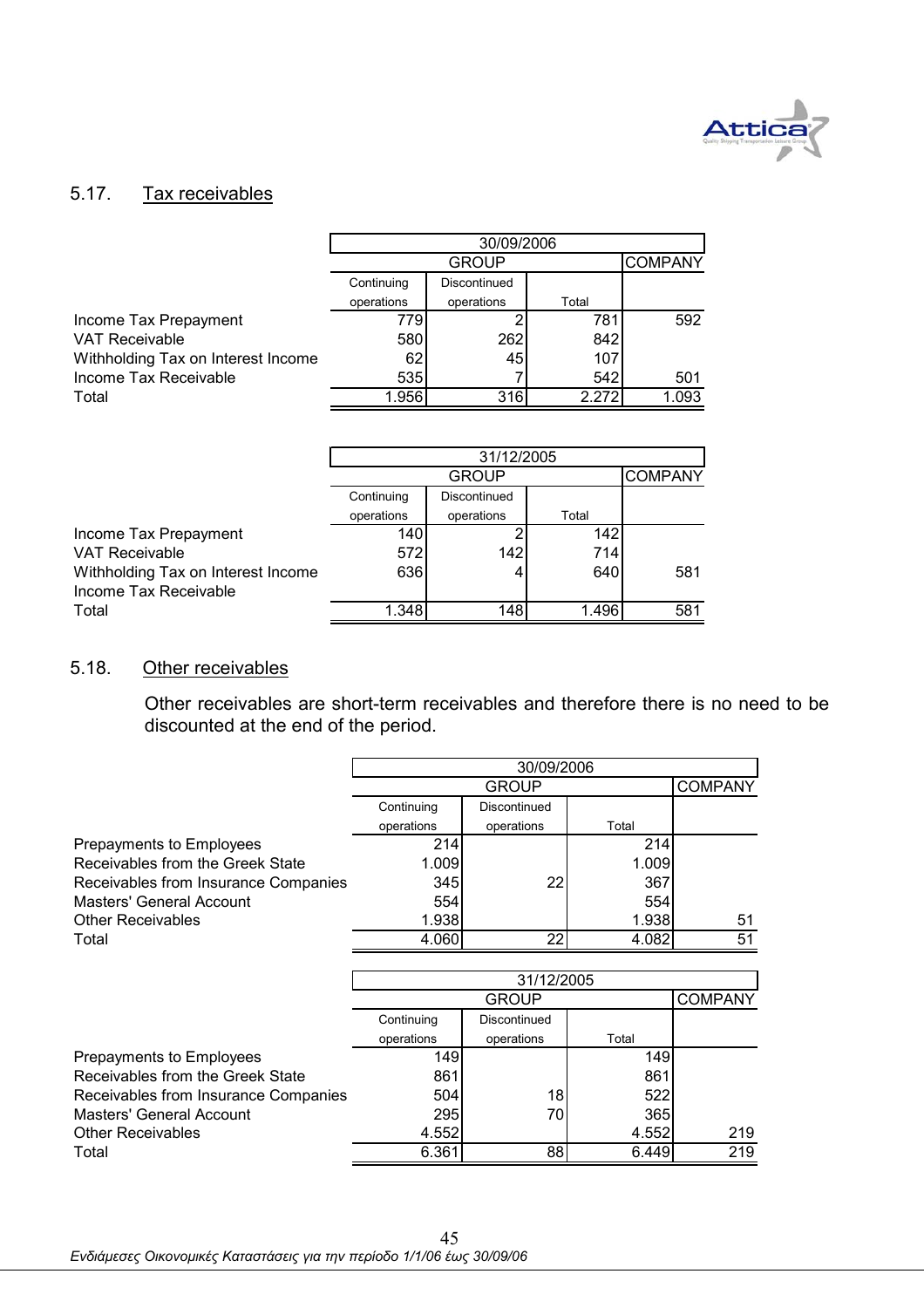

### 5.19. Financial assets held for trading

Refers to the investment in DIOLKOS Closed End Fund S.A. amounting to  $\epsilon$  588 thousand (shares held 250.000).

### 5.20. Cash and cash equivalents

This account includes all cash and cash equivalents that the Group can liquidate within three months.

|                          | 30/09/2006 |              |         |        |  |
|--------------------------|------------|--------------|---------|--------|--|
|                          |            | <b>GROUP</b> |         |        |  |
|                          | Continuing | Discontinued |         |        |  |
|                          | operations | operations   | Total   |        |  |
| Cash in hand             | 120        |              | 122     | 6      |  |
| Cash at banks            | 13.786     | 40           | 13.825  | 113    |  |
| Short-term Time Deposits | 80.327     | 29.104       | 109.432 | 23.020 |  |
| Total                    | 94.233     | 29.146       | 123.379 | 23.139 |  |

|                          | 31/12/2005 |              |        |                |  |
|--------------------------|------------|--------------|--------|----------------|--|
|                          |            | <b>GROUP</b> |        | <b>COMPANY</b> |  |
|                          | Continuing | Discontinued |        |                |  |
|                          | operations | operations   | Total  |                |  |
| Cash in hand             | 129        |              | 129    |                |  |
| Cash at banks            | 17.799     | 15           | 17.814 | 497            |  |
| Short-term Time Deposits |            |              |        |                |  |
| Total                    | 73.985     | 630          | 74.615 | 2.750          |  |
|                          | 91.913     | 645          | 92.558 | 3.251          |  |

During the nine months period, the Group has paid the amount of  $\epsilon$  243.982 thousand against vessels' loans.

Furthermore, the Group paid, for the same period, the amount of  $\epsilon$  410 thousand against finance leases.

### 5.21. Deferred expenses - accrued income

The "Deferred expenses" account includes the following items: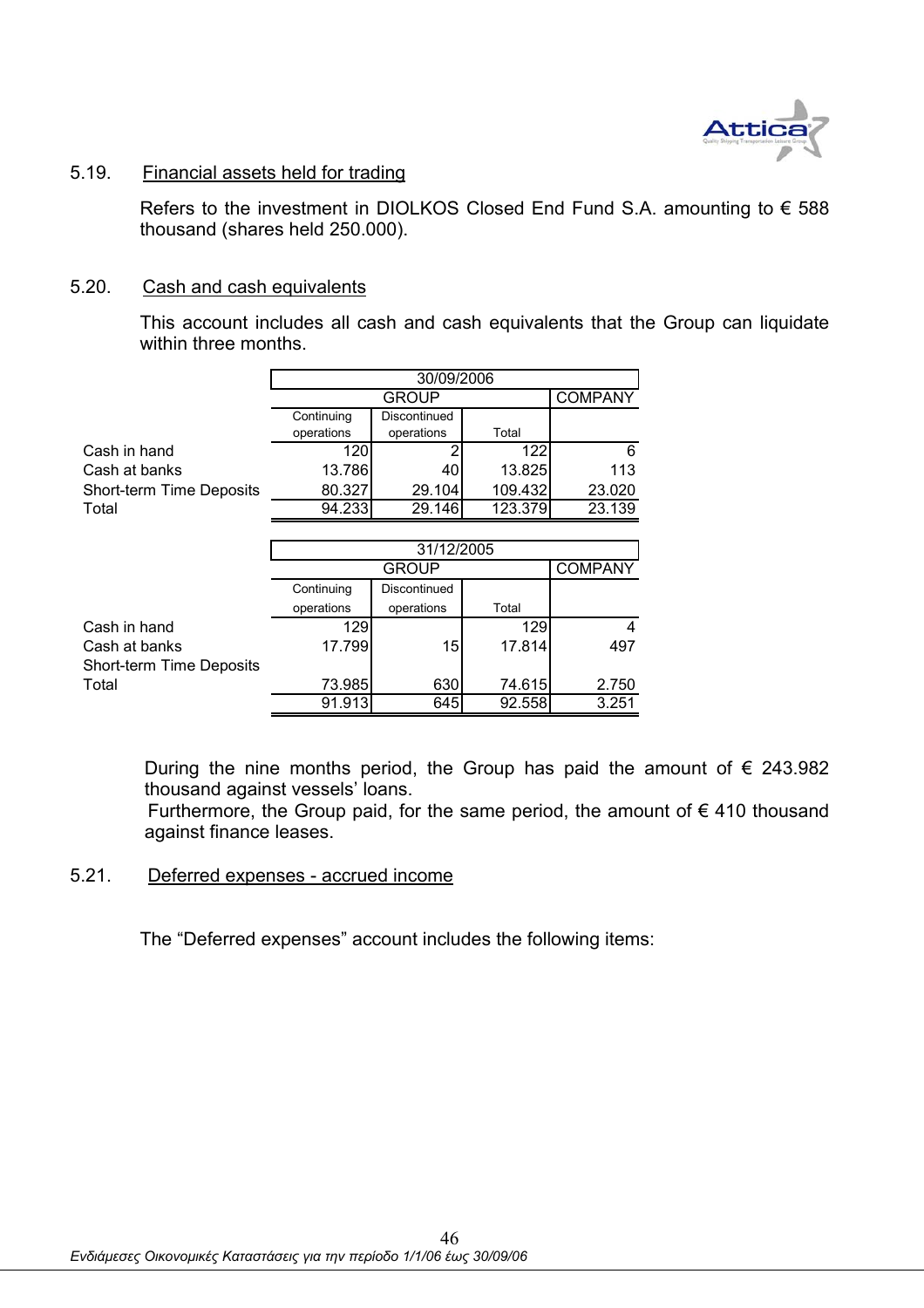

|                            | 30/09/2006 |              |       |                |  |
|----------------------------|------------|--------------|-------|----------------|--|
|                            |            | <b>GROUP</b> |       | <b>COMPANY</b> |  |
|                            | Continuing | Discontinued |       |                |  |
|                            | operations | operations   | Total |                |  |
| Insurance Premia           | 1.462      |              | 1.462 |                |  |
| <b>Drydocking Expenses</b> | 3.016      |              | 3.016 |                |  |
| Other                      | 484        | 37           | 521   |                |  |
| Total                      | 4.962      | 37           | 4.999 |                |  |
|                            |            |              |       |                |  |
|                            |            | 31/12/2005   |       |                |  |
|                            |            | <b>GROUP</b> |       | <b>COMPANY</b> |  |
|                            | Continuing | Discontinued |       |                |  |
|                            | operations | operations   | Total |                |  |
| Insurance Premia           | 629        | 126          | 755   |                |  |
| <b>Drydocking Expenses</b> | 3.790      | 48           | 3.838 |                |  |
| Other                      | 486        |              | 486   |                |  |
| Total                      | 4.905      | 174          | 5.079 |                |  |
|                            |            |              |       |                |  |

The accrued income relates to interest revenue.

### 5.22. Non-current assets classified as held for sale

Non-current assets classified as held for sale include the net book value of SUPERFAST X which is agreed to be sold to foreigners as well as the net book value of a building in the town of Rhodes which the subsidiary BLUE STAR MARITIME S.A. acquired through an auction, as part of the total assets of DANE SEA LINE.

|                                               |             | Building in   |         |
|-----------------------------------------------|-------------|---------------|---------|
|                                               | SUPERFAST X | <b>Rhodes</b> | Total   |
| Initial Cost at 01.01.2006                    | 111.191     |               | 111.191 |
| <b>Acquisitions - Additions</b>               |             | 1.710         | 1.710   |
| Cost at 30.09.2006                            | 111.191     | 1.710         | 112.901 |
| <b>Accumulated Depreciation at 01.01.2006</b> | 8.407       |               | 8.407   |
| Depreciation for the Period                   | 5.249       | 5             | 5.254   |
| Accumulated Depreciation at 30.09.2006        | 13.656      | 5             | 13.661  |
| <b>Net Book Value at 30.09.2006</b>           | 97.535      | 1.705         | 99.240  |

### 5.23. Share capital - Reserves

### a) Share Capital

In May 2006, the Annual General Meeting of Shareholders voted for the increase of share capital with the increase of par value of each share by  $\epsilon$  0,30 and the decrease of share capital by a reduction in the par value of each share by  $\epsilon$  0,60 for a capital return to shareholders.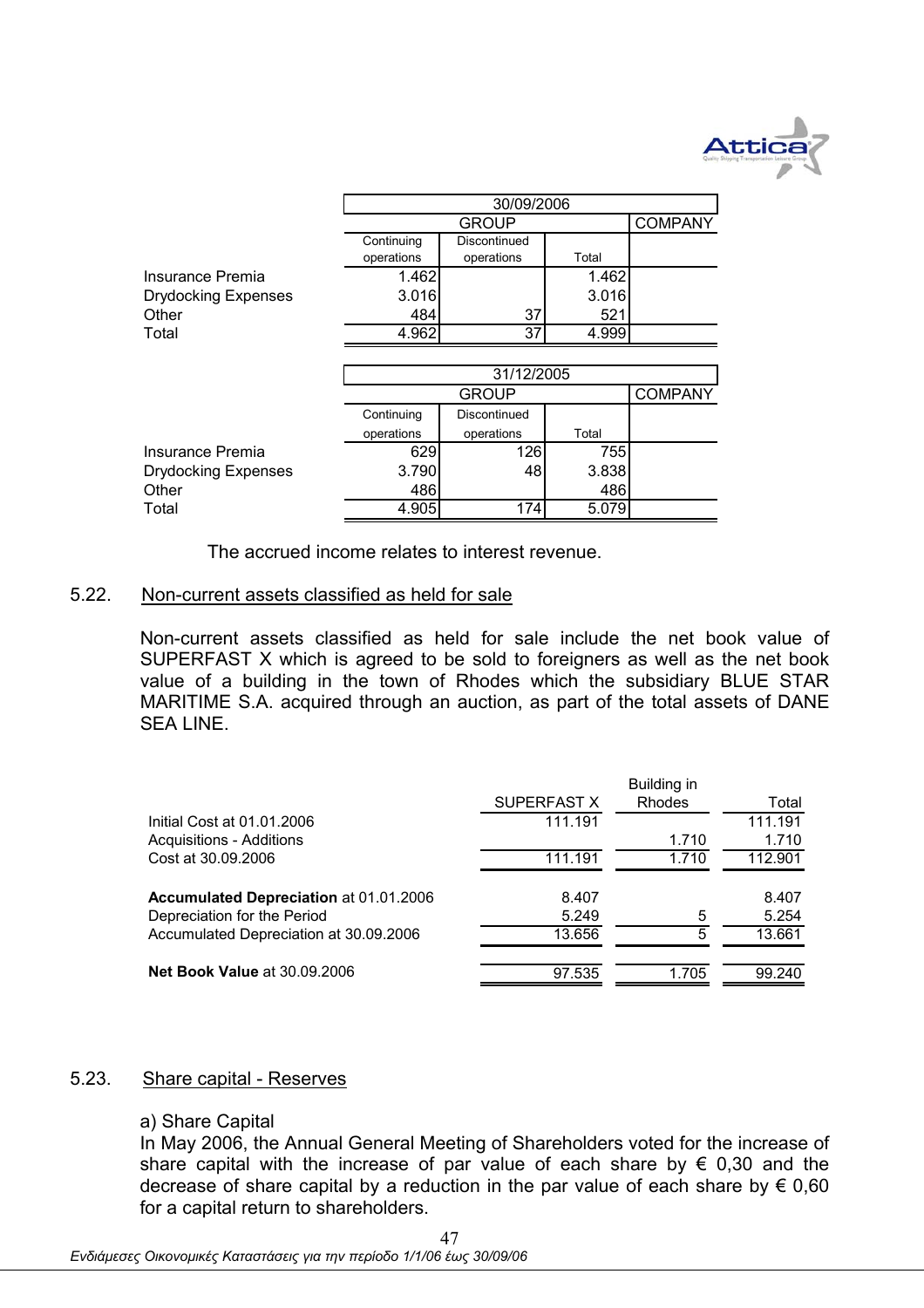

The above resolutions of the General Meeting had as a result the share capital of the company to be reduced to  $\epsilon$  62.504.208 divided in 104.173.680 common bearer shares with a nominal value of  $\epsilon$  0.60 each.

### b) Reserves

As per statement of Changes in Equity.

### 5.24. Secured loans

Long-term secured loans analysis:

|            | 30/09/2006   |                |         | 31/12/2005    |
|------------|--------------|----------------|---------|---------------|
|            | <b>GROUP</b> | <b>COMPANY</b> |         | GROUP COMPANY |
| Bank Loans | 229.752      |                | 498.165 |               |
| Bond Loans | 182.445      |                | 179.800 |               |
| Total      | 412.197      |                | 677.965 |               |
|            |              |                |         |               |

BLUE STAR Group issued a new  $\epsilon$  10 mln. secured bond loan in order to finance part of the acquisition cost of M/V DIAGORAS.

There are no overdue liabilities, or liabilities that are about to become due, that cannot be paid.

٦r

All loans are denominated in Euro. The bond loans are discounted.

The average weighted interest rates at 30/09/06 are:

|            |              | SUPERFAST   BLUE STAR |       |
|------------|--------------|-----------------------|-------|
| Bond loans | Euribor plus |                       | 1.28% |
| Bank loans | Euribor plus | 0.65%                 |       |

The loans payments are as follows:

|                                    | 30/09/2006 |         |
|------------------------------------|------------|---------|
| Loans                              | GROUP      | COMPANY |
| Payments within the next two years | 77.321     |         |
| Payments from 3 to 5 years         | 115.982    |         |
| Payments beyond 5 years            | 259.109    |         |

After the sale of the vessels SUPERAFAST VII, SUPERFAST VIII and SUPERFAST IX their loans were paid in full.

The above table includes the current portion of long-term debt.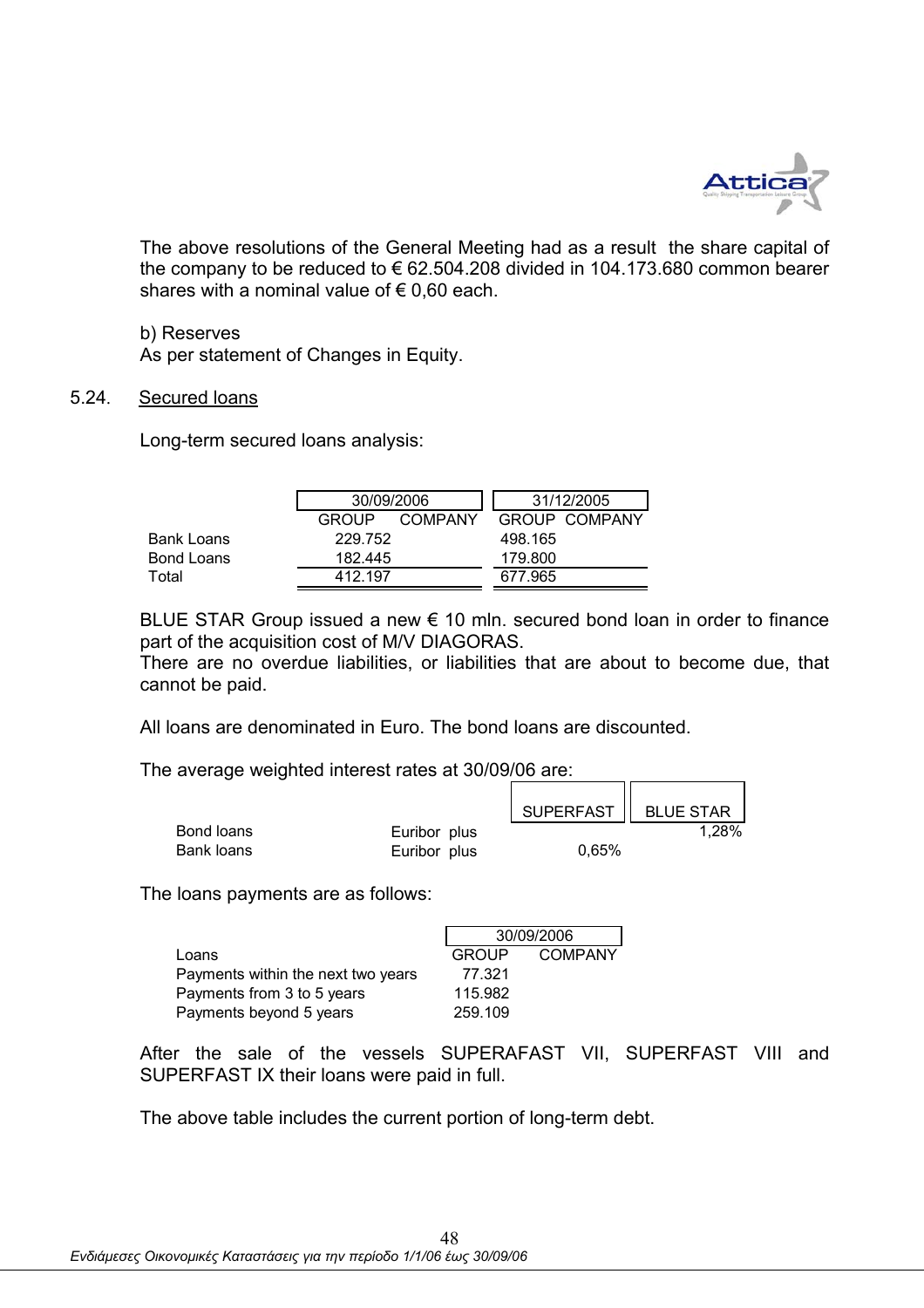

# 5.25. Unsecured loans

The company holds an unsecured loan of  $\epsilon$  25 mil. with interest rate Euribor plus 2,25%. The loan should be repaid in October 2007.

### 5.26. Finance leases

The average weighted interest rate of the finance leases is Euribor plus 2,35%.

The payments of the Group's finance leases can be found in the following table:

|                                    | 30/09/2006 |         |
|------------------------------------|------------|---------|
| Finance Lease                      | GROUP      | COMPANY |
| Payments within the next two years | 595        |         |
| Payments from 3 to 5 years         | 247        |         |

### 5.27. Deferred tax liabilities

The deferred tax liabilities arise from the tax free reserves and other special taxable reserves that will be taxed only when distributed.

|                          | 30/09/2006   |         |  |
|--------------------------|--------------|---------|--|
|                          | <b>GROUP</b> | COMPANY |  |
| <b>Tax-free Reserves</b> | 311          | 265     |  |
| Special taxable Reserves |              |         |  |
| Total                    | 313          |         |  |

### 5.28. Retirement benefit provisions

These provisions refer to personnel compensation due to retirement.

The Group has the legal obligation to compensate its employees when they retire on a pension.

The above-mentioned obligation is a defined benefit plan according to IAS 19.

The analysis of this liability is as follows: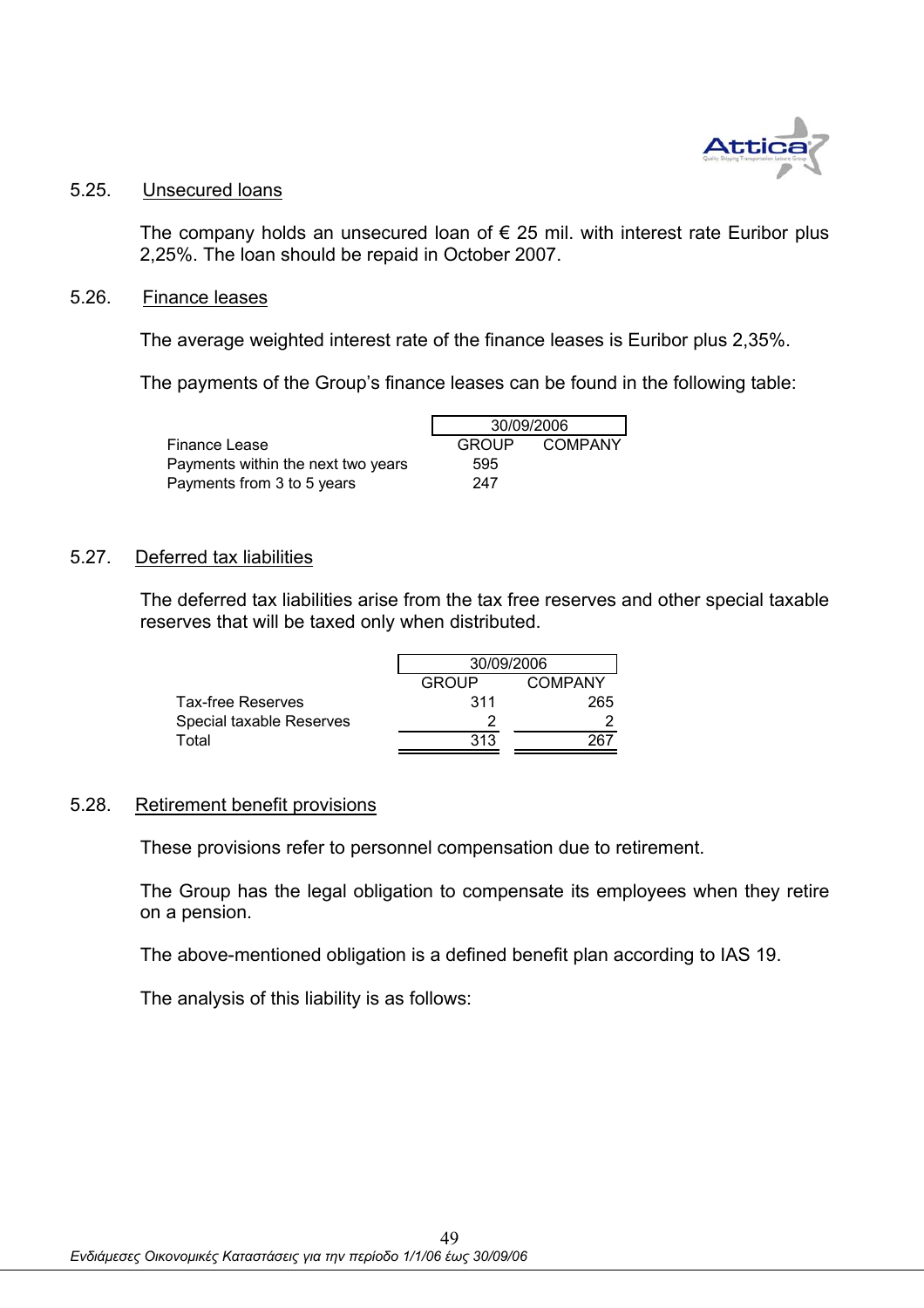|                                                    |              |         | Attica     |                      |
|----------------------------------------------------|--------------|---------|------------|----------------------|
|                                                    | 30/09/2006   |         | 31/12/2005 |                      |
|                                                    | <b>GROUP</b> | COMPANY |            | <b>GROUP COMPANY</b> |
| Outstanding Balance at the Beginning of the period | 1.017        | 54      | 1.017      | 54                   |
| Expenses recognized in the Income Statement        | 92           |         |            |                      |
| Compensation paid                                  |              |         |            |                      |
| Provisions over and above the actuarial valuation  |              |         |            |                      |
|                                                    | 1 1 0 9      | 54      | 1 017      | 54                   |

### 5.29. Provisions

There are no legal or arbitration cases pending that could have a significant effect on the financial position of the Group.

The analysis of the account is the following:

|                        |       | 30/09/2006 |       | 31/12/2005 |  |
|------------------------|-------|------------|-------|------------|--|
|                        | GROUP | COMPANY    | GROUP | COMPANY    |  |
| Provisions for EU fine |       |            | 2.126 |            |  |
| Other provisions       | 355   |            | 356   |            |  |
| Total                  | 355   |            | 2.482 |            |  |

The reduction in the "Provisions" account, is due to the fact that BLUE STAR Group after the rejection by the European Court of Justice of its appeal in relation to the imposition of a Euro 1,5 mln. fine by the European Competition Commission, paid in full the imposed fine as well as the accrued interest.

It should be noted that with the above provision BLUE STAR Group had cover the entire liability to the European Commission and therefore there will be no effect to the financial results of year 2006.

### 5.30. Bank loans and overdrafts

The parent company has pledged 16.000.000 shares of BLUE STAR MARITIME S.A. as security of its short- term bank loan.

During January 2006 BLUE STAR Group has fully repaid the total amount ( $\epsilon$  2,20 mln) of its short-term bank loan from its own cash and cash equivalents.

The fair value of the Short-Term Borrowings is approximately equal to the book value.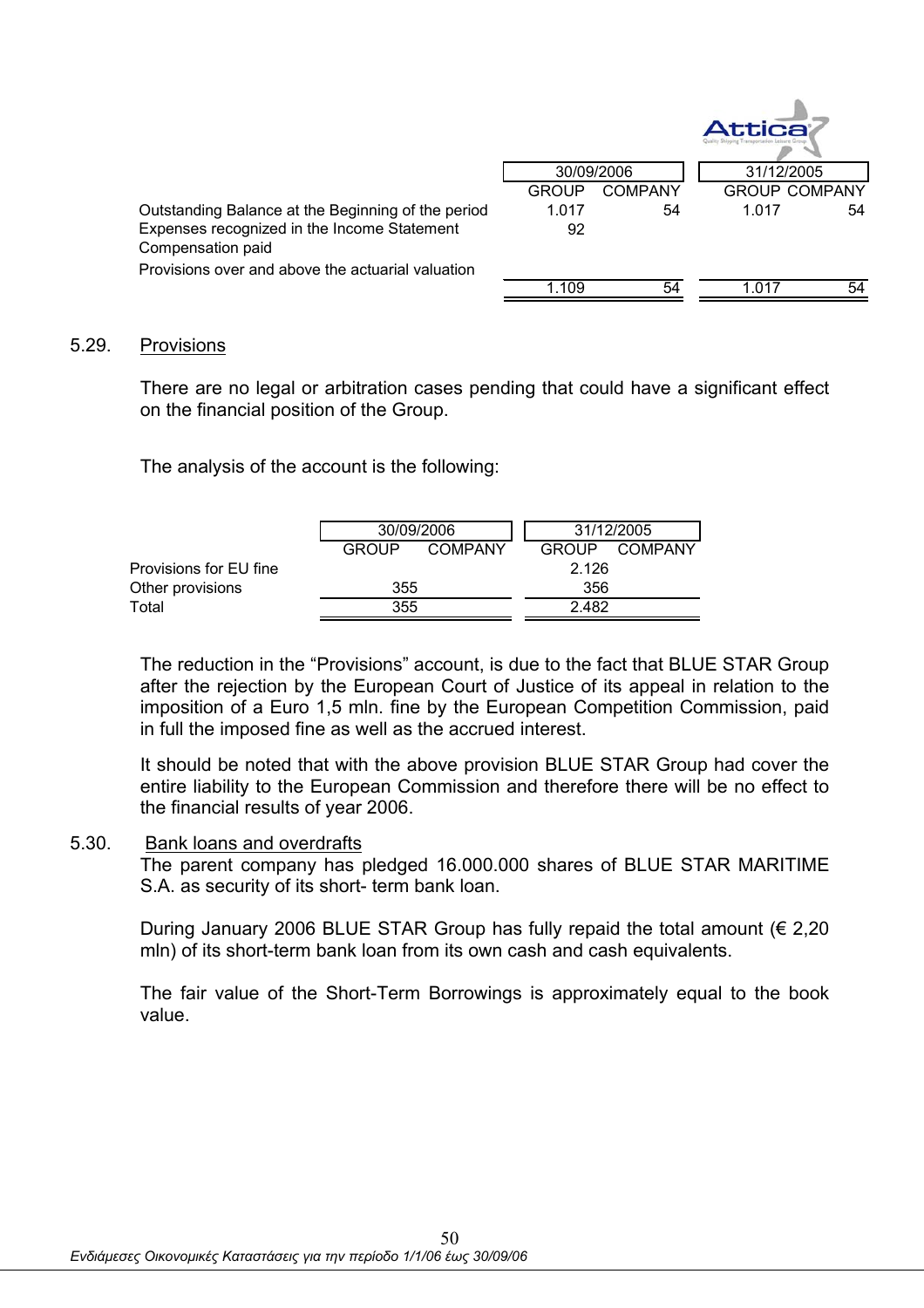

### 5.31. Trade and other payables

|                                      | 30/09/2006      |                |                 |                |  |  |
|--------------------------------------|-----------------|----------------|-----------------|----------------|--|--|
|                                      |                 | <b>COMPANY</b> |                 |                |  |  |
|                                      | Continuing      | Discontinued   |                 |                |  |  |
|                                      | operations      | operations     | Total           |                |  |  |
| Suppliers - Creditors                | 28.701          | 234            | 28.935          | 29             |  |  |
| <b>Social Security Contributions</b> | 195             |                | 195             | 3              |  |  |
| Greek Seamens' Pension Fund (NAT)    | 850             | 2              | 852             |                |  |  |
| Passengers' & Vehicles' Insurance    |                 |                |                 |                |  |  |
| Contribution (NAT)                   | 2.093           |                | 2.093           |                |  |  |
| <b>Insurance Brokers</b>             | 1.133           | 7              | 1.140           |                |  |  |
| Wages payable                        | 1.911           | 10             | 1.921           |                |  |  |
| Other                                | 794             | 34             | 828             | 53             |  |  |
| Total                                | 35.677          | 287            | 35.964          | 85             |  |  |
|                                      |                 |                |                 |                |  |  |
|                                      |                 |                |                 |                |  |  |
|                                      |                 | 31/12/2005     |                 |                |  |  |
|                                      |                 | <b>GROUP</b>   |                 | <b>COMPANY</b> |  |  |
|                                      | Continuing      | Discontinued   |                 |                |  |  |
|                                      | operations      | operations     | Total           |                |  |  |
| Suppliers - Creditors                | 22.259          | 4.278          | 26.537          | 32             |  |  |
| <b>Social Security Contributions</b> | 410             |                | 410             | $\overline{7}$ |  |  |
| Greek Seamens' Pension Fund (NAT)    | 975             | 210            | 1.185           |                |  |  |
| Passengers' & Vehicles' Insurance    |                 |                |                 |                |  |  |
| Contribution (NAT)                   | 1.345           |                | 1.345           |                |  |  |
| <b>Insurance Brokers</b>             | 534             | 87             | 621             |                |  |  |
| Wages payable                        | 1.730           | 514            | 2.244           |                |  |  |
| Other                                | 3.161<br>30.414 | 219<br>5.308   | 3.380<br>35.722 | 42<br>81       |  |  |

During the nine months period, the Companies of the Group paid the amount of  $\epsilon$ 12.097 thousand as dividend to their shareholders. Also the parent Company returned the amount of  $\epsilon$  62,5 mln to its shareholders through a decrease of its share capital.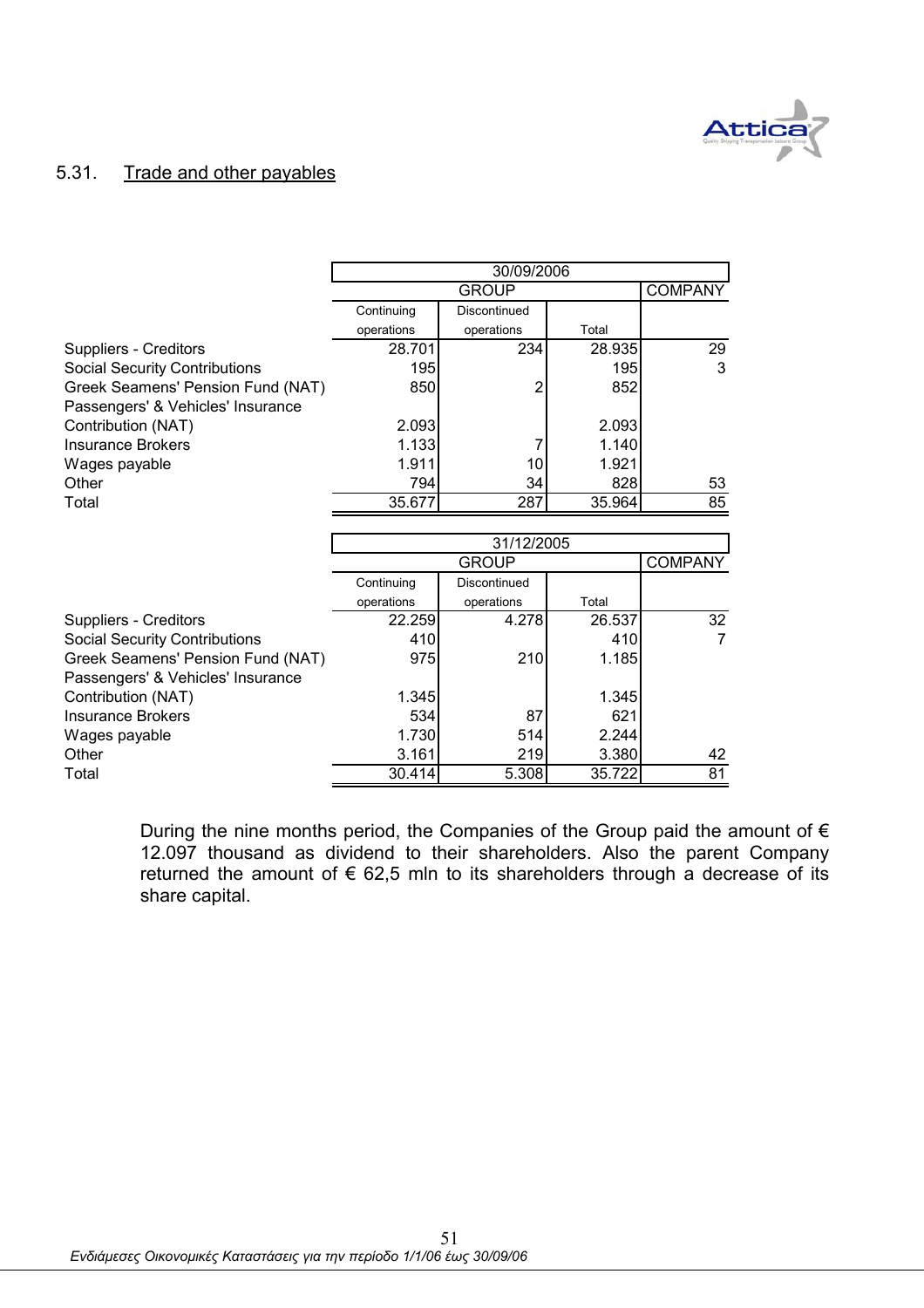

## 5.32. Tax liabilities

|                     | 30/09/2006 |                |       |                 |  |  |
|---------------------|------------|----------------|-------|-----------------|--|--|
|                     |            | <b>COMPANY</b> |       |                 |  |  |
|                     | Continuing | Discontinued   |       |                 |  |  |
|                     | operations | operations     | Total |                 |  |  |
| Value Added Tax     | 1.836      |                | 1.836 |                 |  |  |
| Wages Tax           | 118        |                | 118   | 4               |  |  |
| Income Tax          | 277        |                | 277   |                 |  |  |
| Taxes on crew wages | 358        | 12             | 370   |                 |  |  |
| Other               | 125        |                | 125   | 53              |  |  |
| Total               | 2.714      | 12             | 2.726 | $\overline{57}$ |  |  |
|                     |            |                |       |                 |  |  |
|                     | 31/12/2005 |                |       |                 |  |  |
|                     |            | <b>GROUP</b>   |       | <b>COMPANY</b>  |  |  |
|                     | Continuing | Discontinued   |       |                 |  |  |
|                     | operations | operations     | Total |                 |  |  |
| Value Added Tax     | 2.045      |                | 2.045 |                 |  |  |
| Wages Tax           | 902        |                | 902   |                 |  |  |
| Income Tax          | 378        | 3              | 381   |                 |  |  |
| Taxes on crew wages | 204        | 177            | 381   |                 |  |  |
| Other               | 199        |                | 199   |                 |  |  |
| Total               | 3.728      | 180            | 3.908 |                 |  |  |